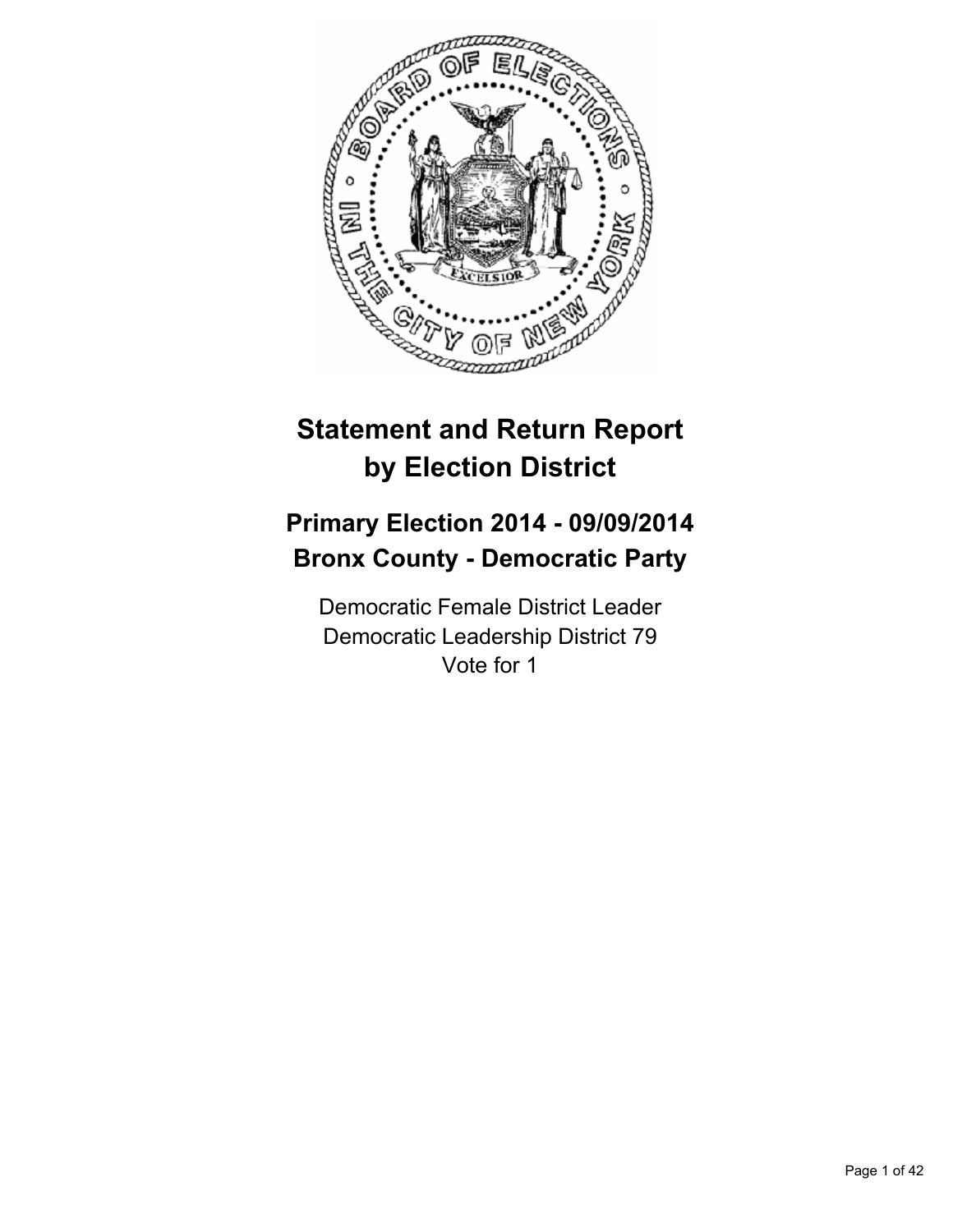

| <b>PUBLIC COUNTER</b>                                    | 70             |
|----------------------------------------------------------|----------------|
| <b>EMERGENCY</b>                                         | 0              |
| ABSENTEE/MILITARY                                        | 1              |
| <b>FEDERAL</b>                                           | 0              |
| <b>AFFIDAVIT</b>                                         | 0              |
| <b>Total Ballots</b>                                     | 71             |
| Less - Inapplicable Federal/Special Presidential Ballots | 0              |
| <b>Total Applicable Ballots</b>                          | 71             |
| CYNTHIA L. COX                                           | 15             |
| <b>GWENDOLYN PRIMUS</b>                                  | 4              |
| CAROLINA DE LA CRUZ                                      | 24             |
| <b>GAIL GADSDEN</b>                                      | 2              |
| YADIRA SOLER                                             | $\overline{2}$ |
| <b>LEMAIGE TAPIA</b>                                     | 1              |
| <b>Total Votes</b>                                       | 48             |
| Unrecorded                                               | 23             |

| PUBLIC COUNTER                                           | 72 |
|----------------------------------------------------------|----|
| <b>EMERGENCY</b>                                         | 0  |
| ABSENTEE/MILITARY                                        | 4  |
| <b>FEDERAL</b>                                           | 0  |
| <b>AFFIDAVIT</b>                                         | 0  |
| <b>Total Ballots</b>                                     | 76 |
| Less - Inapplicable Federal/Special Presidential Ballots | 0  |
| <b>Total Applicable Ballots</b>                          | 76 |
| CYNTHIA L. COX                                           | 29 |
| <b>GWENDOLYN PRIMUS</b>                                  | 2  |
| CAROLINA DE LA CRUZ                                      | 16 |
| <b>GAIL GADSDEN</b>                                      | 4  |
| YADIRA SOLER                                             | 4  |
|                                                          |    |
| <b>LEMAIGE TAPIA</b>                                     | 0  |
| <b>Total Votes</b>                                       | 55 |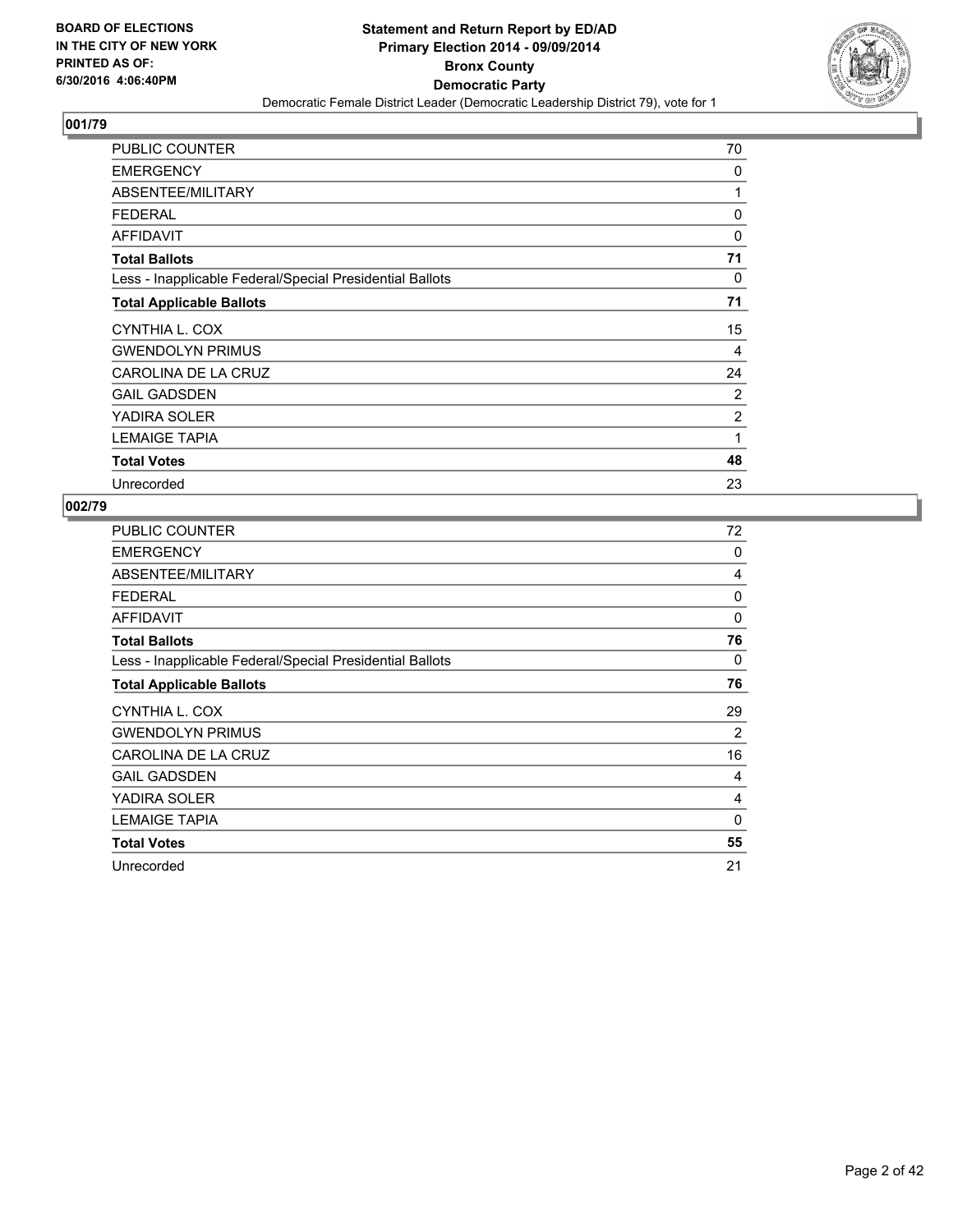

| <b>PUBLIC COUNTER</b>                                    | 111            |
|----------------------------------------------------------|----------------|
| <b>EMERGENCY</b>                                         | 0              |
| ABSENTEE/MILITARY                                        | 4              |
| <b>FEDERAL</b>                                           | 0              |
| <b>AFFIDAVIT</b>                                         | 0              |
| <b>Total Ballots</b>                                     | 115            |
| Less - Inapplicable Federal/Special Presidential Ballots | 0              |
| <b>Total Applicable Ballots</b>                          | 115            |
| CYNTHIA L. COX                                           | 24             |
| <b>GWENDOLYN PRIMUS</b>                                  | 7              |
| CAROLINA DE LA CRUZ                                      | 28             |
| <b>GAIL GADSDEN</b>                                      | 9              |
| YADIRA SOLER                                             | $\overline{2}$ |
| <b>LEMAIGE TAPIA</b>                                     | 0              |
| <b>Total Votes</b>                                       | 70             |
| Unrecorded                                               | 45             |

| <b>PUBLIC COUNTER</b>                                    | 53             |
|----------------------------------------------------------|----------------|
| <b>EMERGENCY</b>                                         | 0              |
| ABSENTEE/MILITARY                                        | $\overline{2}$ |
| <b>FEDERAL</b>                                           | 0              |
| <b>AFFIDAVIT</b>                                         | 0              |
| <b>Total Ballots</b>                                     | 55             |
| Less - Inapplicable Federal/Special Presidential Ballots | 0              |
| <b>Total Applicable Ballots</b>                          | 55             |
| CYNTHIA L. COX                                           | 11             |
| <b>GWENDOLYN PRIMUS</b>                                  | 3              |
| CAROLINA DE LA CRUZ                                      | 19             |
| <b>GAIL GADSDEN</b>                                      | $\overline{2}$ |
| YADIRA SOLER                                             | 3              |
| <b>LEMAIGE TAPIA</b>                                     | 1              |
| <b>Total Votes</b>                                       | 39             |
| Unrecorded                                               | 16             |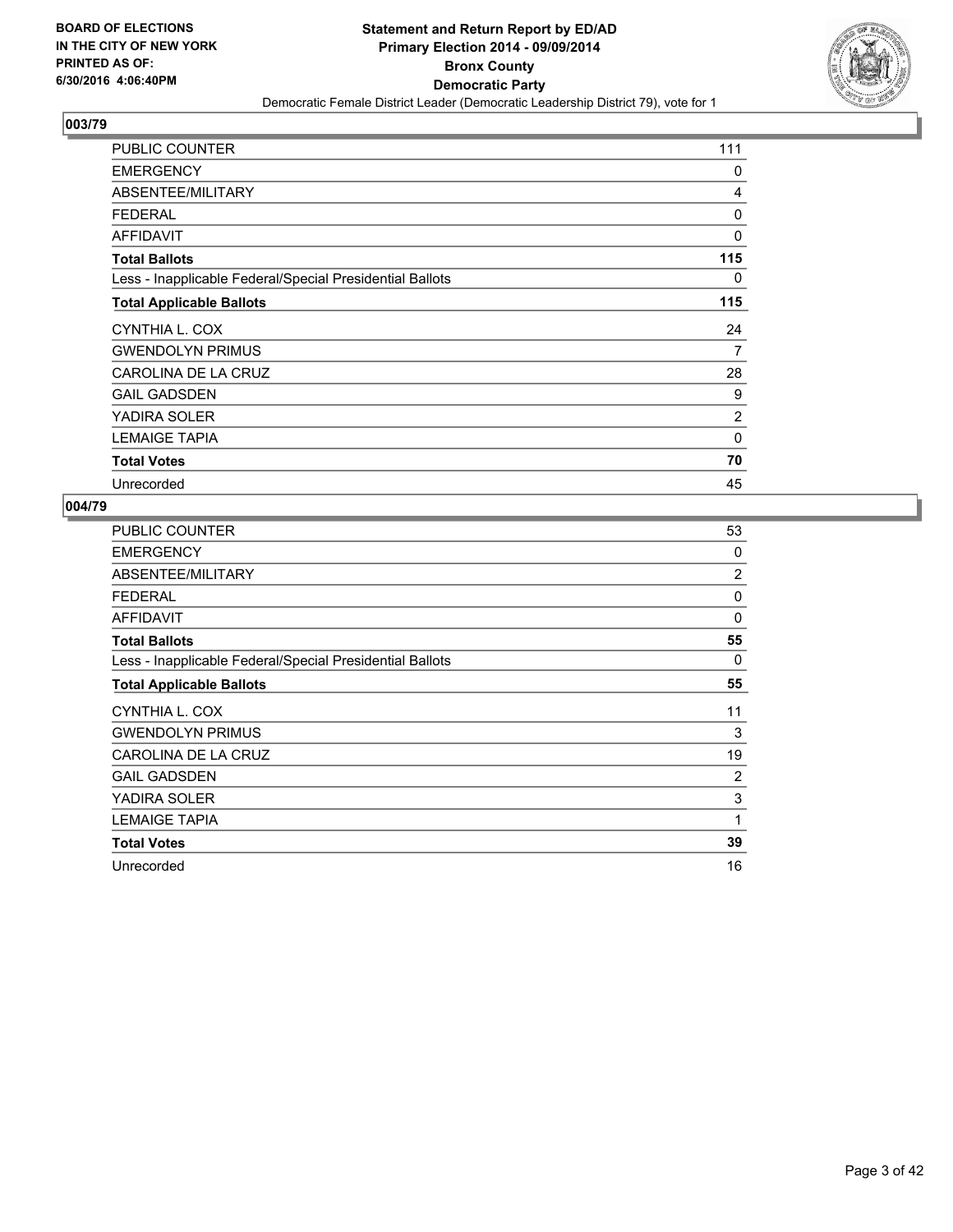

| <b>PUBLIC COUNTER</b>                                    | 75 |
|----------------------------------------------------------|----|
| <b>EMERGENCY</b>                                         | 0  |
| ABSENTEE/MILITARY                                        | 3  |
| <b>FEDERAL</b>                                           | 0  |
| <b>AFFIDAVIT</b>                                         | 1  |
| <b>Total Ballots</b>                                     | 79 |
| Less - Inapplicable Federal/Special Presidential Ballots | 0  |
| <b>Total Applicable Ballots</b>                          | 79 |
| CYNTHIA L. COX                                           | 35 |
| <b>GWENDOLYN PRIMUS</b>                                  | 3  |
| CAROLINA DE LA CRUZ                                      | 12 |
| <b>GAIL GADSDEN</b>                                      | 7  |
| YADIRA SOLER                                             | 4  |
| <b>LEMAIGE TAPIA</b>                                     | 1  |
| <b>Total Votes</b>                                       | 62 |
| Unrecorded                                               | 17 |

| PUBLIC COUNTER                                           | 28       |
|----------------------------------------------------------|----------|
| <b>EMERGENCY</b>                                         | 0        |
| ABSENTEE/MILITARY                                        | 0        |
| <b>FEDERAL</b>                                           | 0        |
| <b>AFFIDAVIT</b>                                         | 1        |
| <b>Total Ballots</b>                                     | 29       |
| Less - Inapplicable Federal/Special Presidential Ballots | 0        |
| <b>Total Applicable Ballots</b>                          | 29       |
| CYNTHIA L. COX                                           | 10       |
| <b>GWENDOLYN PRIMUS</b>                                  | 3        |
| CAROLINA DE LA CRUZ                                      | 10       |
| <b>GAIL GADSDEN</b>                                      | 2        |
| YADIRA SOLER                                             | 1        |
| <b>LEMAIGE TAPIA</b>                                     | $\Omega$ |
| <b>Total Votes</b>                                       | 26       |
|                                                          |          |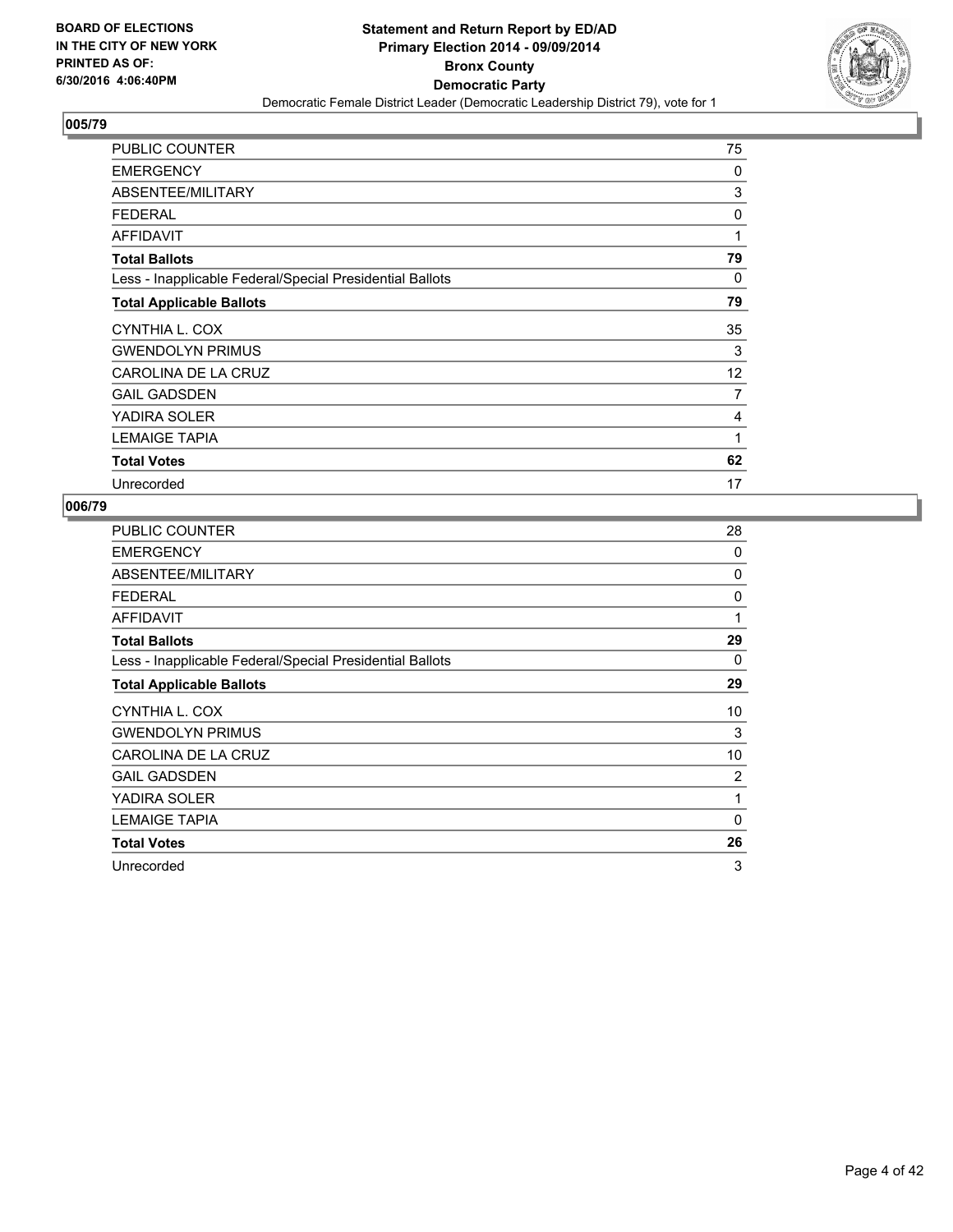

| <b>PUBLIC COUNTER</b>                                    | 57             |
|----------------------------------------------------------|----------------|
| <b>EMERGENCY</b>                                         | 0              |
| ABSENTEE/MILITARY                                        | $\overline{c}$ |
| <b>FEDERAL</b>                                           | 0              |
| <b>AFFIDAVIT</b>                                         | 1              |
| <b>Total Ballots</b>                                     | 60             |
| Less - Inapplicable Federal/Special Presidential Ballots | 0              |
| <b>Total Applicable Ballots</b>                          | 60             |
| CYNTHIA L. COX                                           | 16             |
| <b>GWENDOLYN PRIMUS</b>                                  | 0              |
| CAROLINA DE LA CRUZ                                      | 22             |
| <b>GAIL GADSDEN</b>                                      | 3              |
| YADIRA SOLER                                             | 6              |
| <b>LEMAIGE TAPIA</b>                                     | 0              |
| <b>Total Votes</b>                                       | 47             |
| Unrecorded                                               | 13             |

| PUBLIC COUNTER                                           | 38             |
|----------------------------------------------------------|----------------|
| <b>EMERGENCY</b>                                         | 0              |
| ABSENTEE/MILITARY                                        | 1              |
| <b>FEDERAL</b>                                           | 0              |
| <b>AFFIDAVIT</b>                                         | 1              |
| <b>Total Ballots</b>                                     | 40             |
| Less - Inapplicable Federal/Special Presidential Ballots | 0              |
| <b>Total Applicable Ballots</b>                          | 40             |
| CYNTHIA L. COX                                           | 14             |
| <b>GWENDOLYN PRIMUS</b>                                  | 1              |
| CAROLINA DE LA CRUZ                                      | 13             |
|                                                          |                |
| <b>GAIL GADSDEN</b>                                      | 1              |
| YADIRA SOLER                                             | $\overline{2}$ |
| <b>LEMAIGE TAPIA</b>                                     | $\mathbf{1}$   |
| <b>Total Votes</b>                                       | 32             |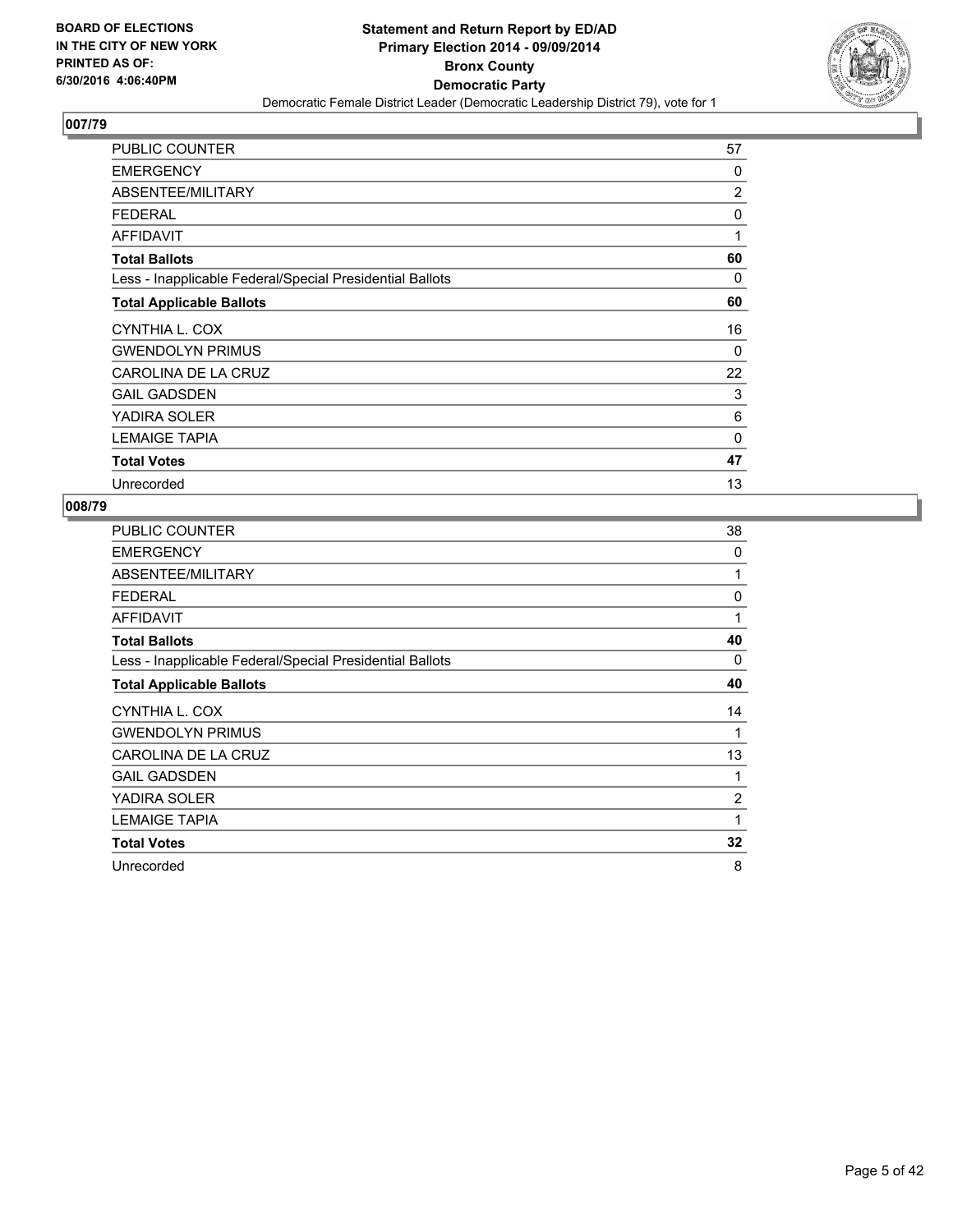

| <b>PUBLIC COUNTER</b>                                    | 37             |
|----------------------------------------------------------|----------------|
| <b>EMERGENCY</b>                                         | 0              |
| ABSENTEE/MILITARY                                        | $\overline{c}$ |
| <b>FEDERAL</b>                                           | 0              |
| <b>AFFIDAVIT</b>                                         | $\Omega$       |
| <b>Total Ballots</b>                                     | 39             |
| Less - Inapplicable Federal/Special Presidential Ballots | 0              |
| <b>Total Applicable Ballots</b>                          | 39             |
| CYNTHIA L. COX                                           | 13             |
| <b>GWENDOLYN PRIMUS</b>                                  | 2              |
| CAROLINA DE LA CRUZ                                      | 15             |
| <b>GAIL GADSDEN</b>                                      | 2              |
| YADIRA SOLER                                             | 1              |
| <b>LEMAIGE TAPIA</b>                                     | 1              |
| <b>Total Votes</b>                                       | 34             |
| Unrecorded                                               | 5              |

| PUBLIC COUNTER                                           | 66 |
|----------------------------------------------------------|----|
| <b>EMERGENCY</b>                                         | 0  |
| ABSENTEE/MILITARY                                        | 1  |
| <b>FEDERAL</b>                                           | 0  |
| <b>AFFIDAVIT</b>                                         | 1  |
| <b>Total Ballots</b>                                     | 68 |
| Less - Inapplicable Federal/Special Presidential Ballots | 0  |
| <b>Total Applicable Ballots</b>                          | 68 |
| CYNTHIA L. COX                                           | 13 |
| <b>GWENDOLYN PRIMUS</b>                                  | 3  |
| CAROLINA DE LA CRUZ                                      | 20 |
| <b>GAIL GADSDEN</b>                                      | 6  |
| YADIRA SOLER                                             | 10 |
| <b>LEMAIGE TAPIA</b>                                     | 2  |
| <b>Total Votes</b>                                       | 54 |
| Unrecorded                                               | 14 |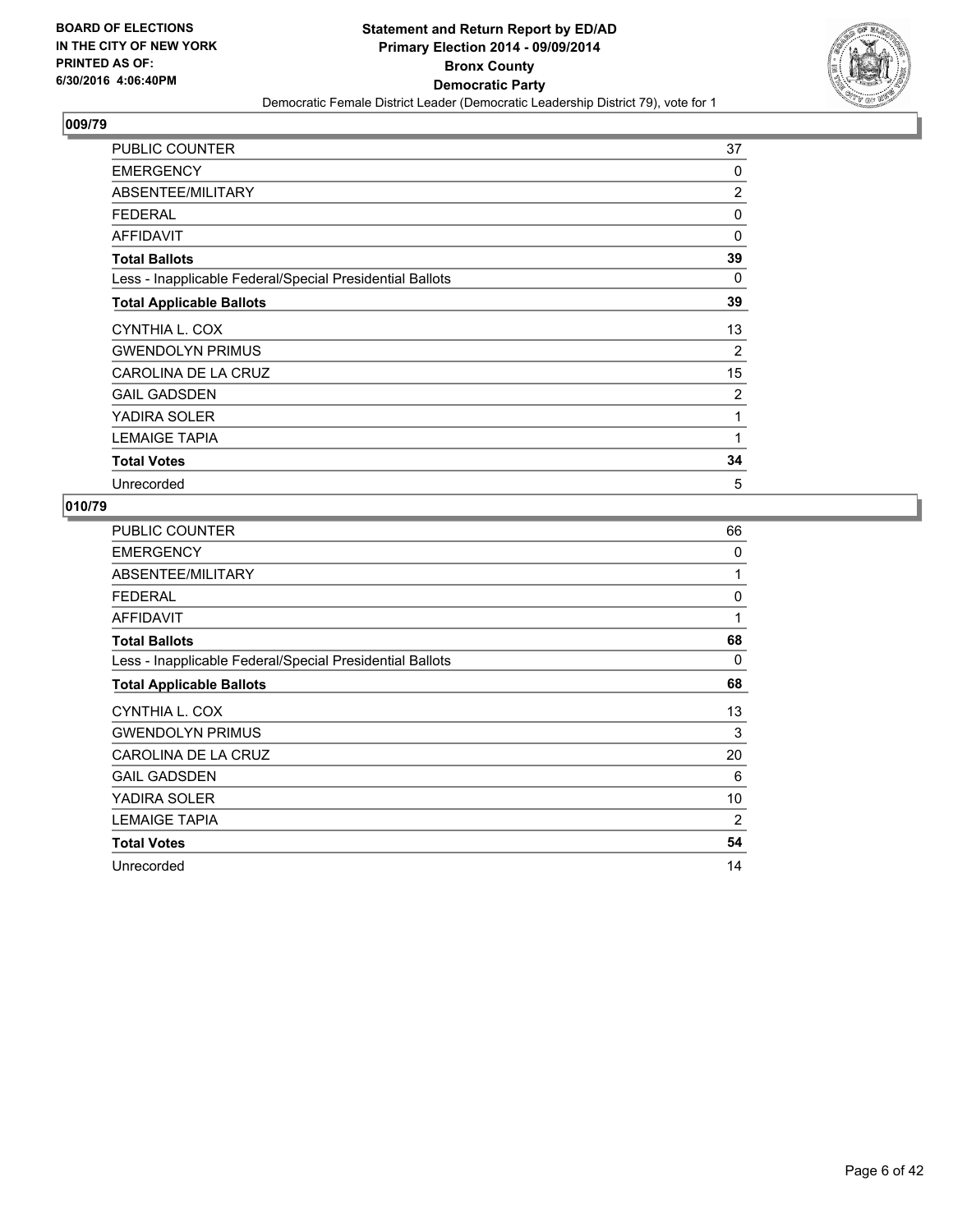

| <b>PUBLIC COUNTER</b>                                    | 18             |
|----------------------------------------------------------|----------------|
| <b>EMERGENCY</b>                                         | 0              |
| ABSENTEE/MILITARY                                        | $\overline{c}$ |
| <b>FEDERAL</b>                                           | 0              |
| <b>AFFIDAVIT</b>                                         | 0              |
| <b>Total Ballots</b>                                     | 20             |
| Less - Inapplicable Federal/Special Presidential Ballots | 0              |
| <b>Total Applicable Ballots</b>                          | 20             |
| CYNTHIA L. COX                                           | 3              |
| <b>GWENDOLYN PRIMUS</b>                                  | $\mathbf{1}$   |
| CAROLINA DE LA CRUZ                                      | 4              |
| <b>GAIL GADSDEN</b>                                      | 4              |
| YADIRA SOLER                                             | 3              |
| <b>LEMAIGE TAPIA</b>                                     | 0              |
| <b>Total Votes</b>                                       | 15             |
| Unrecorded                                               | 5              |

| PUBLIC COUNTER                                           | 8              |
|----------------------------------------------------------|----------------|
| <b>EMERGENCY</b>                                         | 0              |
| ABSENTEE/MILITARY                                        | 1              |
| <b>FEDERAL</b>                                           | 0              |
| <b>AFFIDAVIT</b>                                         | 0              |
| <b>Total Ballots</b>                                     | 9              |
| Less - Inapplicable Federal/Special Presidential Ballots | 0              |
| <b>Total Applicable Ballots</b>                          | 9              |
| CYNTHIA L. COX                                           | 1              |
|                                                          |                |
| <b>GWENDOLYN PRIMUS</b>                                  | $\overline{2}$ |
| CAROLINA DE LA CRUZ                                      | 1              |
| <b>GAIL GADSDEN</b>                                      | 2              |
| YADIRA SOLER                                             | 0              |
| <b>LEMAIGE TAPIA</b>                                     | 0              |
| <b>Total Votes</b>                                       | 6              |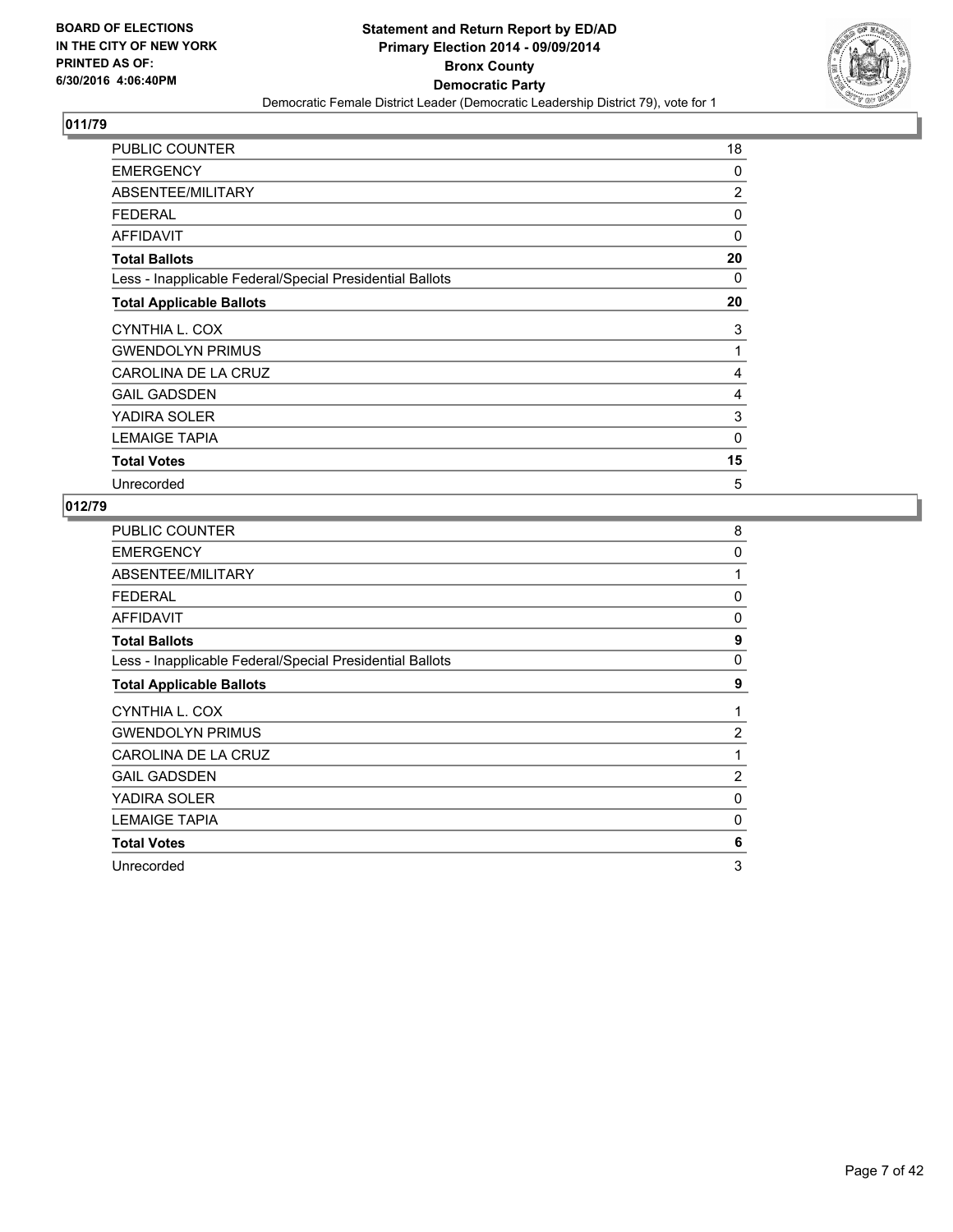

| PUBLIC COUNTER                                           | 95 |
|----------------------------------------------------------|----|
| <b>EMERGENCY</b>                                         | 0  |
| ABSENTEE/MILITARY                                        | 1  |
| <b>FEDERAL</b>                                           | 0  |
| AFFIDAVIT                                                | 3  |
| <b>Total Ballots</b>                                     | 99 |
| Less - Inapplicable Federal/Special Presidential Ballots | 0  |
| <b>Total Applicable Ballots</b>                          | 99 |
| CYNTHIA L. COX                                           | 17 |
| <b>GWENDOLYN PRIMUS</b>                                  | 0  |
| CAROLINA DE LA CRUZ                                      | 37 |
| <b>GAIL GADSDEN</b>                                      | 6  |
| YADIRA SOLER                                             | 11 |
| <b>LEMAIGE TAPIA</b>                                     | 0  |
| <b>Total Votes</b>                                       | 71 |
| Unrecorded                                               | 28 |

| <b>PUBLIC COUNTER</b>                                    | 11 |
|----------------------------------------------------------|----|
| <b>EMERGENCY</b>                                         | 0  |
| ABSENTEE/MILITARY                                        | 0  |
| <b>FEDERAL</b>                                           | 0  |
| <b>AFFIDAVIT</b>                                         | 0  |
| <b>Total Ballots</b>                                     | 11 |
| Less - Inapplicable Federal/Special Presidential Ballots | 0  |
| <b>Total Applicable Ballots</b>                          | 11 |
| CYNTHIA L. COX                                           | 4  |
| <b>GWENDOLYN PRIMUS</b>                                  | 0  |
| CAROLINA DE LA CRUZ                                      | 5  |
|                                                          |    |
| <b>GAIL GADSDEN</b>                                      | 0  |
| YADIRA SOLER                                             | 0  |
| <b>LEMAIGE TAPIA</b>                                     | 0  |
| <b>Total Votes</b>                                       | 9  |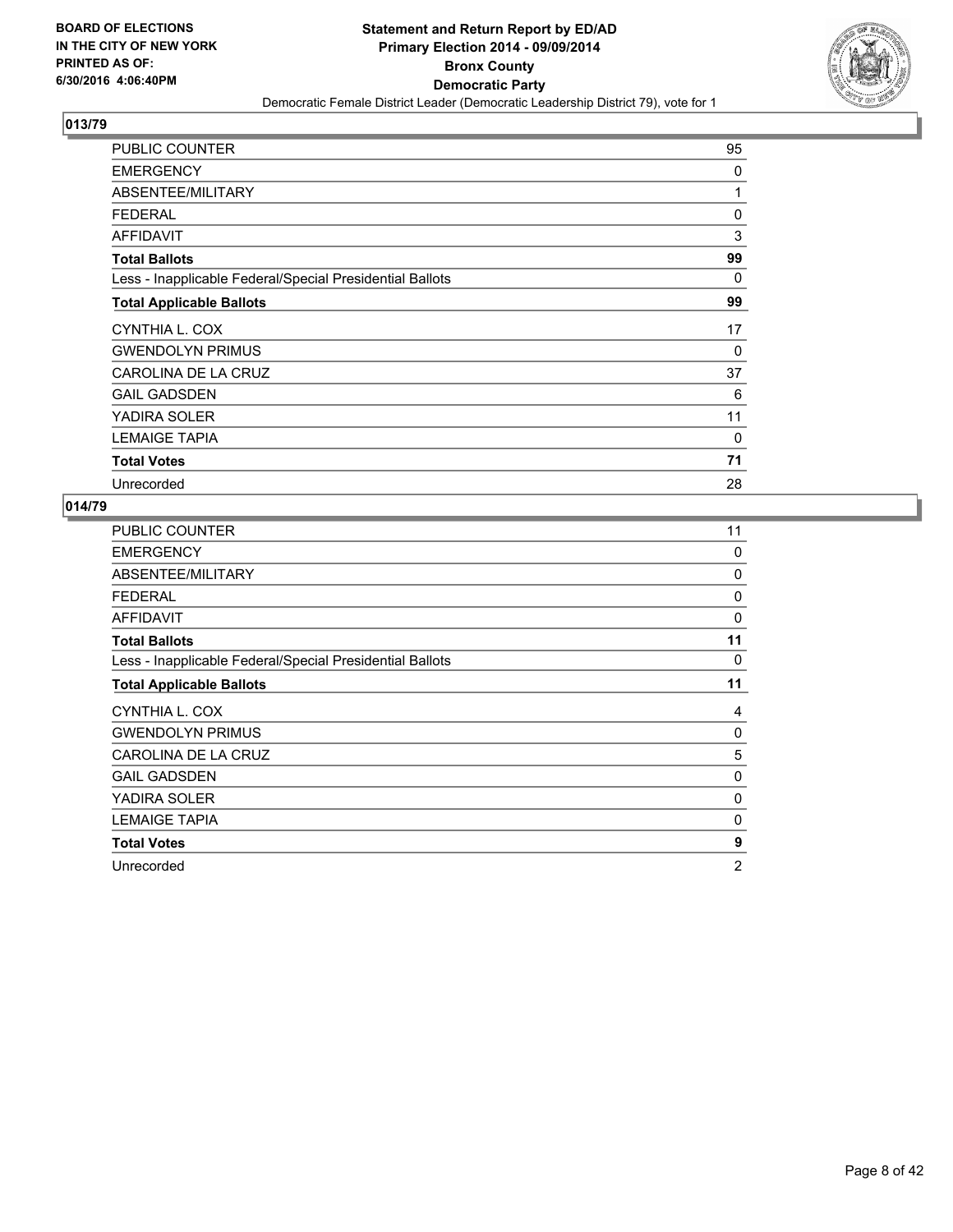

| PUBLIC COUNTER                                           | 38 |
|----------------------------------------------------------|----|
| <b>EMERGENCY</b>                                         | 0  |
| ABSENTEE/MILITARY                                        | 0  |
| <b>FEDERAL</b>                                           | 0  |
| AFFIDAVIT                                                | 0  |
| <b>Total Ballots</b>                                     | 38 |
| Less - Inapplicable Federal/Special Presidential Ballots | 0  |
| <b>Total Applicable Ballots</b>                          | 38 |
| CYNTHIA L. COX                                           | 9  |
| <b>GWENDOLYN PRIMUS</b>                                  | 4  |
| CAROLINA DE LA CRUZ                                      | 12 |
| <b>GAIL GADSDEN</b>                                      | 4  |
| YADIRA SOLER                                             | 6  |
| <b>LEMAIGE TAPIA</b>                                     | 1  |
| <b>Total Votes</b>                                       | 36 |
| Unrecorded                                               | 2  |

| PUBLIC COUNTER                                           | 48       |
|----------------------------------------------------------|----------|
| <b>EMERGENCY</b>                                         | 0        |
| ABSENTEE/MILITARY                                        | 4        |
| <b>FEDERAL</b>                                           | 0        |
| <b>AFFIDAVIT</b>                                         | $\Omega$ |
| <b>Total Ballots</b>                                     | 52       |
| Less - Inapplicable Federal/Special Presidential Ballots | 0        |
| <b>Total Applicable Ballots</b>                          | 52       |
| CYNTHIA L. COX                                           | 14       |
| <b>GWENDOLYN PRIMUS</b>                                  | 1        |
| CAROLINA DE LA CRUZ                                      | 15       |
| <b>GAIL GADSDEN</b>                                      | 4        |
| YADIRA SOLER                                             | 4        |
| <b>LEMAIGE TAPIA</b>                                     | 0        |
| WINFRED DALTON (WRITE-IN)                                | 1        |
| <b>Total Votes</b>                                       | 39       |
| Unrecorded                                               | 13       |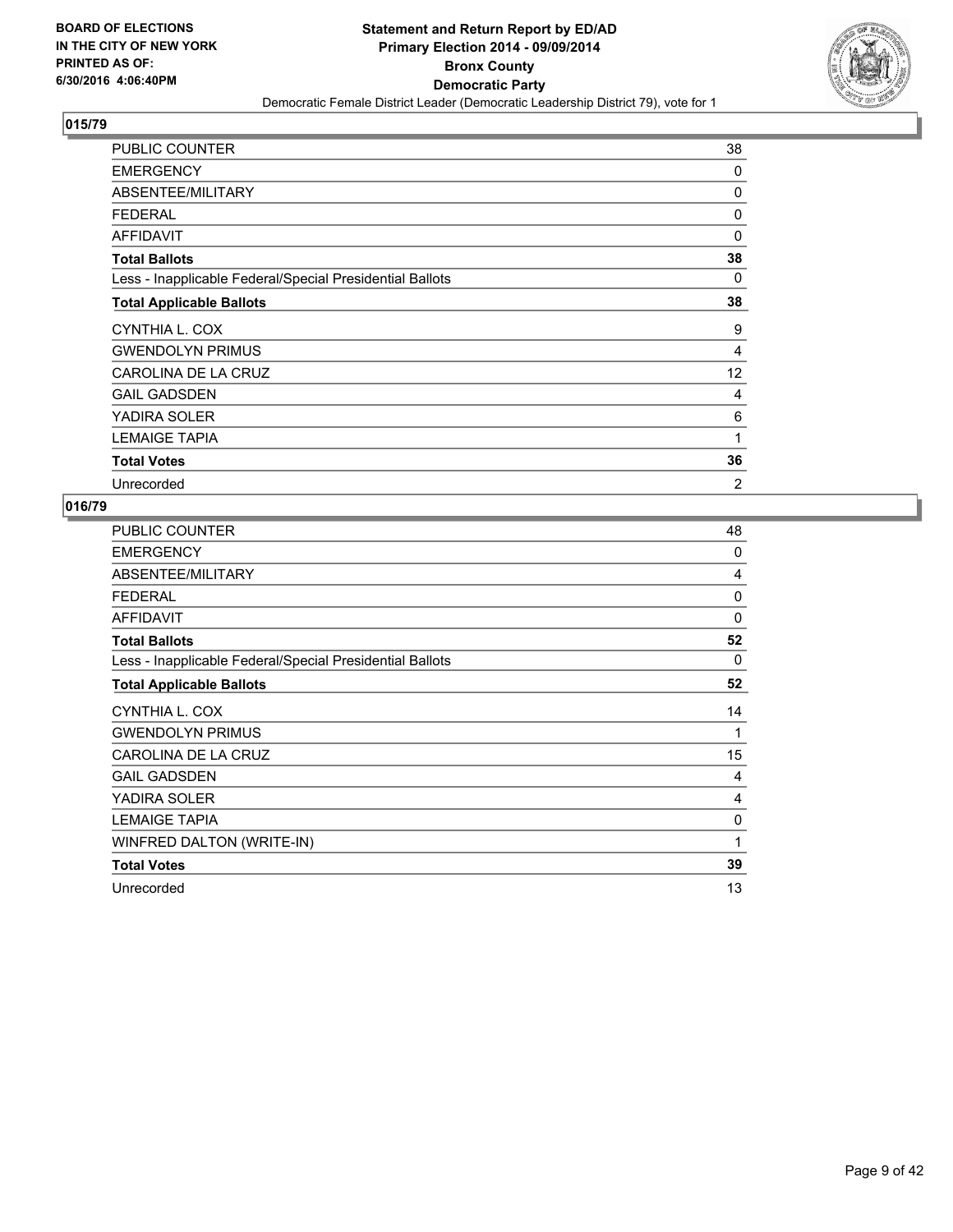

| <b>PUBLIC COUNTER</b>                                    | 54       |
|----------------------------------------------------------|----------|
| <b>EMERGENCY</b>                                         | 0        |
| ABSENTEE/MILITARY                                        | 1        |
| <b>FEDERAL</b>                                           | 0        |
| <b>AFFIDAVIT</b>                                         | $\Omega$ |
| <b>Total Ballots</b>                                     | 55       |
| Less - Inapplicable Federal/Special Presidential Ballots | 0        |
| <b>Total Applicable Ballots</b>                          | 55       |
| CYNTHIA L. COX                                           | 19       |
| <b>GWENDOLYN PRIMUS</b>                                  | 3        |
| CAROLINA DE LA CRUZ                                      | 10       |
| <b>GAIL GADSDEN</b>                                      | 5        |
| YADIRA SOLER                                             | 1        |
| <b>LEMAIGE TAPIA</b>                                     | 1        |
| <b>Total Votes</b>                                       | 39       |
| Unrecorded                                               | 16       |

| PUBLIC COUNTER                                           | 8              |
|----------------------------------------------------------|----------------|
| <b>EMERGENCY</b>                                         | 0              |
| ABSENTEE/MILITARY                                        | 0              |
| <b>FEDERAL</b>                                           | 0              |
| <b>AFFIDAVIT</b>                                         | 0              |
| <b>Total Ballots</b>                                     | 8              |
| Less - Inapplicable Federal/Special Presidential Ballots | 0              |
| <b>Total Applicable Ballots</b>                          | 8              |
| CYNTHIA L. COX                                           | 3              |
| <b>GWENDOLYN PRIMUS</b>                                  | 0              |
| CAROLINA DE LA CRUZ                                      | $\overline{2}$ |
| <b>GAIL GADSDEN</b>                                      | 1              |
| YADIRA SOLER                                             | 0              |
| <b>LEMAIGE TAPIA</b>                                     | 0              |
| <b>Total Votes</b>                                       | 6              |
| Unrecorded                                               | $\overline{2}$ |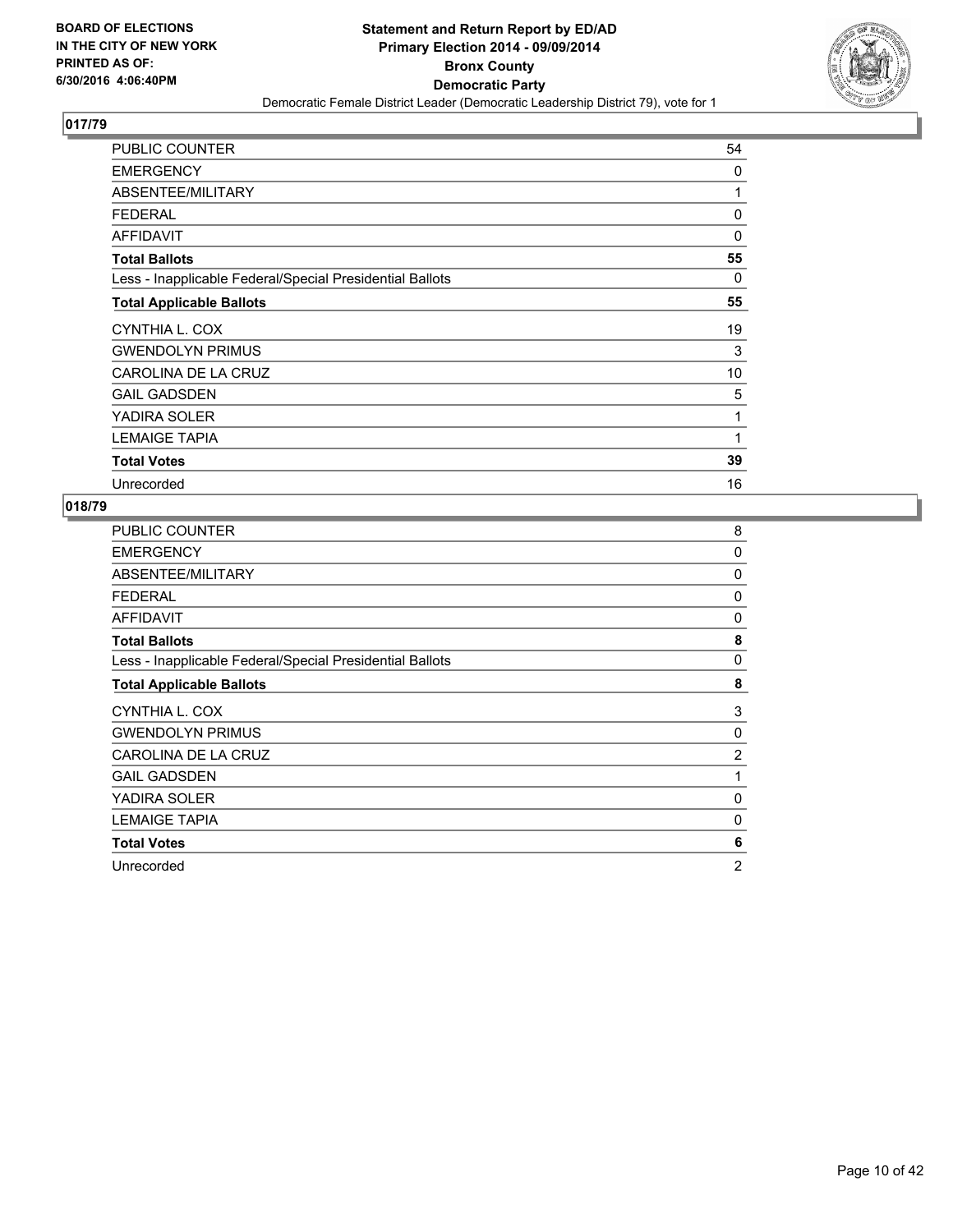

| <b>PUBLIC COUNTER</b>                                    | 52             |
|----------------------------------------------------------|----------------|
| <b>EMERGENCY</b>                                         | 0              |
| ABSENTEE/MILITARY                                        | $\overline{c}$ |
| <b>FEDERAL</b>                                           | 0              |
| <b>AFFIDAVIT</b>                                         | 0              |
| <b>Total Ballots</b>                                     | 54             |
| Less - Inapplicable Federal/Special Presidential Ballots | 0              |
| <b>Total Applicable Ballots</b>                          | 54             |
| CYNTHIA L. COX                                           | 15             |
| <b>GWENDOLYN PRIMUS</b>                                  | 6              |
| CAROLINA DE LA CRUZ                                      | $\overline{7}$ |
| <b>GAIL GADSDEN</b>                                      | 13             |
| YADIRA SOLER                                             | 0              |
| <b>LEMAIGE TAPIA</b>                                     | $\overline{2}$ |
| <b>Total Votes</b>                                       | 43             |
| Unrecorded                                               | 11             |

| PUBLIC COUNTER                                           | 33          |
|----------------------------------------------------------|-------------|
| <b>EMERGENCY</b>                                         | 0           |
| ABSENTEE/MILITARY                                        | 1           |
| <b>FEDERAL</b>                                           | 0           |
| <b>AFFIDAVIT</b>                                         | $\mathbf 0$ |
| <b>Total Ballots</b>                                     | 34          |
| Less - Inapplicable Federal/Special Presidential Ballots | 0           |
| <b>Total Applicable Ballots</b>                          | 34          |
| CYNTHIA L. COX                                           | 9           |
| <b>GWENDOLYN PRIMUS</b>                                  | 3           |
| CAROLINA DE LA CRUZ                                      | 7           |
| <b>GAIL GADSDEN</b>                                      | 7           |
| YADIRA SOLER                                             | 3           |
| <b>LEMAIGE TAPIA</b>                                     | 2           |
| <b>Total Votes</b>                                       | 31          |
|                                                          |             |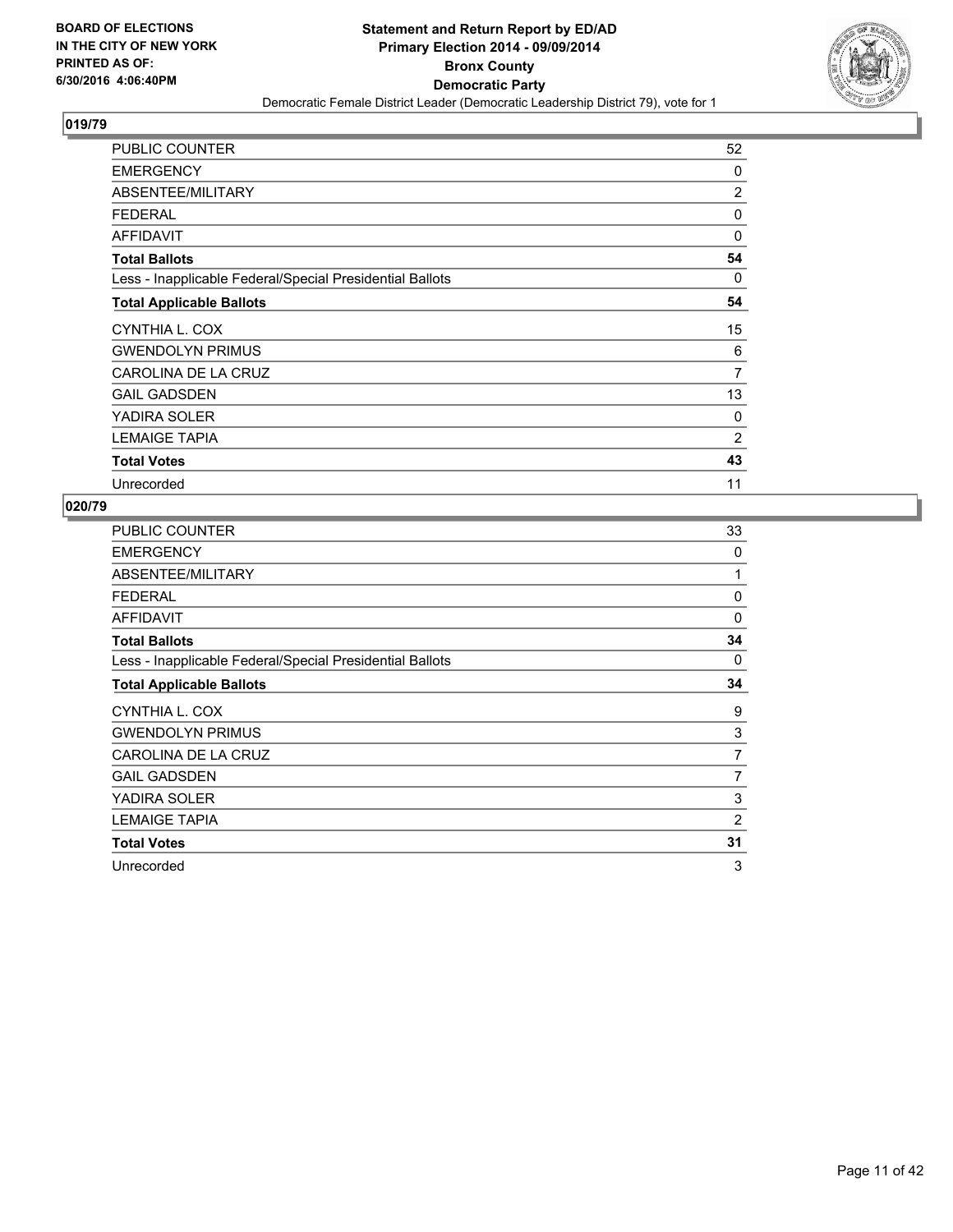

| <b>PUBLIC COUNTER</b>                                    | 29 |
|----------------------------------------------------------|----|
| <b>EMERGENCY</b>                                         | 0  |
| ABSENTEE/MILITARY                                        | 0  |
| <b>FEDERAL</b>                                           | 0  |
| <b>AFFIDAVIT</b>                                         | 0  |
| <b>Total Ballots</b>                                     | 29 |
| Less - Inapplicable Federal/Special Presidential Ballots | 0  |
| <b>Total Applicable Ballots</b>                          | 29 |
| CYNTHIA L. COX                                           | 12 |
| <b>GWENDOLYN PRIMUS</b>                                  | 1  |
| CAROLINA DE LA CRUZ                                      | 3  |
| <b>GAIL GADSDEN</b>                                      | 9  |
| YADIRA SOLER                                             | 1  |
| <b>LEMAIGE TAPIA</b>                                     | 0  |
| <b>Total Votes</b>                                       | 26 |
| Unrecorded                                               | 3  |

| PUBLIC COUNTER                                           | 33             |
|----------------------------------------------------------|----------------|
| <b>EMERGENCY</b>                                         | 0              |
| ABSENTEE/MILITARY                                        | 0              |
| <b>FEDERAL</b>                                           | 0              |
| <b>AFFIDAVIT</b>                                         | 0              |
| <b>Total Ballots</b>                                     | 33             |
| Less - Inapplicable Federal/Special Presidential Ballots | 0              |
| <b>Total Applicable Ballots</b>                          | 33             |
| CYNTHIA L. COX                                           | 19             |
| <b>GWENDOLYN PRIMUS</b>                                  | 1              |
| CAROLINA DE LA CRUZ                                      | 8              |
| <b>GAIL GADSDEN</b>                                      | 0              |
| YADIRA SOLER                                             | $\overline{2}$ |
| <b>LEMAIGE TAPIA</b>                                     | 0              |
| <b>Total Votes</b>                                       | 30             |
| Unrecorded                                               | 3              |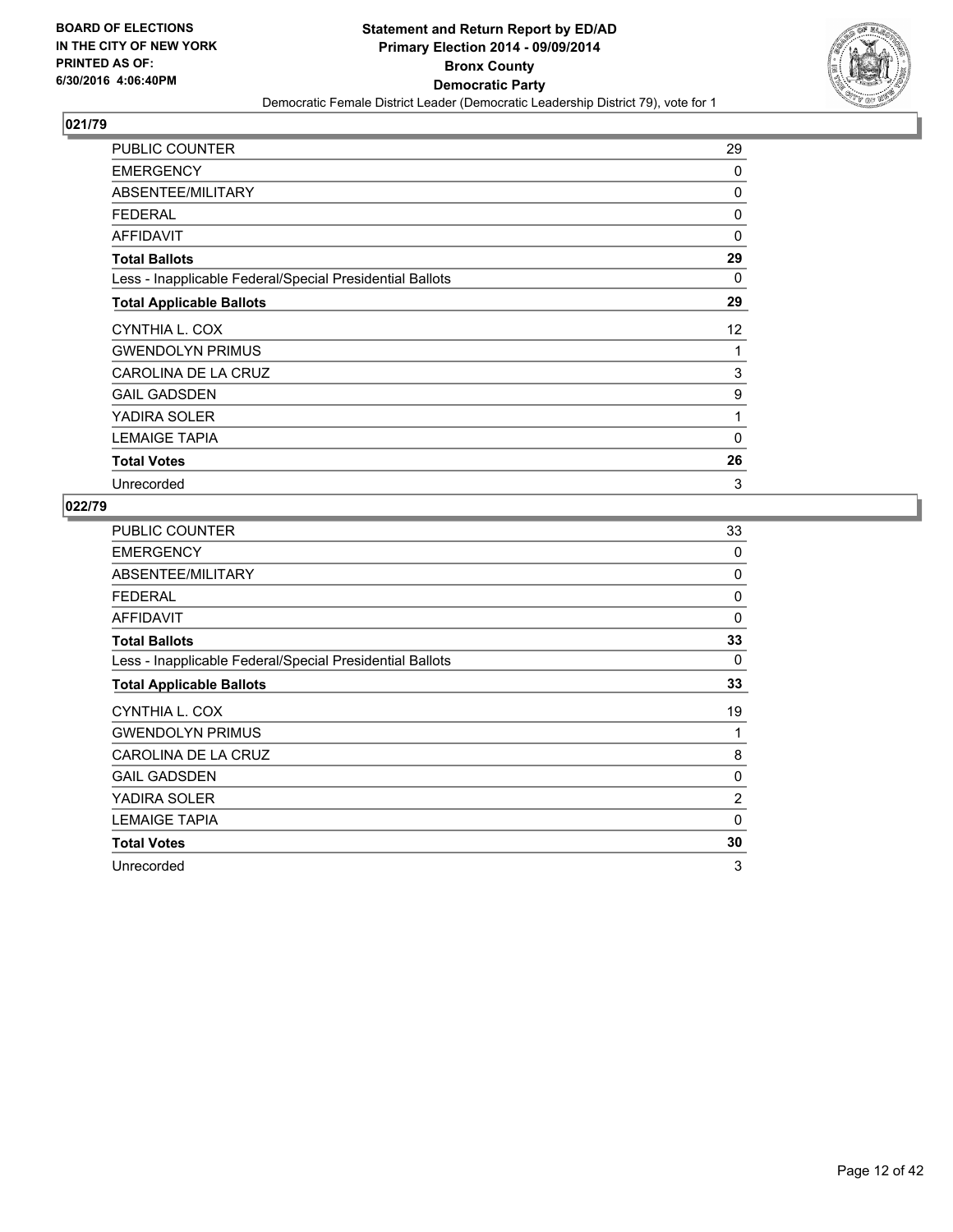

| <b>PUBLIC COUNTER</b>                                    | 40             |
|----------------------------------------------------------|----------------|
| <b>EMERGENCY</b>                                         | 0              |
| ABSENTEE/MILITARY                                        | 0              |
| <b>FEDERAL</b>                                           | 0              |
| <b>AFFIDAVIT</b>                                         | 0              |
| <b>Total Ballots</b>                                     | 40             |
| Less - Inapplicable Federal/Special Presidential Ballots | 0              |
| <b>Total Applicable Ballots</b>                          | 40             |
| CYNTHIA L. COX                                           | 10             |
| <b>GWENDOLYN PRIMUS</b>                                  | 3              |
| CAROLINA DE LA CRUZ                                      | 13             |
| <b>GAIL GADSDEN</b>                                      | 4              |
| YADIRA SOLER                                             | $\overline{2}$ |
| <b>LEMAIGE TAPIA</b>                                     | 1              |
| <b>Total Votes</b>                                       | 33             |
| Unrecorded                                               | 7              |

| PUBLIC COUNTER                                           | 60 |
|----------------------------------------------------------|----|
| <b>EMERGENCY</b>                                         | 0  |
| ABSENTEE/MILITARY                                        | 0  |
| <b>FEDERAL</b>                                           | 0  |
| <b>AFFIDAVIT</b>                                         | 0  |
| <b>Total Ballots</b>                                     | 60 |
| Less - Inapplicable Federal/Special Presidential Ballots | 0  |
| <b>Total Applicable Ballots</b>                          | 60 |
| CYNTHIA L. COX                                           | 18 |
| <b>GWENDOLYN PRIMUS</b>                                  | 2  |
| CAROLINA DE LA CRUZ                                      | 16 |
| <b>GAIL GADSDEN</b>                                      | 4  |
| YADIRA SOLER                                             | 2  |
| <b>LEMAIGE TAPIA</b>                                     | 0  |
| <b>Total Votes</b>                                       | 42 |
| Unrecorded                                               | 18 |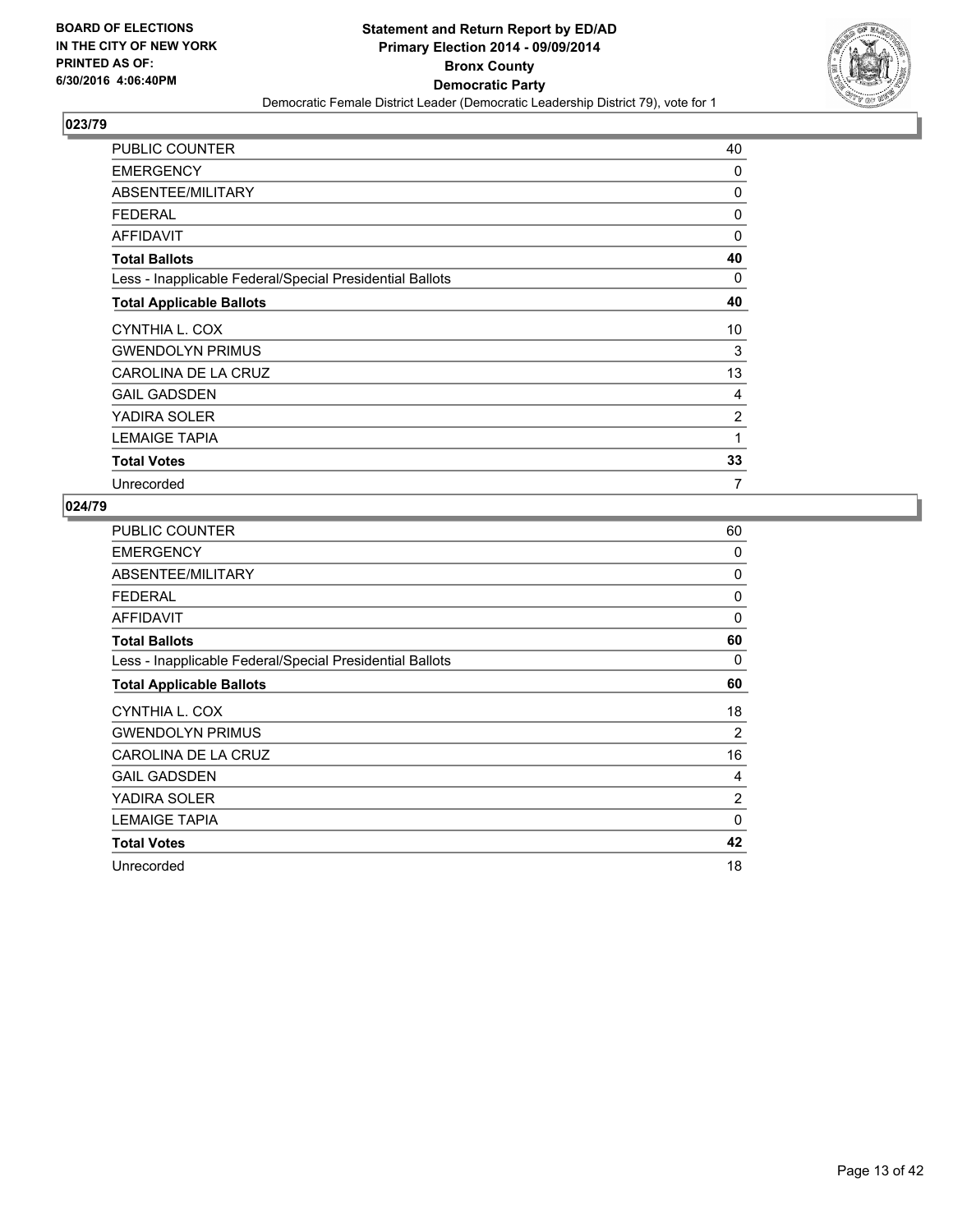

| <b>PUBLIC COUNTER</b>                                    | 48             |
|----------------------------------------------------------|----------------|
| <b>EMERGENCY</b>                                         | 0              |
| ABSENTEE/MILITARY                                        | 2              |
| <b>FEDERAL</b>                                           | 0              |
| <b>AFFIDAVIT</b>                                         | 0              |
| <b>Total Ballots</b>                                     | 50             |
| Less - Inapplicable Federal/Special Presidential Ballots | 0              |
| <b>Total Applicable Ballots</b>                          | 50             |
| CYNTHIA L. COX                                           | 18             |
| <b>GWENDOLYN PRIMUS</b>                                  | 0              |
| CAROLINA DE LA CRUZ                                      | 13             |
| <b>GAIL GADSDEN</b>                                      | 5              |
| YADIRA SOLER                                             | 0              |
| <b>LEMAIGE TAPIA</b>                                     | $\overline{2}$ |
| <b>Total Votes</b>                                       | 38             |
| Unrecorded                                               | 12             |

| <b>PUBLIC COUNTER</b>                                    | 46 |
|----------------------------------------------------------|----|
| <b>EMERGENCY</b>                                         | 0  |
| ABSENTEE/MILITARY                                        | 0  |
| <b>FEDERAL</b>                                           | 0  |
| <b>AFFIDAVIT</b>                                         | 0  |
| <b>Total Ballots</b>                                     | 46 |
| Less - Inapplicable Federal/Special Presidential Ballots | 0  |
| <b>Total Applicable Ballots</b>                          | 46 |
| CYNTHIA L. COX                                           | 17 |
|                                                          |    |
| <b>GWENDOLYN PRIMUS</b>                                  | 2  |
| CAROLINA DE LA CRUZ                                      | 13 |
| <b>GAIL GADSDEN</b>                                      | 4  |
| YADIRA SOLER                                             | 3  |
| <b>LEMAIGE TAPIA</b>                                     | 2  |
| <b>Total Votes</b>                                       | 41 |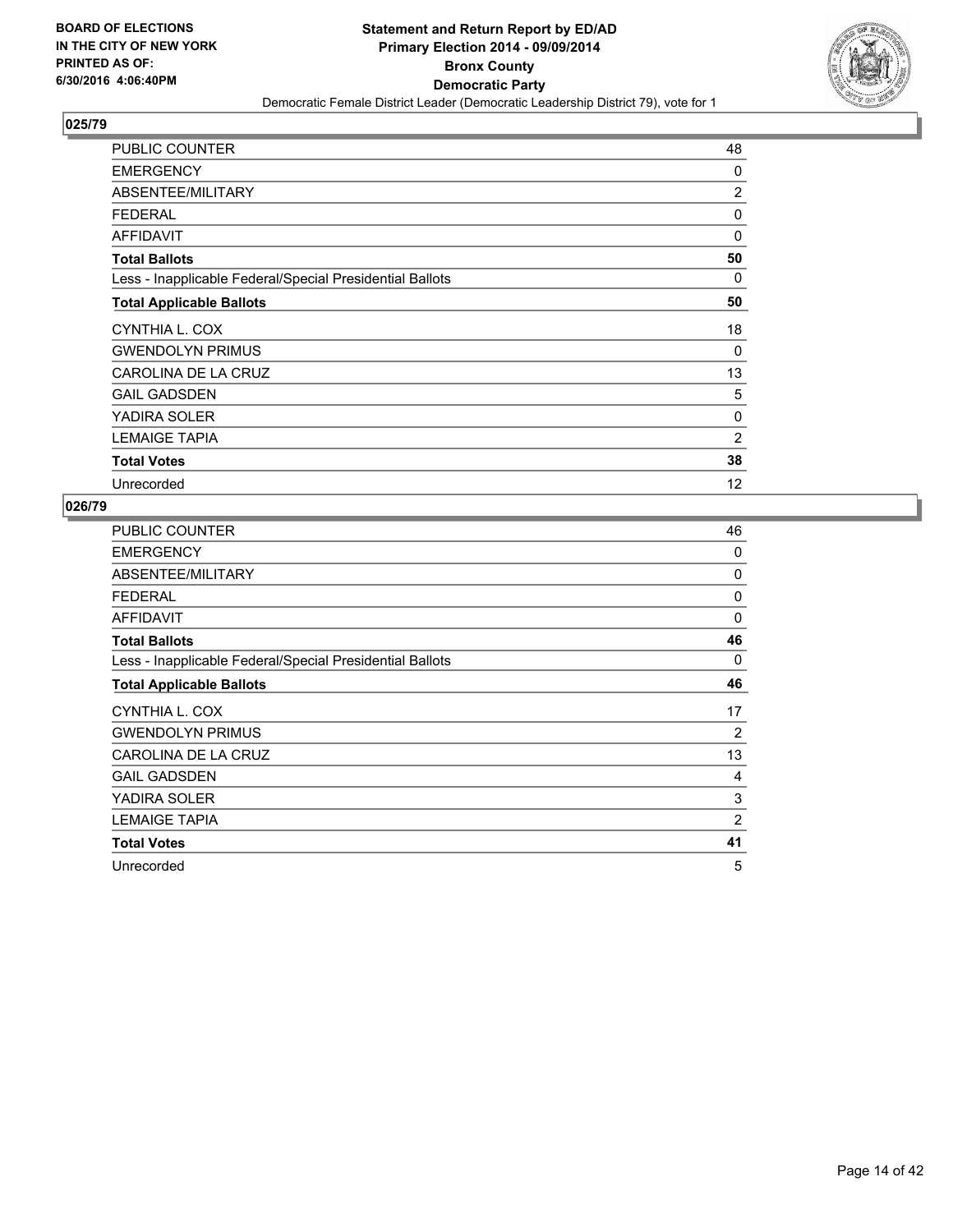

| <b>PUBLIC COUNTER</b>                                    | 98             |
|----------------------------------------------------------|----------------|
| <b>EMERGENCY</b>                                         | 0              |
| ABSENTEE/MILITARY                                        | $\overline{c}$ |
| <b>FEDERAL</b>                                           | 0              |
| <b>AFFIDAVIT</b>                                         | 1              |
| <b>Total Ballots</b>                                     | 101            |
| Less - Inapplicable Federal/Special Presidential Ballots | 0              |
| <b>Total Applicable Ballots</b>                          | 101            |
| CYNTHIA L. COX                                           | 32             |
| <b>GWENDOLYN PRIMUS</b>                                  | 5              |
| CAROLINA DE LA CRUZ                                      | 32             |
| <b>GAIL GADSDEN</b>                                      | 4              |
| YADIRA SOLER                                             | 7              |
| <b>LEMAIGE TAPIA</b>                                     | 1              |
| <b>Total Votes</b>                                       | 81             |
| Unrecorded                                               | 20             |

| <b>PUBLIC COUNTER</b>                                    | 53             |
|----------------------------------------------------------|----------------|
| <b>EMERGENCY</b>                                         | 0              |
| ABSENTEE/MILITARY                                        | 1              |
| <b>FEDERAL</b>                                           | 0              |
| <b>AFFIDAVIT</b>                                         | 0              |
| <b>Total Ballots</b>                                     | 54             |
| Less - Inapplicable Federal/Special Presidential Ballots | 0              |
| <b>Total Applicable Ballots</b>                          | 54             |
| CYNTHIA L. COX                                           | 14             |
| <b>GWENDOLYN PRIMUS</b>                                  | $\overline{2}$ |
| CAROLINA DE LA CRUZ                                      | 16             |
| <b>GAIL GADSDEN</b>                                      | 4              |
| YADIRA SOLER                                             | 5              |
| <b>LEMAIGE TAPIA</b>                                     | $\overline{2}$ |
| <b>Total Votes</b>                                       | 43             |
| Unrecorded                                               | 11             |
| 029/79 COMBINED into: 077/79                             |                |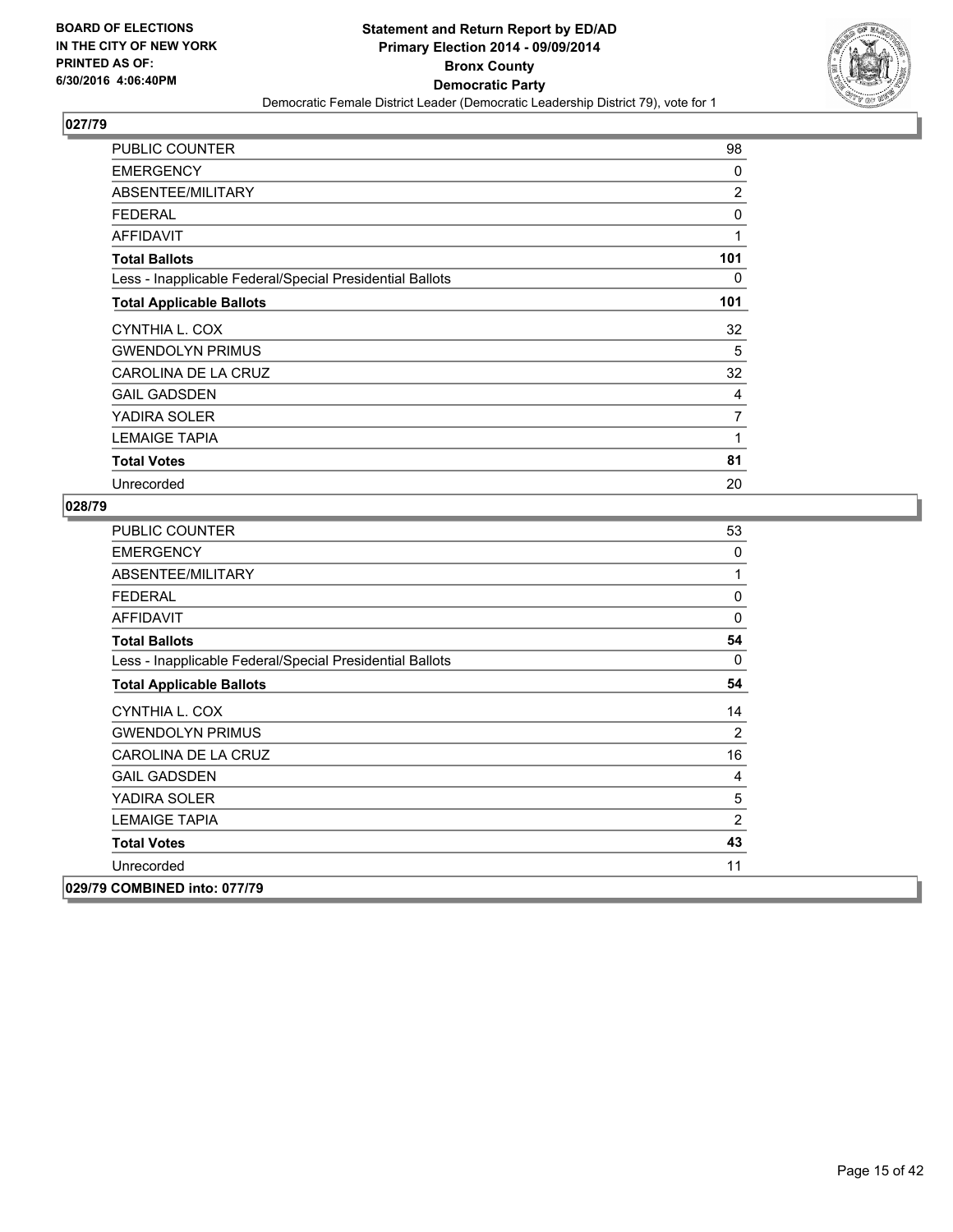

| <b>PUBLIC COUNTER</b>                                    | 116 |
|----------------------------------------------------------|-----|
| <b>EMERGENCY</b>                                         | 0   |
| ABSENTEE/MILITARY                                        | 5   |
| <b>FEDERAL</b>                                           | 0   |
| <b>AFFIDAVIT</b>                                         | 1   |
| <b>Total Ballots</b>                                     | 122 |
| Less - Inapplicable Federal/Special Presidential Ballots | 0   |
| <b>Total Applicable Ballots</b>                          | 122 |
| CYNTHIA L. COX                                           | 46  |
| <b>GWENDOLYN PRIMUS</b>                                  | 4   |
| CAROLINA DE LA CRUZ                                      | 30  |
| <b>GAIL GADSDEN</b>                                      | 7   |
| YADIRA SOLER                                             | 8   |
| <b>LEMAIGE TAPIA</b>                                     | 3   |
| <b>Total Votes</b>                                       | 98  |
| Unrecorded                                               | 24  |

| PUBLIC COUNTER                                           | 123 |
|----------------------------------------------------------|-----|
| <b>EMERGENCY</b>                                         | 0   |
| ABSENTEE/MILITARY                                        | 5   |
| <b>FEDERAL</b>                                           | 0   |
| <b>AFFIDAVIT</b>                                         | 5   |
| <b>Total Ballots</b>                                     | 133 |
| Less - Inapplicable Federal/Special Presidential Ballots | 0   |
| <b>Total Applicable Ballots</b>                          | 133 |
| CYNTHIA L. COX                                           | 25  |
| <b>GWENDOLYN PRIMUS</b>                                  | 11  |
| CAROLINA DE LA CRUZ                                      | 33  |
| <b>GAIL GADSDEN</b>                                      | 3   |
| YADIRA SOLER                                             | 2   |
| <b>LEMAIGE TAPIA</b>                                     | 1   |
| <b>Total Votes</b>                                       | 75  |
| Unrecorded                                               | 58  |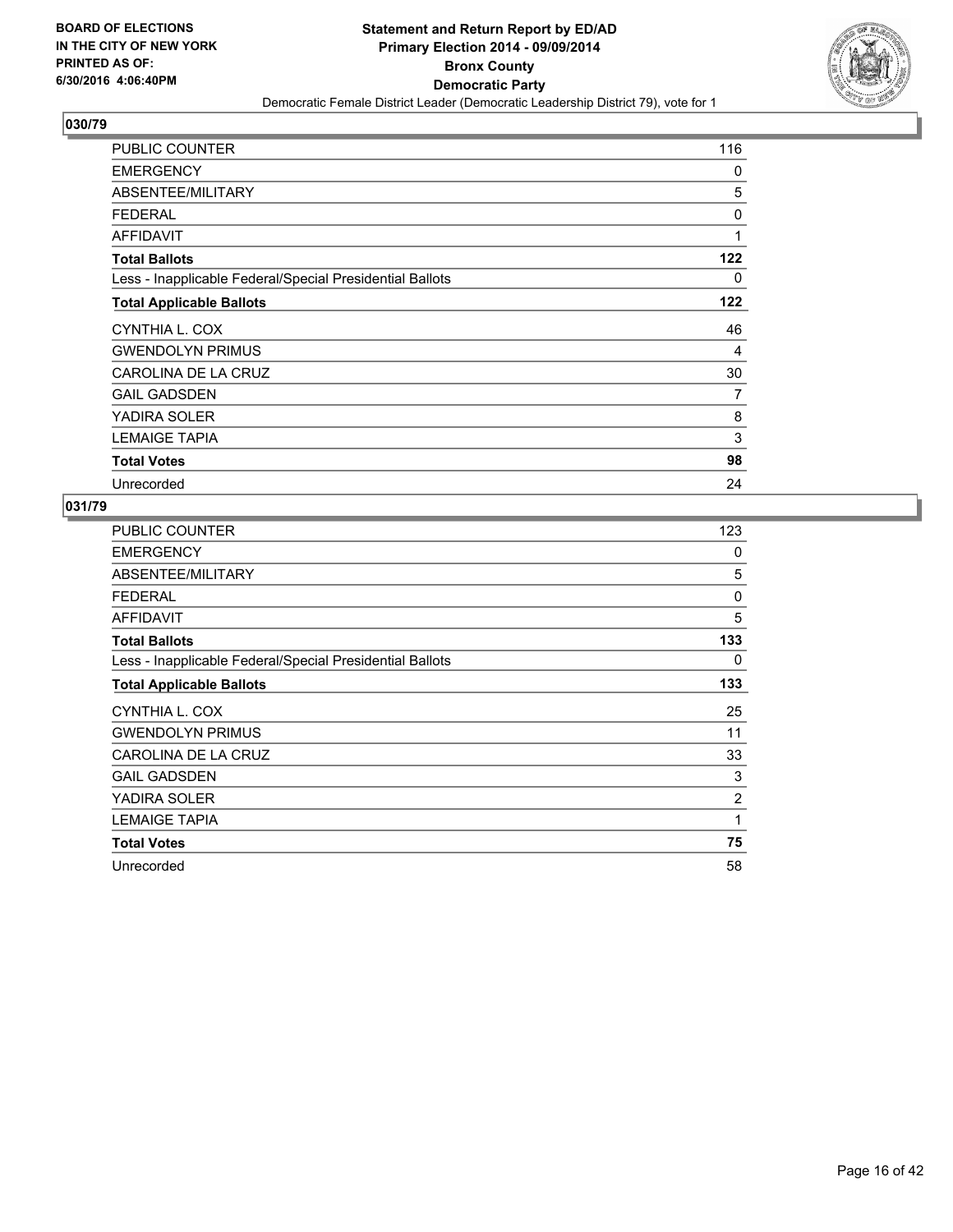

| <b>PUBLIC COUNTER</b>                                    | 65 |
|----------------------------------------------------------|----|
| <b>EMERGENCY</b>                                         | 0  |
| ABSENTEE/MILITARY                                        | 1  |
| <b>FEDERAL</b>                                           | 0  |
| <b>AFFIDAVIT</b>                                         | 0  |
| <b>Total Ballots</b>                                     | 66 |
| Less - Inapplicable Federal/Special Presidential Ballots | 0  |
| <b>Total Applicable Ballots</b>                          | 66 |
| CYNTHIA L. COX                                           | 18 |
| <b>GWENDOLYN PRIMUS</b>                                  | 6  |
| CAROLINA DE LA CRUZ                                      | 17 |
| <b>GAIL GADSDEN</b>                                      | 1  |
| YADIRA SOLER                                             | 6  |
| <b>LEMAIGE TAPIA</b>                                     | 3  |
| <b>Total Votes</b>                                       | 51 |
| Unrecorded                                               | 15 |

| PUBLIC COUNTER                                           | 75             |
|----------------------------------------------------------|----------------|
| <b>EMERGENCY</b>                                         | 0              |
| ABSENTEE/MILITARY                                        | $\overline{2}$ |
| <b>FEDERAL</b>                                           | 0              |
| <b>AFFIDAVIT</b>                                         | 1              |
| <b>Total Ballots</b>                                     | 78             |
| Less - Inapplicable Federal/Special Presidential Ballots | 0              |
| <b>Total Applicable Ballots</b>                          | 78             |
| CYNTHIA L. COX                                           | 16             |
| <b>GWENDOLYN PRIMUS</b>                                  | 7              |
|                                                          |                |
| CAROLINA DE LA CRUZ                                      | 22             |
| <b>GAIL GADSDEN</b>                                      | 1              |
| YADIRA SOLER                                             | 6              |
| <b>LEMAIGE TAPIA</b>                                     | 2              |
| <b>Total Votes</b>                                       | 54             |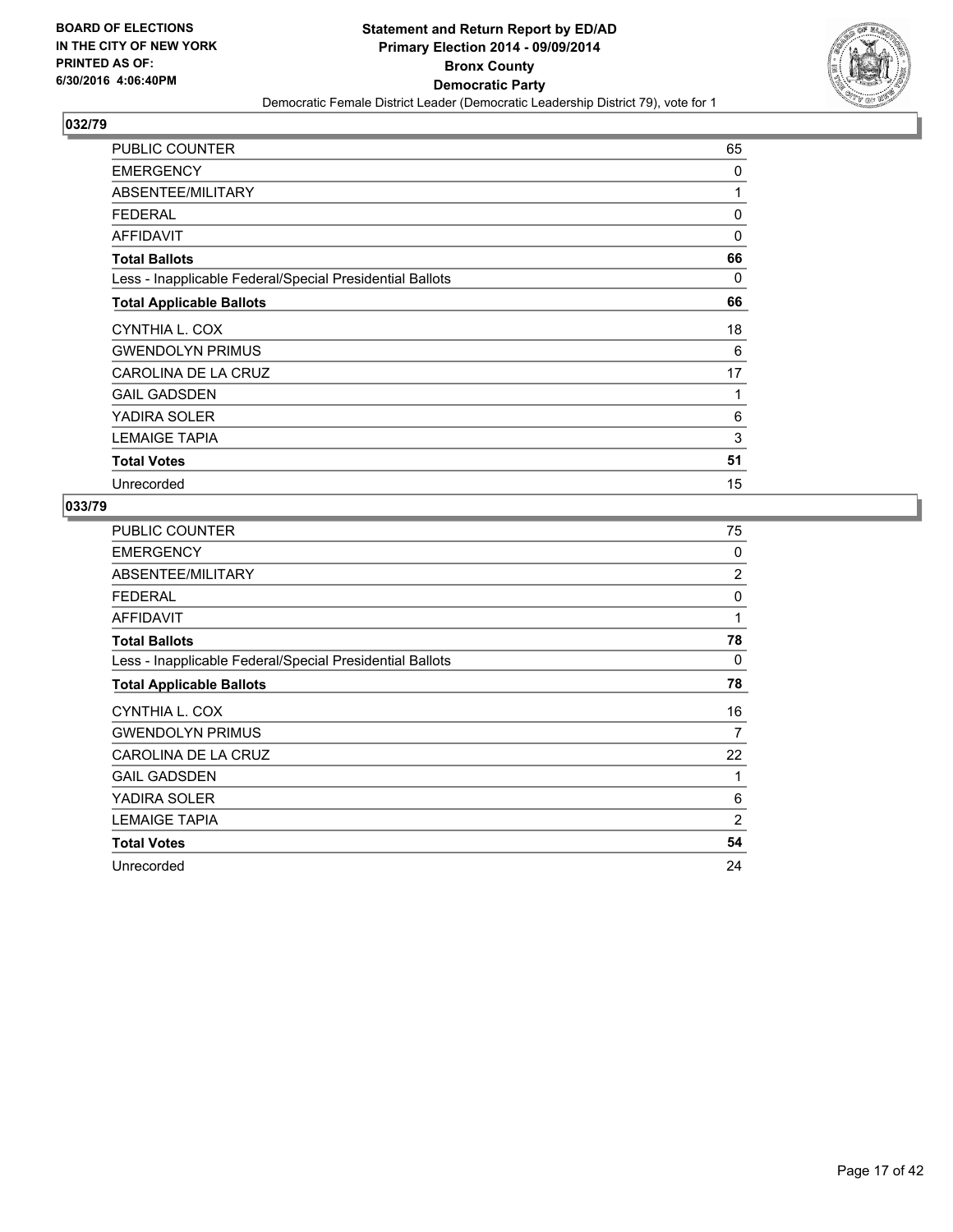

| <b>PUBLIC COUNTER</b>                                    | 121 |
|----------------------------------------------------------|-----|
| <b>EMERGENCY</b>                                         | 0   |
| ABSENTEE/MILITARY                                        | 7   |
| <b>FEDERAL</b>                                           | 0   |
| <b>AFFIDAVIT</b>                                         | 1   |
| <b>Total Ballots</b>                                     | 129 |
| Less - Inapplicable Federal/Special Presidential Ballots | 0   |
| <b>Total Applicable Ballots</b>                          | 129 |
| CYNTHIA L. COX                                           | 42  |
| <b>GWENDOLYN PRIMUS</b>                                  | 9   |
| CAROLINA DE LA CRUZ                                      | 25  |
| <b>GAIL GADSDEN</b>                                      | 4   |
| YADIRA SOLER                                             | 8   |
| <b>LEMAIGE TAPIA</b>                                     | 5   |
| <b>Total Votes</b>                                       | 93  |
| Unrecorded                                               | 36  |

| PUBLIC COUNTER                                           | 78 |
|----------------------------------------------------------|----|
| <b>EMERGENCY</b>                                         | 0  |
| ABSENTEE/MILITARY                                        | 6  |
| <b>FEDERAL</b>                                           | 0  |
| <b>AFFIDAVIT</b>                                         | 1  |
| <b>Total Ballots</b>                                     | 85 |
| Less - Inapplicable Federal/Special Presidential Ballots | 0  |
| <b>Total Applicable Ballots</b>                          | 85 |
| CYNTHIA L. COX                                           | 21 |
| <b>GWENDOLYN PRIMUS</b>                                  | 10 |
| CAROLINA DE LA CRUZ                                      | 13 |
| <b>GAIL GADSDEN</b>                                      | 6  |
| YADIRA SOLER                                             | 7  |
| <b>LEMAIGE TAPIA</b>                                     | 0  |
| <b>Total Votes</b>                                       | 57 |
| Unrecorded                                               | 28 |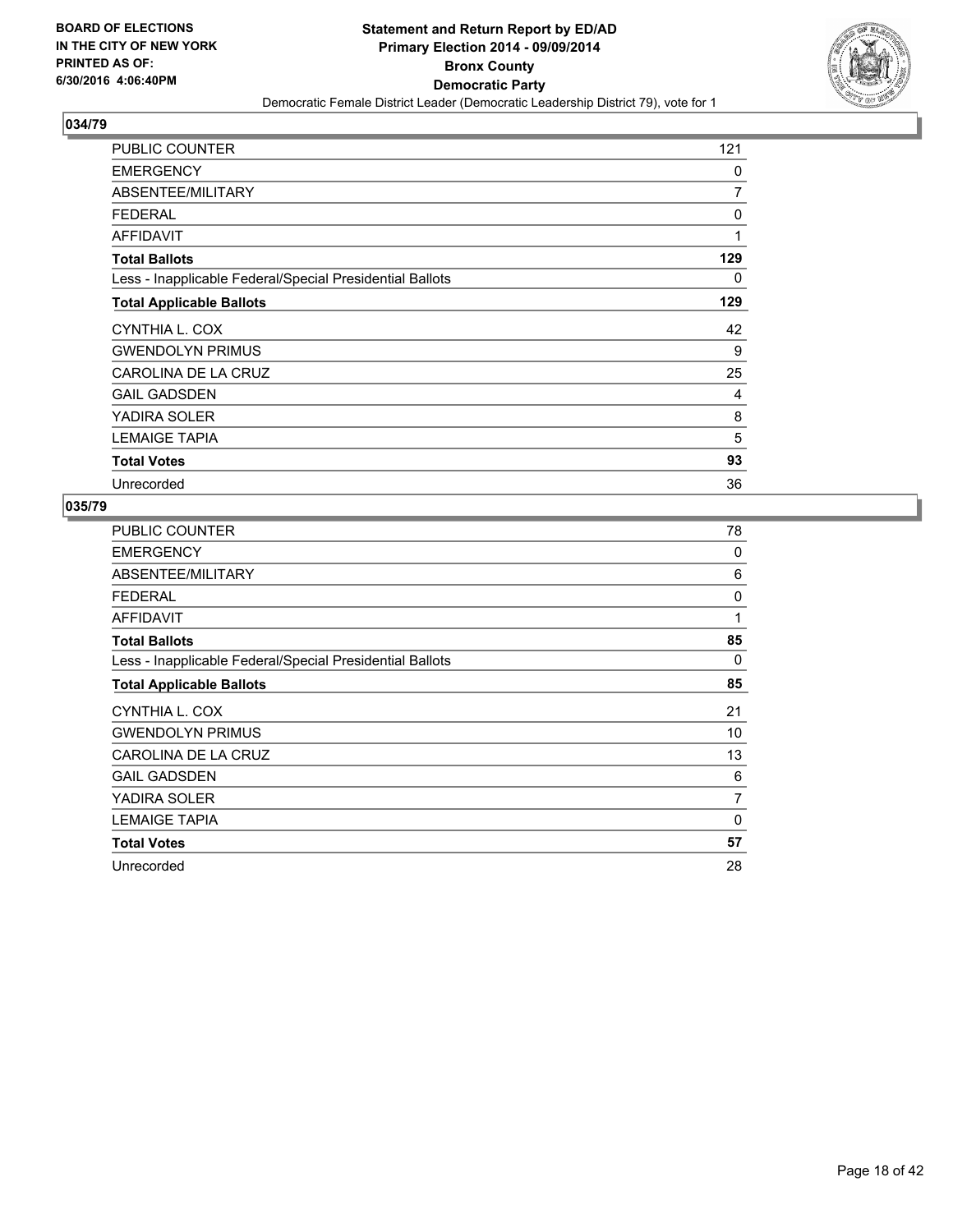

| <b>PUBLIC COUNTER</b>                                    | 97             |
|----------------------------------------------------------|----------------|
| <b>EMERGENCY</b>                                         | 0              |
| ABSENTEE/MILITARY                                        | 4              |
| <b>FEDERAL</b>                                           | 0              |
| <b>AFFIDAVIT</b>                                         | 0              |
| <b>Total Ballots</b>                                     | 101            |
| Less - Inapplicable Federal/Special Presidential Ballots | 0              |
| <b>Total Applicable Ballots</b>                          | 101            |
| CYNTHIA L. COX                                           | 24             |
| <b>GWENDOLYN PRIMUS</b>                                  | 17             |
| CAROLINA DE LA CRUZ                                      | 15             |
| <b>GAIL GADSDEN</b>                                      | 0              |
| YADIRA SOLER                                             | 4              |
| <b>LEMAIGE TAPIA</b>                                     | $\overline{2}$ |
| <b>Total Votes</b>                                       | 62             |
| Unrecorded                                               | 39             |

| PUBLIC COUNTER                                           | 145            |
|----------------------------------------------------------|----------------|
| <b>EMERGENCY</b>                                         | 0              |
| ABSENTEE/MILITARY                                        | 11             |
| <b>FEDERAL</b>                                           | 0              |
| <b>AFFIDAVIT</b>                                         | $\overline{2}$ |
| <b>Total Ballots</b>                                     | 158            |
| Less - Inapplicable Federal/Special Presidential Ballots | 0              |
| <b>Total Applicable Ballots</b>                          | 158            |
| CYNTHIA L. COX                                           | 30             |
| <b>GWENDOLYN PRIMUS</b>                                  | 19             |
| CAROLINA DE LA CRUZ                                      | 25             |
| <b>GAIL GADSDEN</b>                                      | 10             |
| YADIRA SOLER                                             | 2              |
| <b>LEMAIGE TAPIA</b>                                     | 3              |
| <b>Total Votes</b>                                       | 89             |
| Unrecorded                                               | 69             |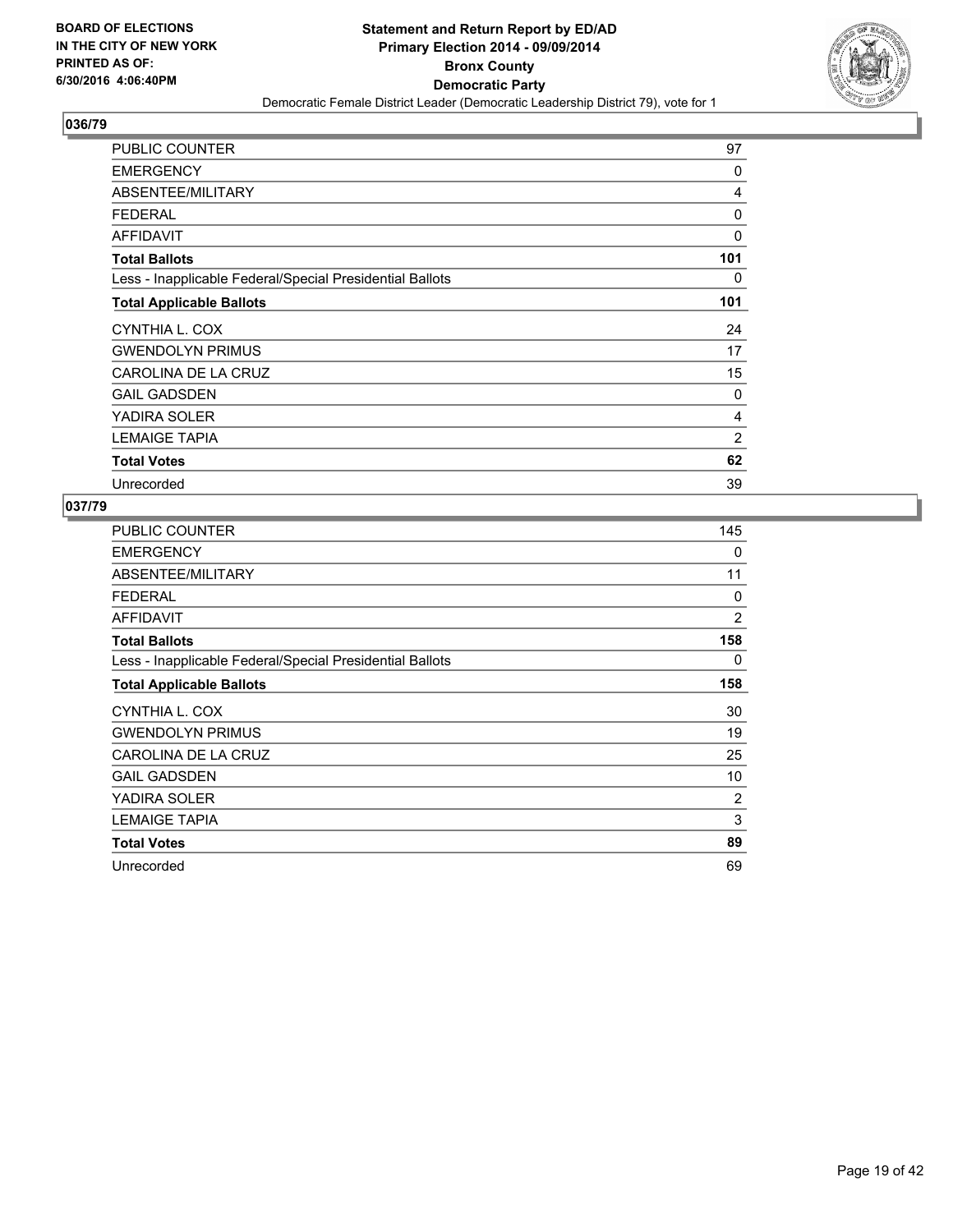

| <b>PUBLIC COUNTER</b>                                    | 78 |
|----------------------------------------------------------|----|
| <b>EMERGENCY</b>                                         | 0  |
| ABSENTEE/MILITARY                                        | 3  |
| <b>FEDERAL</b>                                           | 0  |
| <b>AFFIDAVIT</b>                                         | 1  |
| <b>Total Ballots</b>                                     | 82 |
| Less - Inapplicable Federal/Special Presidential Ballots | 0  |
| <b>Total Applicable Ballots</b>                          | 82 |
| CYNTHIA L. COX                                           | 19 |
| <b>GWENDOLYN PRIMUS</b>                                  | 20 |
| CAROLINA DE LA CRUZ                                      | 14 |
| <b>GAIL GADSDEN</b>                                      | 4  |
| YADIRA SOLER                                             | 4  |
| <b>LEMAIGE TAPIA</b>                                     | 1  |
| <b>Total Votes</b>                                       | 62 |
| Unrecorded                                               | 20 |

| PUBLIC COUNTER                                           | 89             |
|----------------------------------------------------------|----------------|
| <b>EMERGENCY</b>                                         | 0              |
| ABSENTEE/MILITARY                                        | 3              |
| <b>FEDERAL</b>                                           | 0              |
| <b>AFFIDAVIT</b>                                         | 0              |
| <b>Total Ballots</b>                                     | 92             |
| Less - Inapplicable Federal/Special Presidential Ballots | $\Omega$       |
| <b>Total Applicable Ballots</b>                          | 92             |
| CYNTHIA L. COX                                           | 21             |
| <b>GWENDOLYN PRIMUS</b>                                  | 40             |
| CAROLINA DE LA CRUZ                                      | 6              |
| <b>GAIL GADSDEN</b>                                      | 4              |
| YADIRA SOLER                                             | $\overline{2}$ |
| <b>LEMAIGE TAPIA</b>                                     | 1              |
| <b>Total Votes</b>                                       | 74             |
| Unrecorded                                               | 18             |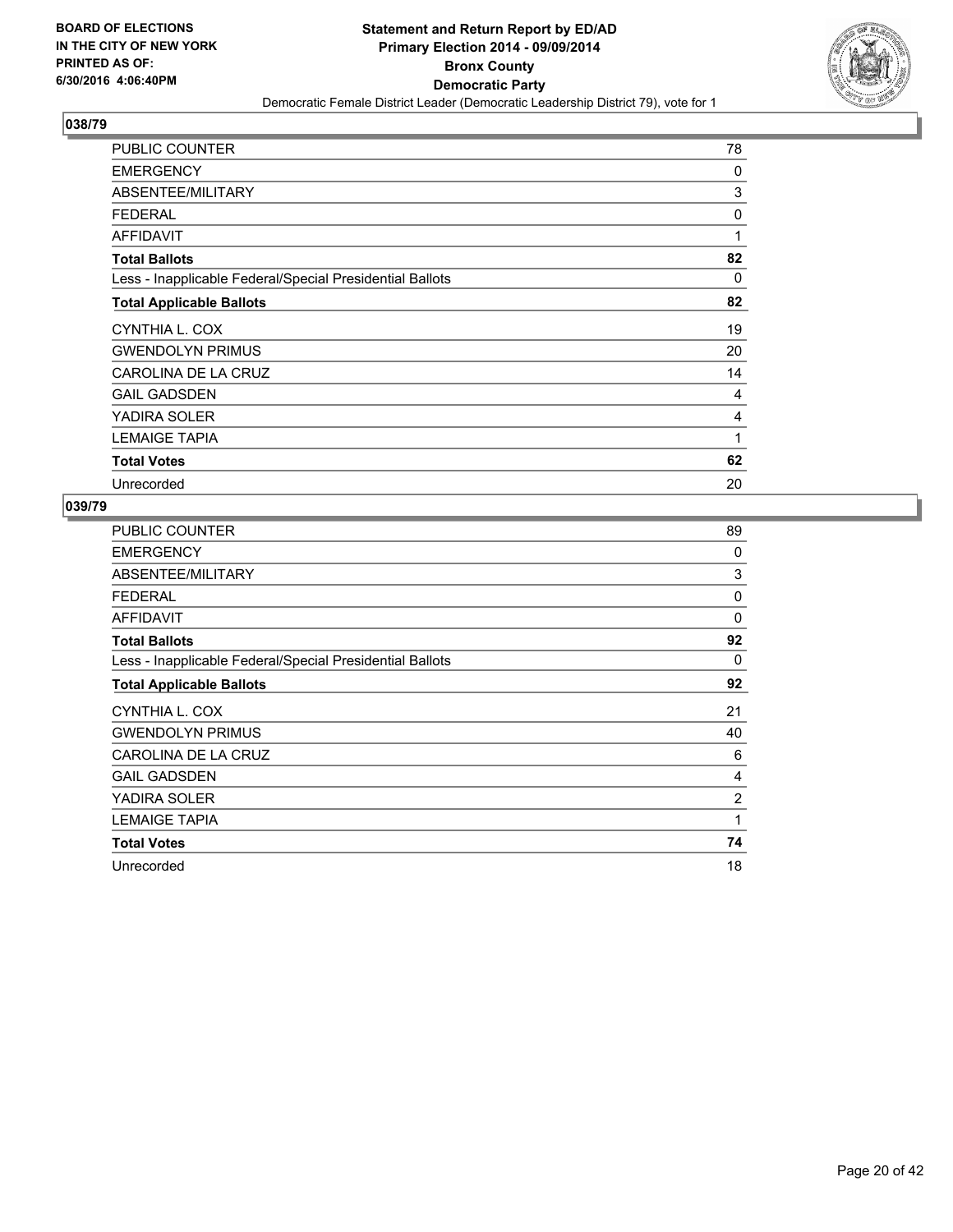

| <b>PUBLIC COUNTER</b>                                    | 76             |
|----------------------------------------------------------|----------------|
| <b>EMERGENCY</b>                                         | 0              |
| ABSENTEE/MILITARY                                        | 8              |
| <b>FEDERAL</b>                                           | 0              |
| <b>AFFIDAVIT</b>                                         | 0              |
| <b>Total Ballots</b>                                     | 84             |
| Less - Inapplicable Federal/Special Presidential Ballots | 0              |
| <b>Total Applicable Ballots</b>                          | 84             |
| CYNTHIA L. COX                                           | 34             |
| <b>GWENDOLYN PRIMUS</b>                                  | 5              |
| CAROLINA DE LA CRUZ                                      | 19             |
| <b>GAIL GADSDEN</b>                                      | 5              |
| YADIRA SOLER                                             | 6              |
| <b>LEMAIGE TAPIA</b>                                     | $\overline{2}$ |
| <b>Total Votes</b>                                       | 71             |
| Unrecorded                                               | 13             |

| PUBLIC COUNTER                                           | 58             |
|----------------------------------------------------------|----------------|
| <b>EMERGENCY</b>                                         | 0              |
| ABSENTEE/MILITARY                                        | $\overline{2}$ |
| <b>FEDERAL</b>                                           | 0              |
| <b>AFFIDAVIT</b>                                         | 0              |
| <b>Total Ballots</b>                                     | 60             |
| Less - Inapplicable Federal/Special Presidential Ballots | 0              |
| <b>Total Applicable Ballots</b>                          | 60             |
|                                                          |                |
| CYNTHIA L. COX                                           | 17             |
| <b>GWENDOLYN PRIMUS</b>                                  | 9              |
| CAROLINA DE LA CRUZ                                      | 14             |
| <b>GAIL GADSDEN</b>                                      | 6              |
| YADIRA SOLER                                             | 0              |
| <b>LEMAIGE TAPIA</b>                                     | $\Omega$       |
| <b>Total Votes</b>                                       | 46             |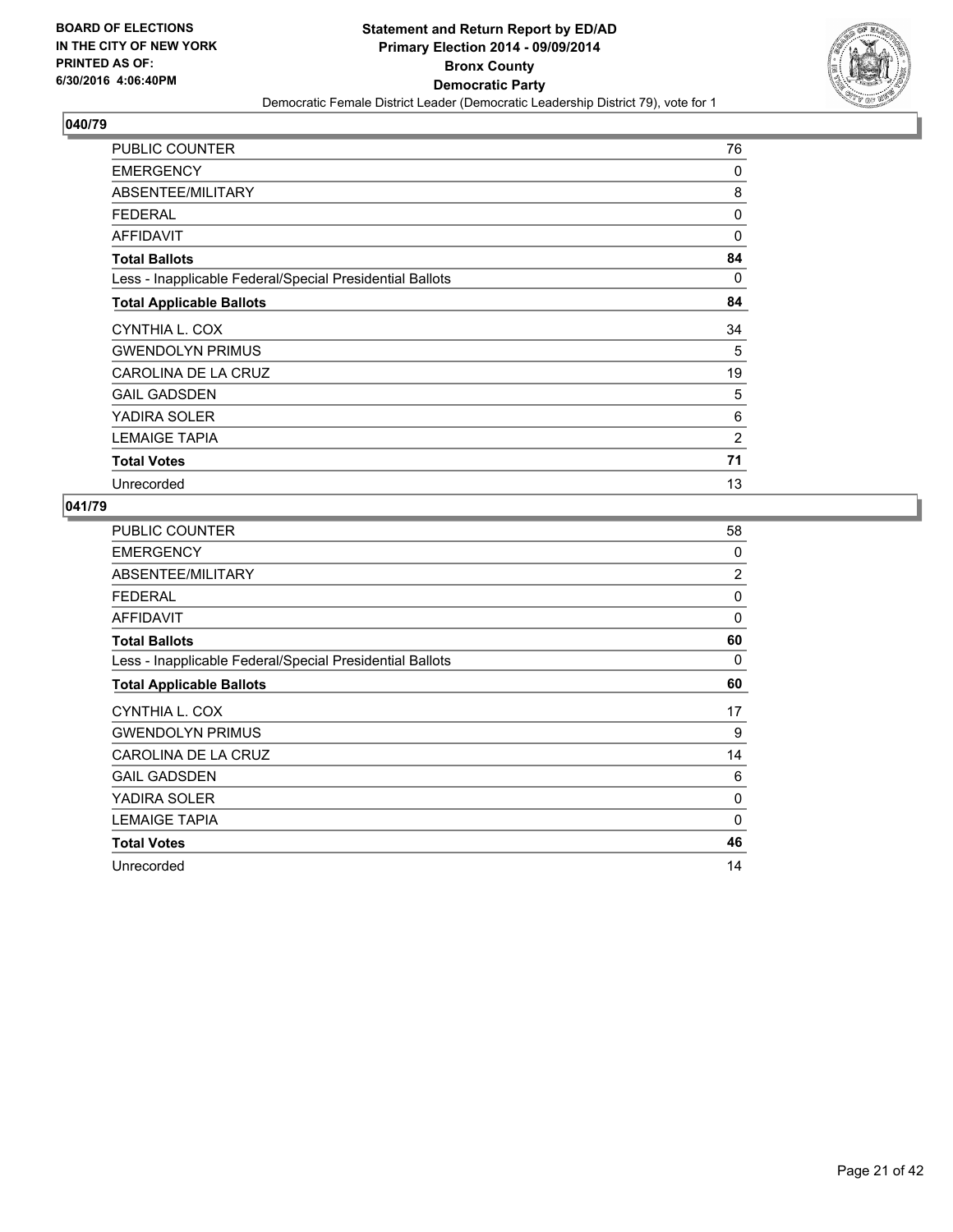

| <b>PUBLIC COUNTER</b>                                    | 56 |
|----------------------------------------------------------|----|
| <b>EMERGENCY</b>                                         | 0  |
| ABSENTEE/MILITARY                                        | 3  |
| <b>FEDERAL</b>                                           | 0  |
| <b>AFFIDAVIT</b>                                         | 1  |
| <b>Total Ballots</b>                                     | 60 |
| Less - Inapplicable Federal/Special Presidential Ballots | 0  |
| <b>Total Applicable Ballots</b>                          | 60 |
| CYNTHIA L. COX                                           | 18 |
| <b>GWENDOLYN PRIMUS</b>                                  | 3  |
| CAROLINA DE LA CRUZ                                      | 12 |
| <b>GAIL GADSDEN</b>                                      | 7  |
| YADIRA SOLER                                             | 3  |
| <b>LEMAIGE TAPIA</b>                                     | 0  |
| MAKIYA LOURIE (WRITE-IN)                                 | 1  |
| <b>Total Votes</b>                                       | 44 |
| Unrecorded                                               | 16 |

| PUBLIC COUNTER                                           | 52          |
|----------------------------------------------------------|-------------|
| <b>EMERGENCY</b>                                         | 0           |
| ABSENTEE/MILITARY                                        | 1           |
| <b>FEDERAL</b>                                           | $\mathbf 0$ |
| <b>AFFIDAVIT</b>                                         | 1           |
| <b>Total Ballots</b>                                     | 54          |
| Less - Inapplicable Federal/Special Presidential Ballots | 0           |
| <b>Total Applicable Ballots</b>                          | 54          |
|                                                          |             |
| CYNTHIA L. COX                                           | 27          |
| <b>GWENDOLYN PRIMUS</b>                                  | 5           |
| CAROLINA DE LA CRUZ                                      | 4           |
| <b>GAIL GADSDEN</b>                                      | 6           |
| YADIRA SOLER                                             | 1           |
| <b>LEMAIGE TAPIA</b>                                     | $\Omega$    |
| <b>Total Votes</b>                                       | 43          |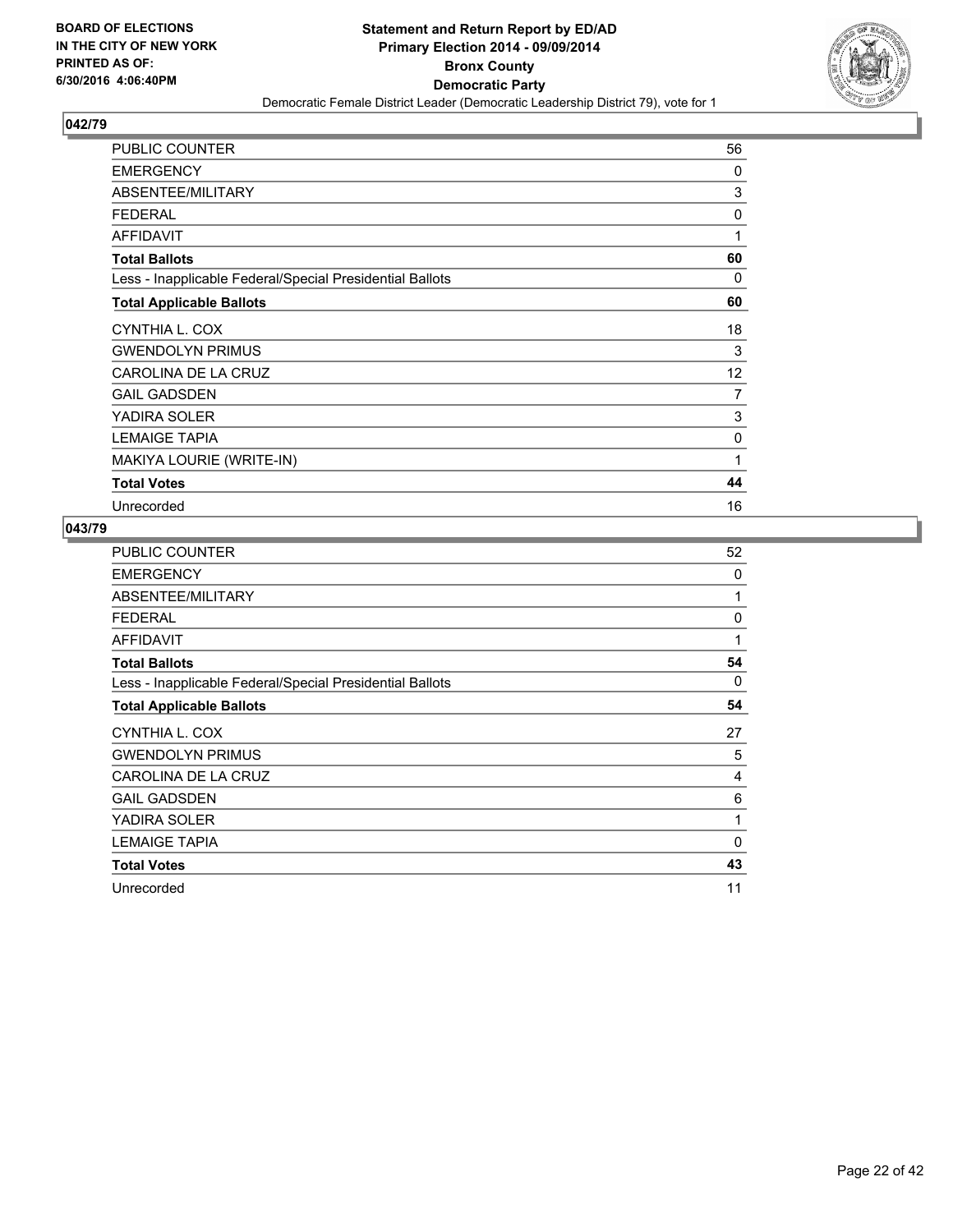

| <b>PUBLIC COUNTER</b>                                    | 53 |
|----------------------------------------------------------|----|
| <b>EMERGENCY</b>                                         | 0  |
| ABSENTEE/MILITARY                                        | 1  |
| <b>FEDERAL</b>                                           | 0  |
| <b>AFFIDAVIT</b>                                         | 0  |
| <b>Total Ballots</b>                                     | 54 |
| Less - Inapplicable Federal/Special Presidential Ballots | 0  |
| <b>Total Applicable Ballots</b>                          | 54 |
| CYNTHIA L. COX                                           | 21 |
| <b>GWENDOLYN PRIMUS</b>                                  | 2  |
| CAROLINA DE LA CRUZ                                      | 12 |
| <b>GAIL GADSDEN</b>                                      | 2  |
| YADIRA SOLER                                             | 1  |
| <b>LEMAIGE TAPIA</b>                                     | 0  |
| <b>Total Votes</b>                                       | 38 |
| Unrecorded                                               | 16 |

| PUBLIC COUNTER                                           | 41             |
|----------------------------------------------------------|----------------|
| <b>EMERGENCY</b>                                         | $\Omega$       |
| ABSENTEE/MILITARY                                        | 2              |
| <b>FEDERAL</b>                                           | 0              |
| <b>AFFIDAVIT</b>                                         | $\overline{2}$ |
| <b>Total Ballots</b>                                     | 45             |
| Less - Inapplicable Federal/Special Presidential Ballots | 0              |
| <b>Total Applicable Ballots</b>                          | 45             |
| CYNTHIA L. COX                                           | 20             |
| <b>GWENDOLYN PRIMUS</b>                                  | 3              |
| CAROLINA DE LA CRUZ                                      | 7              |
| <b>GAIL GADSDEN</b>                                      | 7              |
| YADIRA SOLER                                             | 3              |
| <b>LEMAIGE TAPIA</b>                                     | 1              |
| <b>Total Votes</b>                                       | 41             |
| Unrecorded                                               | 4              |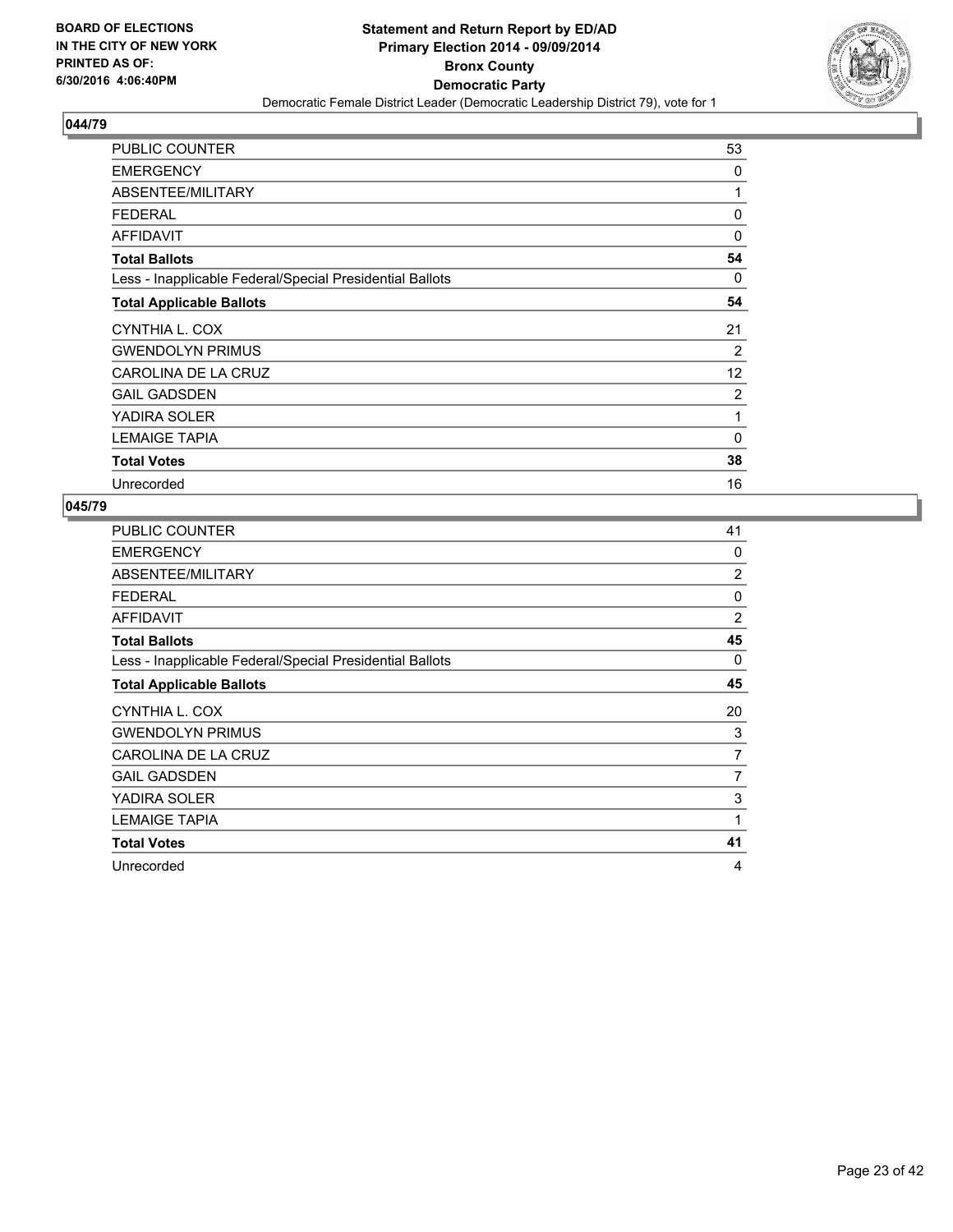

| <b>PUBLIC COUNTER</b>                                    | 80 |
|----------------------------------------------------------|----|
| <b>EMERGENCY</b>                                         | 0  |
| ABSENTEE/MILITARY                                        | 4  |
| <b>FEDERAL</b>                                           | 0  |
| <b>AFFIDAVIT</b>                                         | 1  |
| <b>Total Ballots</b>                                     | 85 |
| Less - Inapplicable Federal/Special Presidential Ballots | 0  |
| <b>Total Applicable Ballots</b>                          | 85 |
| CYNTHIA L. COX                                           | 26 |
| <b>GWENDOLYN PRIMUS</b>                                  | 8  |
| CAROLINA DE LA CRUZ                                      | 17 |
| <b>GAIL GADSDEN</b>                                      | 10 |
| YADIRA SOLER                                             | 6  |
| <b>LEMAIGE TAPIA</b>                                     | 1  |
| <b>Total Votes</b>                                       | 68 |
| Unrecorded                                               | 17 |

| <b>PUBLIC COUNTER</b>                                    | 75             |
|----------------------------------------------------------|----------------|
| <b>EMERGENCY</b>                                         | 0              |
| ABSENTEE/MILITARY                                        | $\overline{2}$ |
| <b>FEDERAL</b>                                           | 0              |
| <b>AFFIDAVIT</b>                                         | 1              |
| <b>Total Ballots</b>                                     | 78             |
| Less - Inapplicable Federal/Special Presidential Ballots | 0              |
| <b>Total Applicable Ballots</b>                          | 78             |
| CYNTHIA L. COX                                           | 26             |
| <b>GWENDOLYN PRIMUS</b>                                  | 3              |
| CAROLINA DE LA CRUZ                                      | 12             |
| <b>GAIL GADSDEN</b>                                      | $\overline{7}$ |
| YADIRA SOLER                                             | 4              |
| <b>LEMAIGE TAPIA</b>                                     | 1              |
| SHARINA AYBAR (WRITE-IN)                                 | 2              |
| <b>Total Votes</b>                                       | 55             |
| Unrecorded                                               | 23             |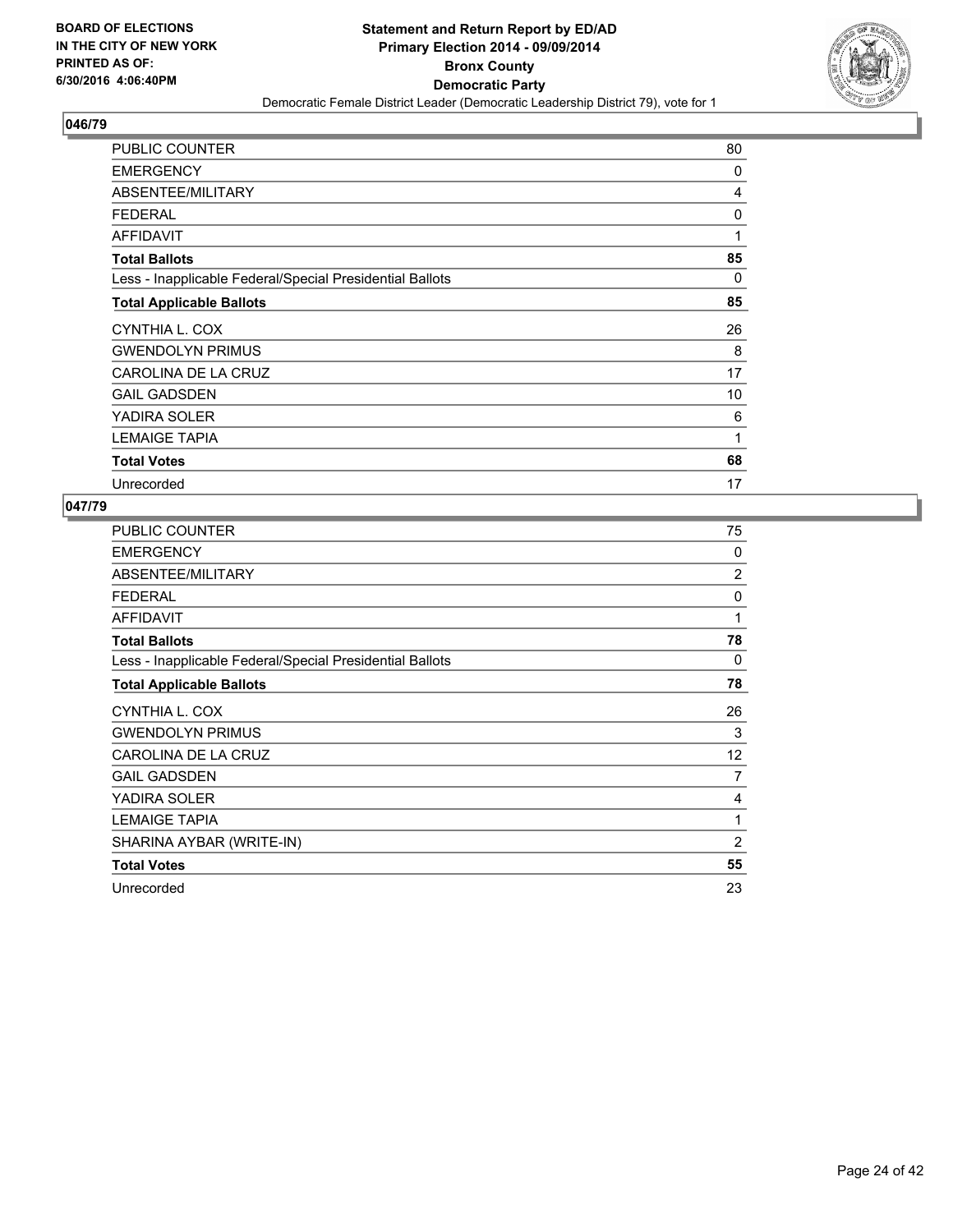

| <b>PUBLIC COUNTER</b>                                    | 74             |
|----------------------------------------------------------|----------------|
| <b>EMERGENCY</b>                                         | 0              |
| ABSENTEE/MILITARY                                        | 0              |
| <b>FEDERAL</b>                                           | 0              |
| <b>AFFIDAVIT</b>                                         | 0              |
| <b>Total Ballots</b>                                     | 74             |
| Less - Inapplicable Federal/Special Presidential Ballots | 0              |
| <b>Total Applicable Ballots</b>                          | 74             |
| CYNTHIA L. COX                                           | 18             |
| <b>GWENDOLYN PRIMUS</b>                                  | 9              |
| CAROLINA DE LA CRUZ                                      | 13             |
| <b>GAIL GADSDEN</b>                                      | 6              |
| YADIRA SOLER                                             | 3              |
| <b>LEMAIGE TAPIA</b>                                     | $\overline{2}$ |
| <b>Total Votes</b>                                       | 51             |
| Unrecorded                                               | 23             |

| PUBLIC COUNTER                                           | 47          |
|----------------------------------------------------------|-------------|
| <b>EMERGENCY</b>                                         | 0           |
| ABSENTEE/MILITARY                                        | 2           |
| <b>FEDERAL</b>                                           | 0           |
| <b>AFFIDAVIT</b>                                         | $\mathbf 0$ |
| <b>Total Ballots</b>                                     | 49          |
| Less - Inapplicable Federal/Special Presidential Ballots | 0           |
| <b>Total Applicable Ballots</b>                          | 49          |
| CYNTHIA L. COX                                           | 10          |
| <b>GWENDOLYN PRIMUS</b>                                  | 2           |
| CAROLINA DE LA CRUZ                                      | 13          |
| <b>GAIL GADSDEN</b>                                      | 5           |
| YADIRA SOLER                                             | 6           |
| <b>LEMAIGE TAPIA</b>                                     | 2           |
| <b>Total Votes</b>                                       | 38          |
| Unrecorded                                               | 11          |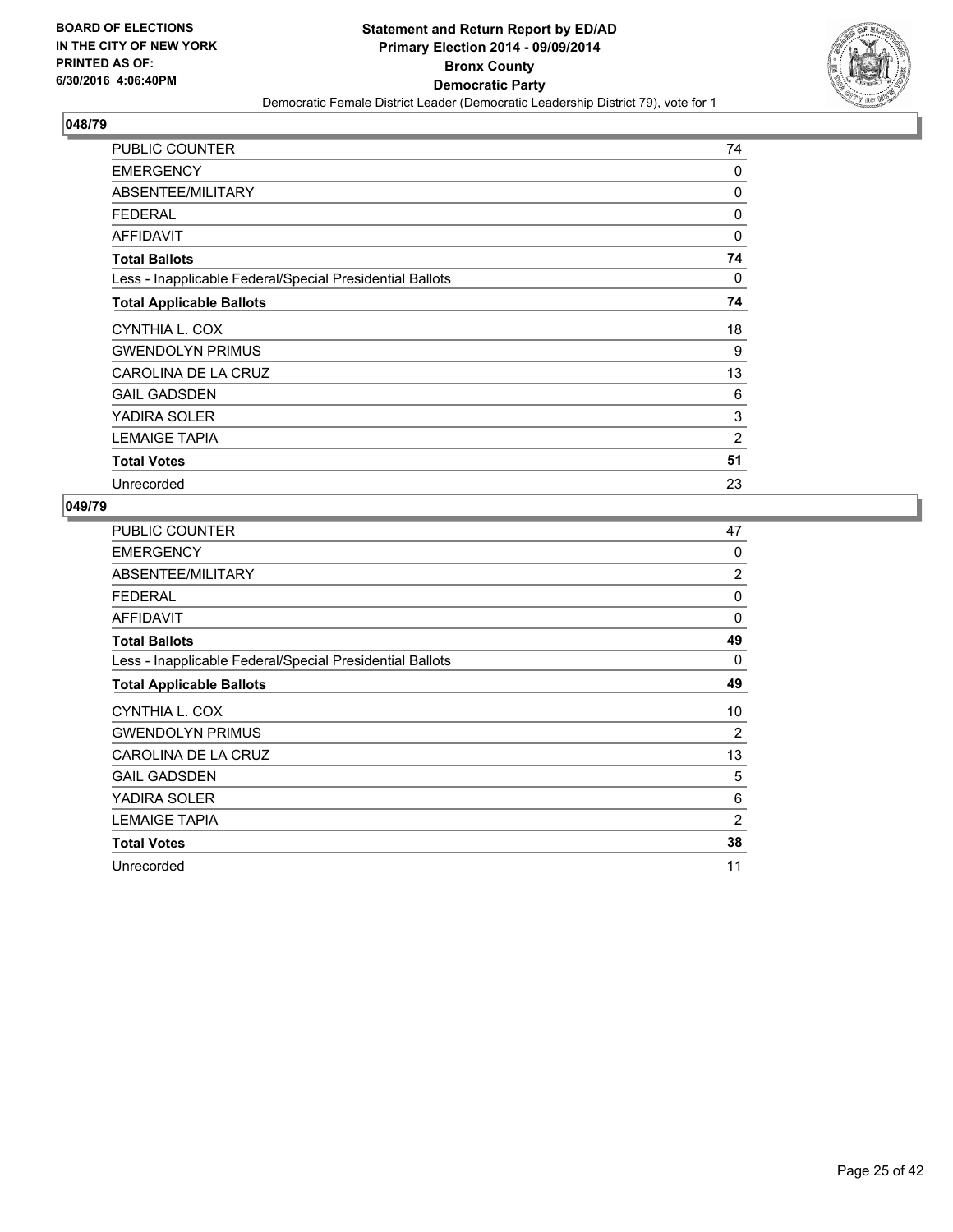

| <b>PUBLIC COUNTER</b>                                    | 43             |
|----------------------------------------------------------|----------------|
| <b>EMERGENCY</b>                                         | 0              |
| ABSENTEE/MILITARY                                        | $\overline{c}$ |
| <b>FEDERAL</b>                                           | 0              |
| <b>AFFIDAVIT</b>                                         | $\Omega$       |
| <b>Total Ballots</b>                                     | 45             |
| Less - Inapplicable Federal/Special Presidential Ballots | 0              |
| <b>Total Applicable Ballots</b>                          | 45             |
| CYNTHIA L. COX                                           | 12             |
| <b>GWENDOLYN PRIMUS</b>                                  | 4              |
| CAROLINA DE LA CRUZ                                      | 11             |
| <b>GAIL GADSDEN</b>                                      | 2              |
| YADIRA SOLER                                             | $\mathbf{1}$   |
| <b>LEMAIGE TAPIA</b>                                     | 1              |
| <b>Total Votes</b>                                       | 31             |
| Unrecorded                                               | 14             |

| <b>PUBLIC COUNTER</b>                                    | 144 |
|----------------------------------------------------------|-----|
| <b>EMERGENCY</b>                                         | 0   |
| ABSENTEE/MILITARY                                        | 3   |
| <b>FEDERAL</b>                                           | 0   |
| <b>AFFIDAVIT</b>                                         | 0   |
| <b>Total Ballots</b>                                     | 147 |
| Less - Inapplicable Federal/Special Presidential Ballots | 0   |
| <b>Total Applicable Ballots</b>                          | 147 |
| CYNTHIA L. COX                                           | 52  |
| <b>GWENDOLYN PRIMUS</b>                                  | 8   |
| CAROLINA DE LA CRUZ                                      | 18  |
| <b>GAIL GADSDEN</b>                                      | 20  |
| YADIRA SOLER                                             | 4   |
| <b>LEMAIGE TAPIA</b>                                     | 3   |
| <b>Total Votes</b>                                       |     |
|                                                          | 105 |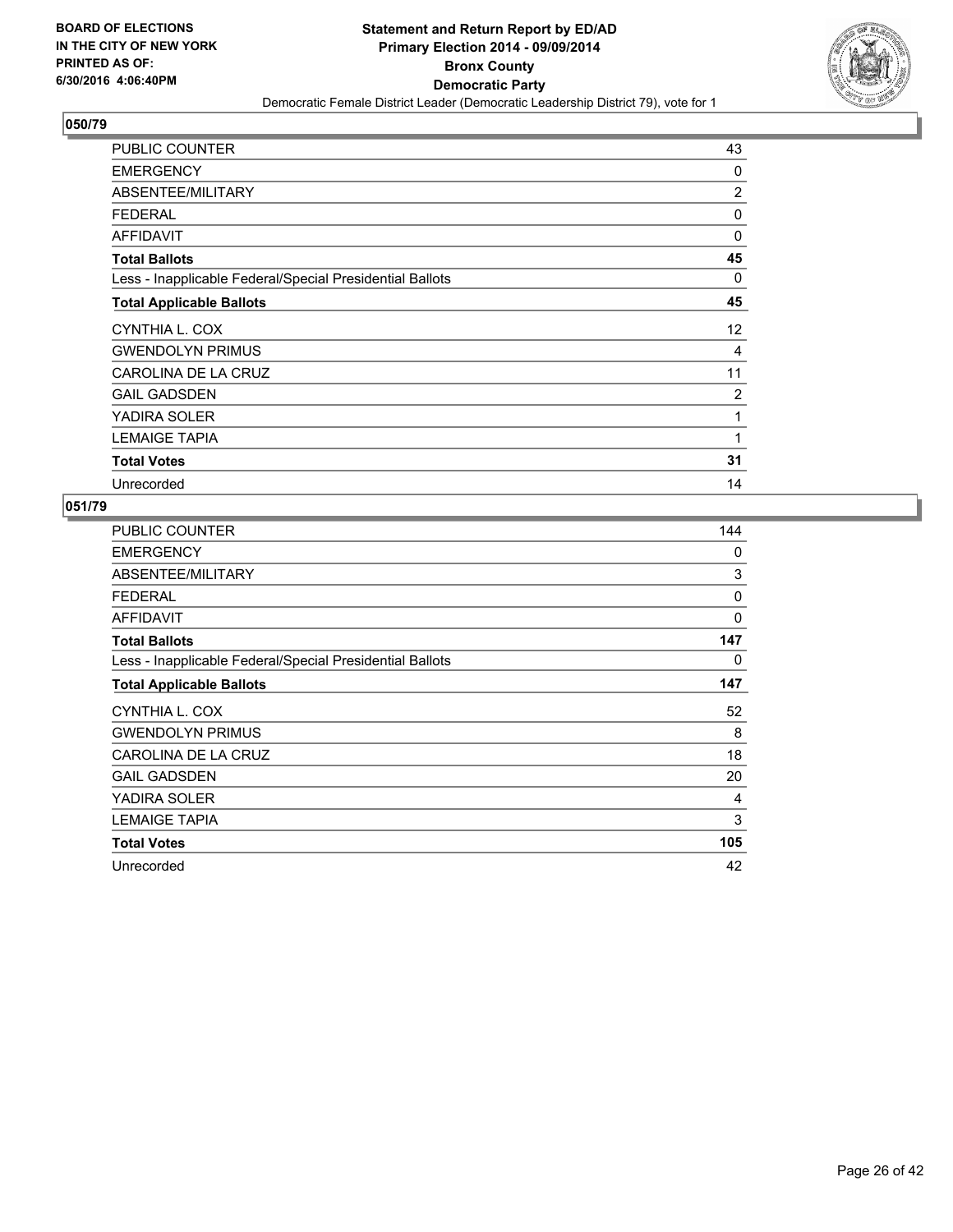

| <b>PUBLIC COUNTER</b>                                    | 63             |
|----------------------------------------------------------|----------------|
| <b>EMERGENCY</b>                                         | 0              |
| ABSENTEE/MILITARY                                        | 3              |
| <b>FEDERAL</b>                                           | 0              |
| <b>AFFIDAVIT</b>                                         | 0              |
| <b>Total Ballots</b>                                     | 66             |
| Less - Inapplicable Federal/Special Presidential Ballots | 0              |
| <b>Total Applicable Ballots</b>                          | 66             |
| CYNTHIA L. COX                                           | 21             |
| <b>GWENDOLYN PRIMUS</b>                                  | 8              |
| CAROLINA DE LA CRUZ                                      | 16             |
| <b>GAIL GADSDEN</b>                                      | 4              |
| YADIRA SOLER                                             | 1              |
| <b>LEMAIGE TAPIA</b>                                     | $\overline{2}$ |
| <b>Total Votes</b>                                       | 52             |
| Unrecorded                                               | 14             |

| PUBLIC COUNTER                                           | 48             |
|----------------------------------------------------------|----------------|
| <b>EMERGENCY</b>                                         | 0              |
| ABSENTEE/MILITARY                                        | 0              |
| <b>FEDERAL</b>                                           | 0              |
| <b>AFFIDAVIT</b>                                         | $\overline{2}$ |
| <b>Total Ballots</b>                                     | 50             |
| Less - Inapplicable Federal/Special Presidential Ballots | 0              |
| <b>Total Applicable Ballots</b>                          | 50             |
| CYNTHIA L. COX                                           | 18             |
| <b>GWENDOLYN PRIMUS</b>                                  | 4              |
| CAROLINA DE LA CRUZ                                      | 11             |
| <b>GAIL GADSDEN</b>                                      | 2              |
| YADIRA SOLER                                             | 3              |
| <b>LEMAIGE TAPIA</b>                                     | 1              |
| <b>Total Votes</b>                                       | 39             |
| Unrecorded                                               | 11             |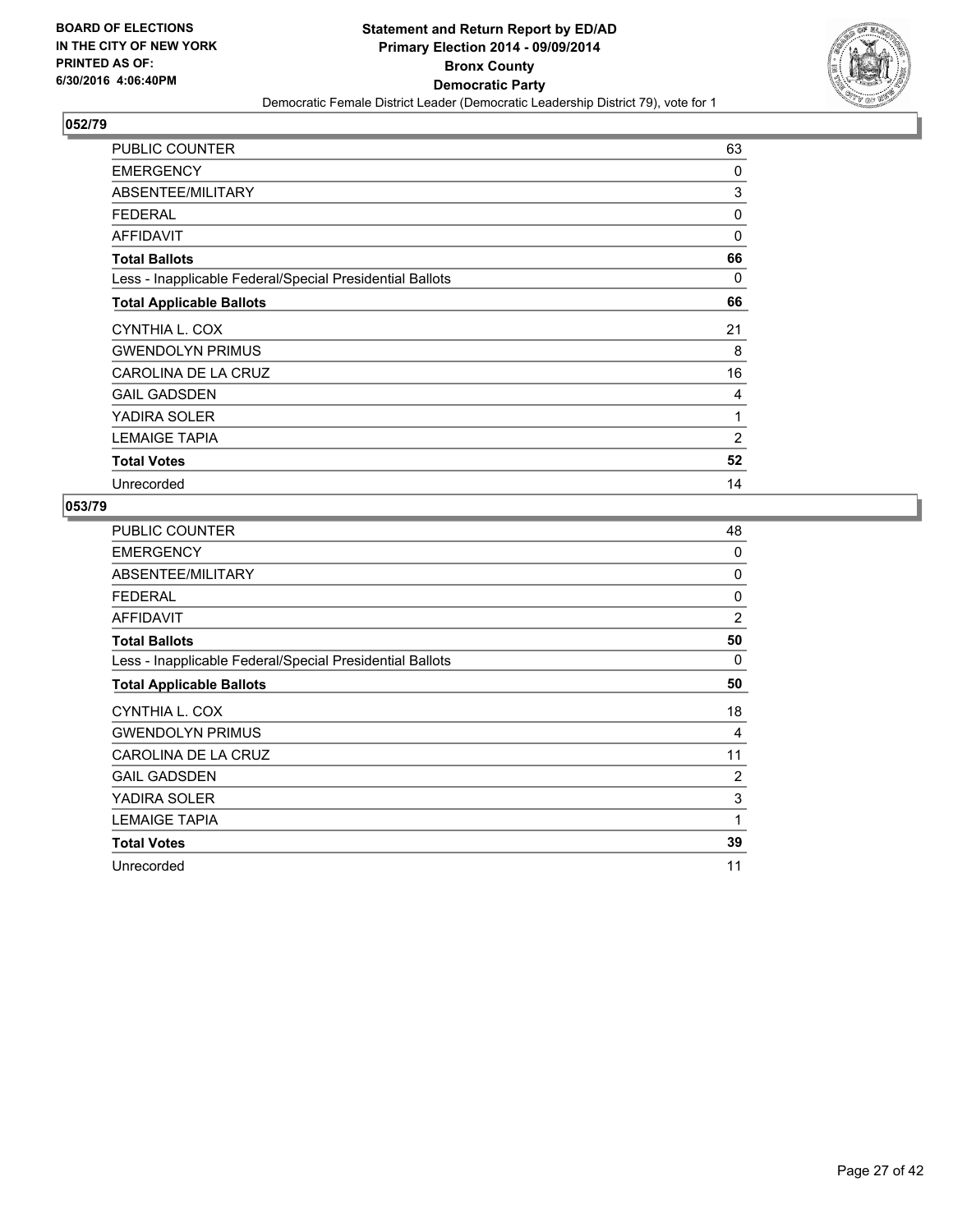

| <b>PUBLIC COUNTER</b>                                    | 39       |
|----------------------------------------------------------|----------|
| <b>EMERGENCY</b>                                         | 0        |
| ABSENTEE/MILITARY                                        | 0        |
| <b>FEDERAL</b>                                           | 0        |
| <b>AFFIDAVIT</b>                                         | $\Omega$ |
| <b>Total Ballots</b>                                     | 39       |
| Less - Inapplicable Federal/Special Presidential Ballots | 0        |
| <b>Total Applicable Ballots</b>                          | 39       |
| CYNTHIA L. COX                                           | 14       |
| <b>GWENDOLYN PRIMUS</b>                                  | 1        |
| CAROLINA DE LA CRUZ                                      | 9        |
| <b>GAIL GADSDEN</b>                                      | 3        |
| YADIRA SOLER                                             | 1        |
| <b>LEMAIGE TAPIA</b>                                     | 0        |
| <b>Total Votes</b>                                       | 28       |
| Unrecorded                                               | 11       |

| PUBLIC COUNTER                                           | 20           |
|----------------------------------------------------------|--------------|
| <b>EMERGENCY</b>                                         | 0            |
| ABSENTEE/MILITARY                                        | 0            |
| <b>FEDERAL</b>                                           | 0            |
| <b>AFFIDAVIT</b>                                         | 0            |
| <b>Total Ballots</b>                                     | 20           |
| Less - Inapplicable Federal/Special Presidential Ballots | 0            |
| <b>Total Applicable Ballots</b>                          | 20           |
|                                                          |              |
| CYNTHIA L. COX                                           | 7            |
| <b>GWENDOLYN PRIMUS</b>                                  | 1            |
| CAROLINA DE LA CRUZ                                      | 6            |
| <b>GAIL GADSDEN</b>                                      | 0            |
| YADIRA SOLER                                             | $\mathbf{1}$ |
| <b>LEMAIGE TAPIA</b>                                     | 0            |
| <b>Total Votes</b>                                       | 15           |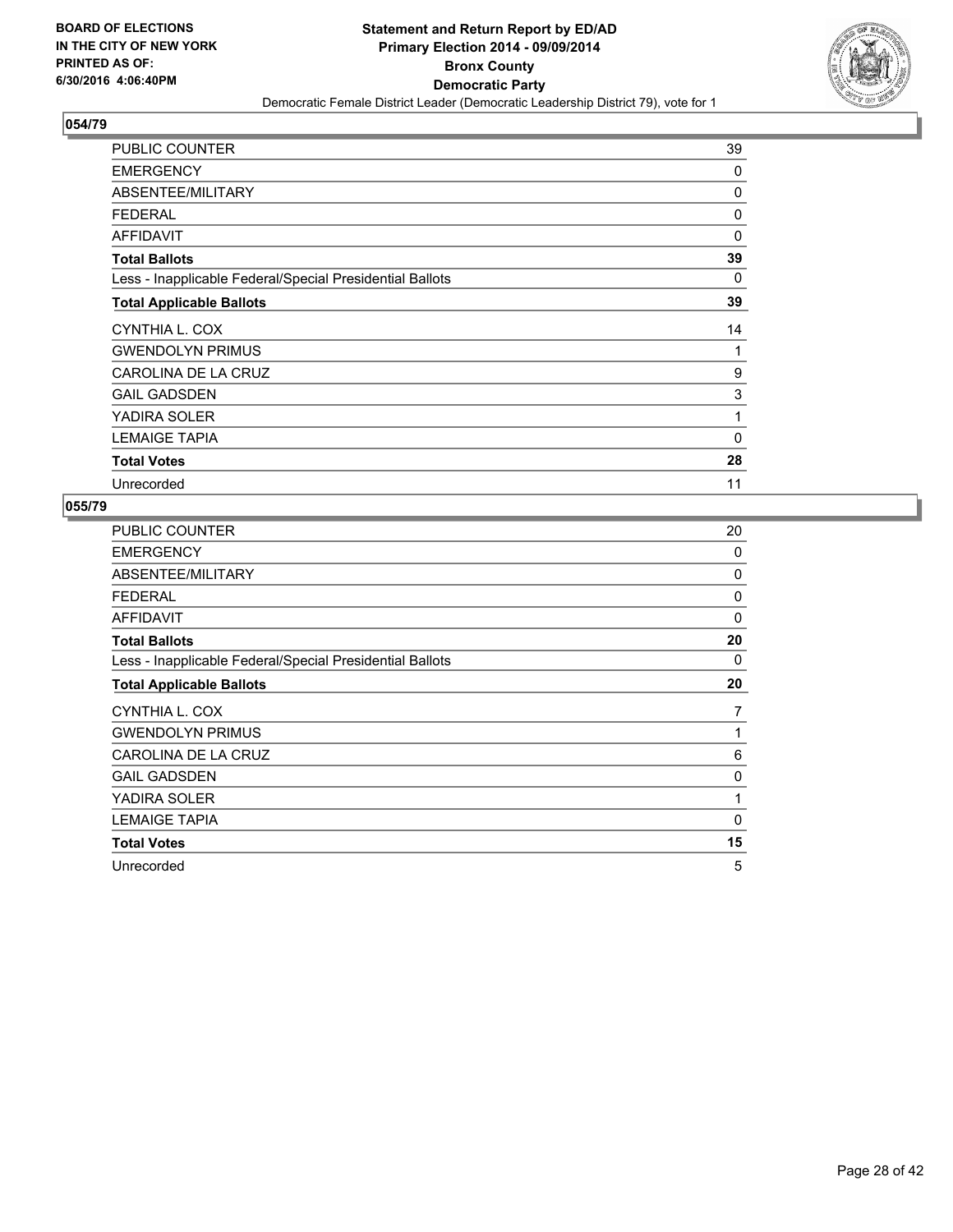

| <b>PUBLIC COUNTER</b>                                    | 90 |
|----------------------------------------------------------|----|
| <b>EMERGENCY</b>                                         | 0  |
| ABSENTEE/MILITARY                                        | 0  |
| <b>FEDERAL</b>                                           | 0  |
| <b>AFFIDAVIT</b>                                         | 3  |
| <b>Total Ballots</b>                                     | 93 |
| Less - Inapplicable Federal/Special Presidential Ballots | 0  |
| <b>Total Applicable Ballots</b>                          | 93 |
| CYNTHIA L. COX                                           | 23 |
| <b>GWENDOLYN PRIMUS</b>                                  | 2  |
| CAROLINA DE LA CRUZ                                      | 34 |
| <b>GAIL GADSDEN</b>                                      | 3  |
| YADIRA SOLER                                             | 7  |
| <b>LEMAIGE TAPIA</b>                                     | 1  |
| <b>Total Votes</b>                                       | 70 |
| Unrecorded                                               | 23 |

| PUBLIC COUNTER                                           | 94 |
|----------------------------------------------------------|----|
| <b>EMERGENCY</b>                                         | 0  |
| ABSENTEE/MILITARY                                        | 1  |
| <b>FEDERAL</b>                                           | 0  |
| <b>AFFIDAVIT</b>                                         | 1  |
| <b>Total Ballots</b>                                     | 96 |
| Less - Inapplicable Federal/Special Presidential Ballots | 0  |
| <b>Total Applicable Ballots</b>                          | 96 |
| CYNTHIA L. COX                                           | 27 |
| <b>GWENDOLYN PRIMUS</b>                                  | 5  |
| CAROLINA DE LA CRUZ                                      | 19 |
| <b>GAIL GADSDEN</b>                                      | 7  |
| YADIRA SOLER                                             | 2  |
| <b>LEMAIGE TAPIA</b>                                     | 0  |
| <b>Total Votes</b>                                       | 60 |
| Unrecorded                                               | 36 |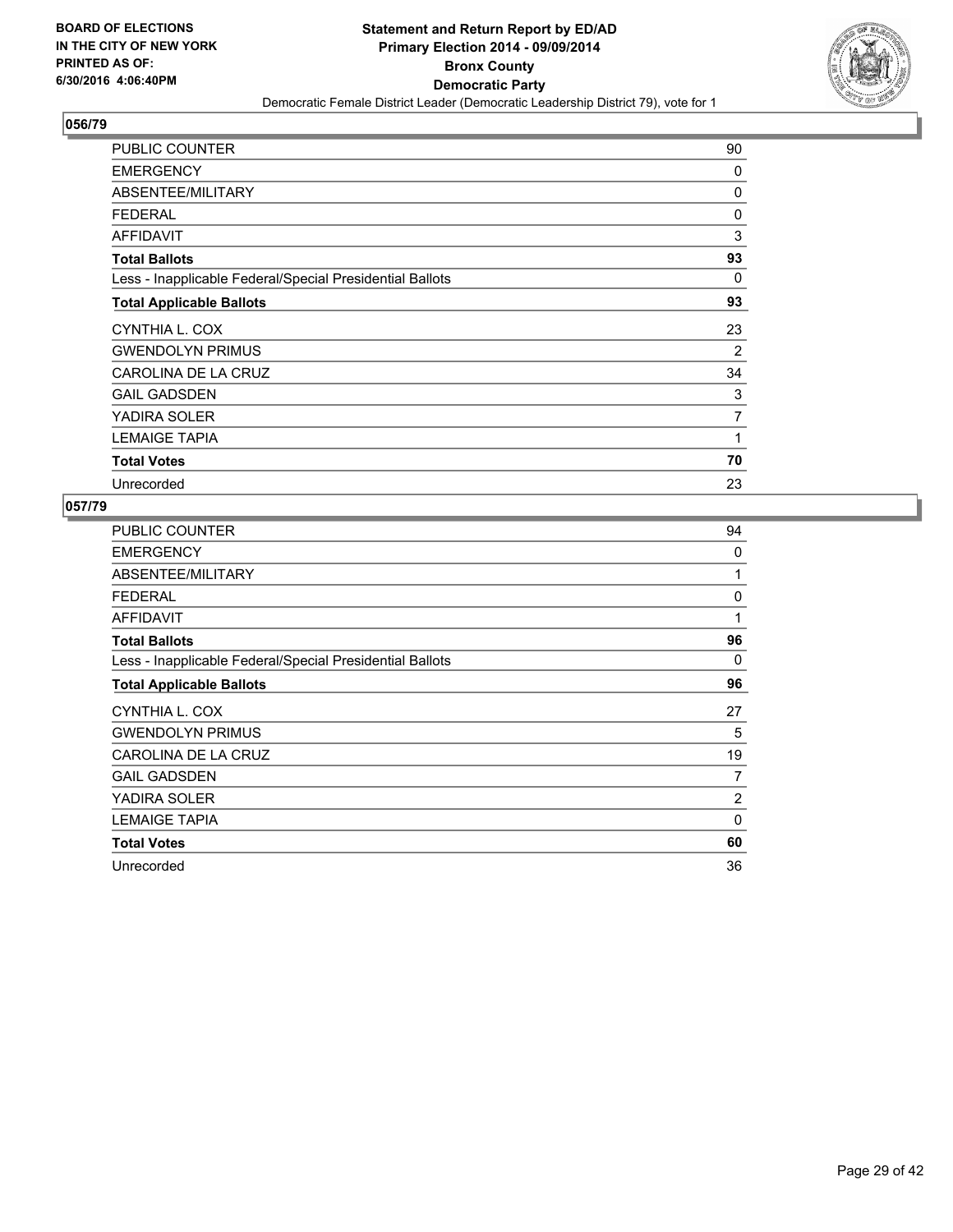

| <b>PUBLIC COUNTER</b>                                    | 50 |
|----------------------------------------------------------|----|
| <b>EMERGENCY</b>                                         | 0  |
| ABSENTEE/MILITARY                                        | 1  |
| <b>FEDERAL</b>                                           | 0  |
| <b>AFFIDAVIT</b>                                         | 0  |
| <b>Total Ballots</b>                                     | 51 |
| Less - Inapplicable Federal/Special Presidential Ballots | 0  |
| <b>Total Applicable Ballots</b>                          | 51 |
| CYNTHIA L. COX                                           | 7  |
| <b>GWENDOLYN PRIMUS</b>                                  | 1  |
| CAROLINA DE LA CRUZ                                      | 16 |
| <b>GAIL GADSDEN</b>                                      | 1  |
| YADIRA SOLER                                             | 8  |
| <b>LEMAIGE TAPIA</b>                                     | 0  |
| <b>Total Votes</b>                                       | 33 |
| Unrecorded                                               | 18 |

| PUBLIC COUNTER                                           | 32             |
|----------------------------------------------------------|----------------|
| <b>EMERGENCY</b>                                         | 0              |
| ABSENTEE/MILITARY                                        | 1              |
| <b>FEDERAL</b>                                           | 0              |
| <b>AFFIDAVIT</b>                                         | $\overline{2}$ |
| <b>Total Ballots</b>                                     | 35             |
| Less - Inapplicable Federal/Special Presidential Ballots | $\Omega$       |
| <b>Total Applicable Ballots</b>                          | 35             |
| CYNTHIA L. COX                                           | 6              |
| <b>GWENDOLYN PRIMUS</b>                                  | 3              |
|                                                          |                |
| CAROLINA DE LA CRUZ                                      | 13             |
| <b>GAIL GADSDEN</b>                                      | 1              |
| YADIRA SOLER                                             | 0              |
| <b>LEMAIGE TAPIA</b>                                     | 0              |
| <b>Total Votes</b>                                       | 23             |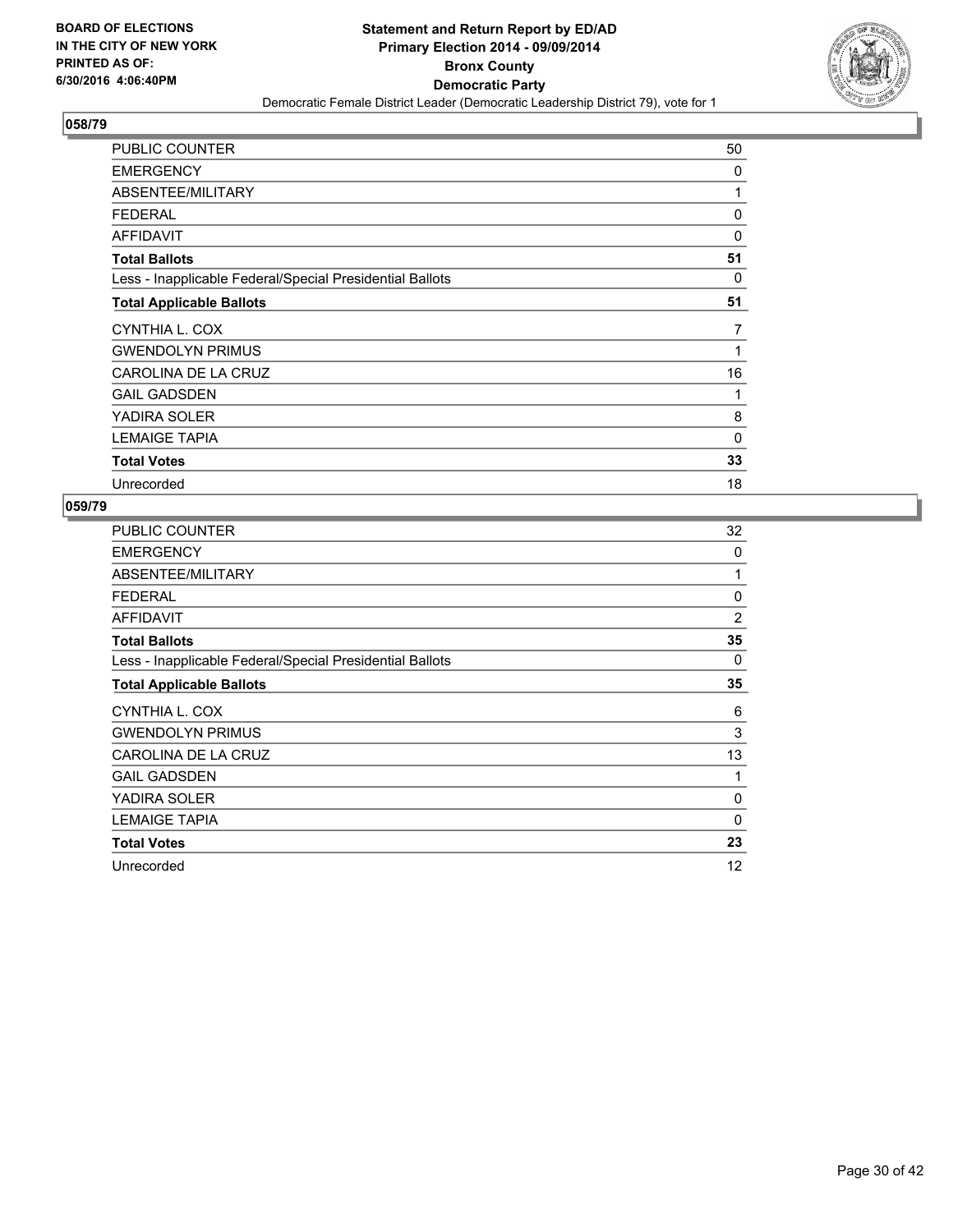

| <b>PUBLIC COUNTER</b>                                    | 39             |
|----------------------------------------------------------|----------------|
| <b>EMERGENCY</b>                                         | 0              |
| ABSENTEE/MILITARY                                        | 1              |
| <b>FEDERAL</b>                                           | 0              |
| <b>AFFIDAVIT</b>                                         | 0              |
| <b>Total Ballots</b>                                     | 40             |
| Less - Inapplicable Federal/Special Presidential Ballots | 0              |
| <b>Total Applicable Ballots</b>                          | 40             |
| CYNTHIA L. COX                                           | 18             |
| <b>GWENDOLYN PRIMUS</b>                                  | 2              |
| CAROLINA DE LA CRUZ                                      | 5              |
| <b>GAIL GADSDEN</b>                                      | 0              |
| YADIRA SOLER                                             | 4              |
| <b>LEMAIGE TAPIA</b>                                     | $\overline{2}$ |
| <b>Total Votes</b>                                       | 31             |
| Unrecorded                                               | 9              |

| PUBLIC COUNTER                                           | 77       |
|----------------------------------------------------------|----------|
| <b>EMERGENCY</b>                                         | 0        |
| ABSENTEE/MILITARY                                        | 4        |
| <b>FEDERAL</b>                                           | 0        |
| <b>AFFIDAVIT</b>                                         | 0        |
| <b>Total Ballots</b>                                     | 81       |
| Less - Inapplicable Federal/Special Presidential Ballots | $\Omega$ |
| <b>Total Applicable Ballots</b>                          | 81       |
| CYNTHIA L. COX                                           | 25       |
| <b>GWENDOLYN PRIMUS</b>                                  | 2        |
| CAROLINA DE LA CRUZ                                      | 26       |
| <b>GAIL GADSDEN</b>                                      | 1        |
| YADIRA SOLER                                             | 11       |
| <b>LEMAIGE TAPIA</b>                                     | 2        |
| <b>Total Votes</b>                                       | 67       |
| Unrecorded                                               | 14       |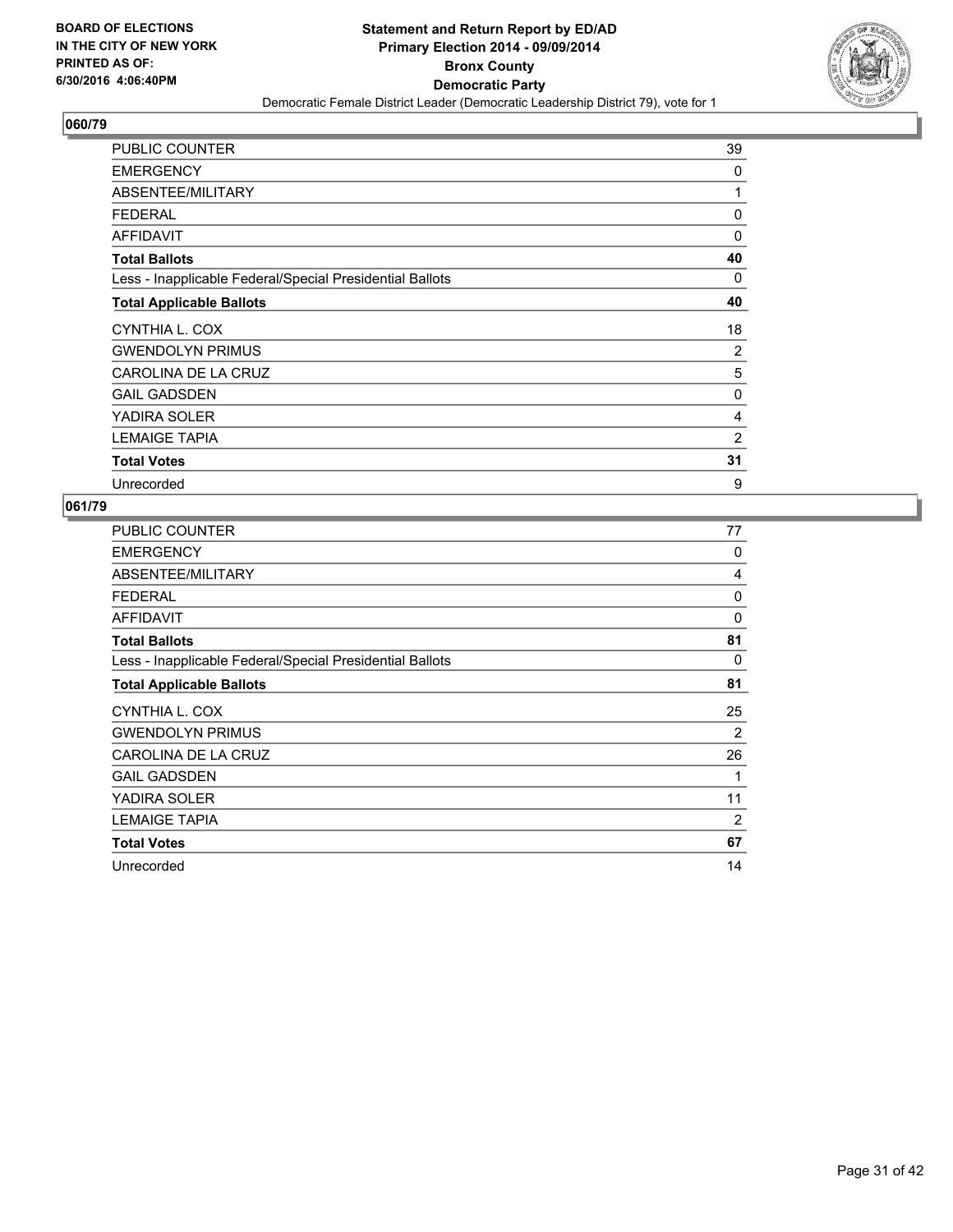

| <b>PUBLIC COUNTER</b>                                    | 49             |
|----------------------------------------------------------|----------------|
| <b>EMERGENCY</b>                                         | 0              |
| ABSENTEE/MILITARY                                        | $\overline{c}$ |
| <b>FEDERAL</b>                                           | 0              |
| <b>AFFIDAVIT</b>                                         | 0              |
| <b>Total Ballots</b>                                     | 51             |
| Less - Inapplicable Federal/Special Presidential Ballots | 0              |
| <b>Total Applicable Ballots</b>                          | 51             |
| CYNTHIA L. COX                                           | 10             |
| <b>GWENDOLYN PRIMUS</b>                                  | 4              |
| CAROLINA DE LA CRUZ                                      | 12             |
| <b>GAIL GADSDEN</b>                                      | 4              |
| YADIRA SOLER                                             | 1              |
| <b>LEMAIGE TAPIA</b>                                     | 0              |
| <b>Total Votes</b>                                       | 31             |
| Unrecorded                                               | 20             |

| PUBLIC COUNTER                                           | 88 |
|----------------------------------------------------------|----|
| <b>EMERGENCY</b>                                         | 0  |
| ABSENTEE/MILITARY                                        | 2  |
| <b>FEDERAL</b>                                           | 0  |
| <b>AFFIDAVIT</b>                                         | 1  |
| <b>Total Ballots</b>                                     | 91 |
| Less - Inapplicable Federal/Special Presidential Ballots | 0  |
| <b>Total Applicable Ballots</b>                          | 91 |
| CYNTHIA L. COX                                           | 23 |
| <b>GWENDOLYN PRIMUS</b>                                  | 3  |
| CAROLINA DE LA CRUZ                                      | 22 |
| <b>GAIL GADSDEN</b>                                      | 5  |
| YADIRA SOLER                                             | 10 |
| <b>LEMAIGE TAPIA</b>                                     | 1  |
| <b>Total Votes</b>                                       | 64 |
| Unrecorded                                               | 27 |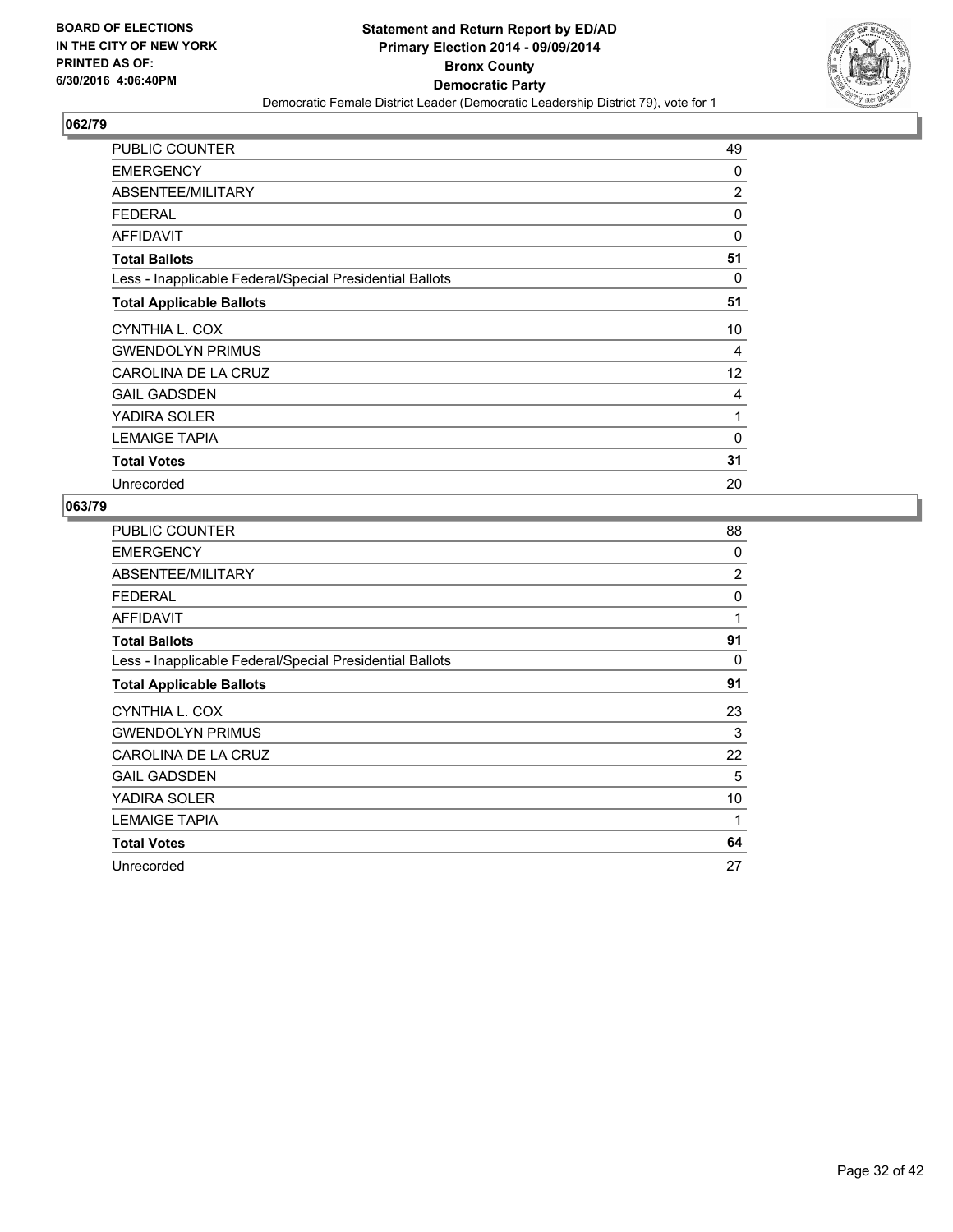

| <b>PUBLIC COUNTER</b>                                    | 37             |
|----------------------------------------------------------|----------------|
| <b>EMERGENCY</b>                                         | 0              |
| ABSENTEE/MILITARY                                        | 1              |
| <b>FEDERAL</b>                                           | 0              |
| <b>AFFIDAVIT</b>                                         | $\Omega$       |
| <b>Total Ballots</b>                                     | 38             |
| Less - Inapplicable Federal/Special Presidential Ballots | 0              |
| <b>Total Applicable Ballots</b>                          | 38             |
| CYNTHIA L. COX                                           | 6              |
| <b>GWENDOLYN PRIMUS</b>                                  | $\Omega$       |
| CAROLINA DE LA CRUZ                                      | 15             |
| <b>GAIL GADSDEN</b>                                      | 1              |
| YADIRA SOLER                                             | $\overline{2}$ |
| <b>LEMAIGE TAPIA</b>                                     | 0              |
| <b>Total Votes</b>                                       | 24             |
| Unrecorded                                               | 14             |

| <b>PUBLIC COUNTER</b>                                    | 72             |
|----------------------------------------------------------|----------------|
| <b>EMERGENCY</b>                                         | 0              |
| ABSENTEE/MILITARY                                        | 1              |
| <b>FEDERAL</b>                                           | 0              |
| <b>AFFIDAVIT</b>                                         | 1              |
| <b>Total Ballots</b>                                     | 74             |
| Less - Inapplicable Federal/Special Presidential Ballots | 0              |
| <b>Total Applicable Ballots</b>                          | 74             |
| CYNTHIA L. COX                                           | 21             |
| <b>GWENDOLYN PRIMUS</b>                                  | 2              |
| CAROLINA DE LA CRUZ                                      | 23             |
| <b>GAIL GADSDEN</b>                                      | 6              |
| YADIRA SOLER                                             | $\overline{2}$ |
| <b>LEMAIGE TAPIA</b>                                     | 0              |
| <b>Total Votes</b>                                       | 54             |
|                                                          |                |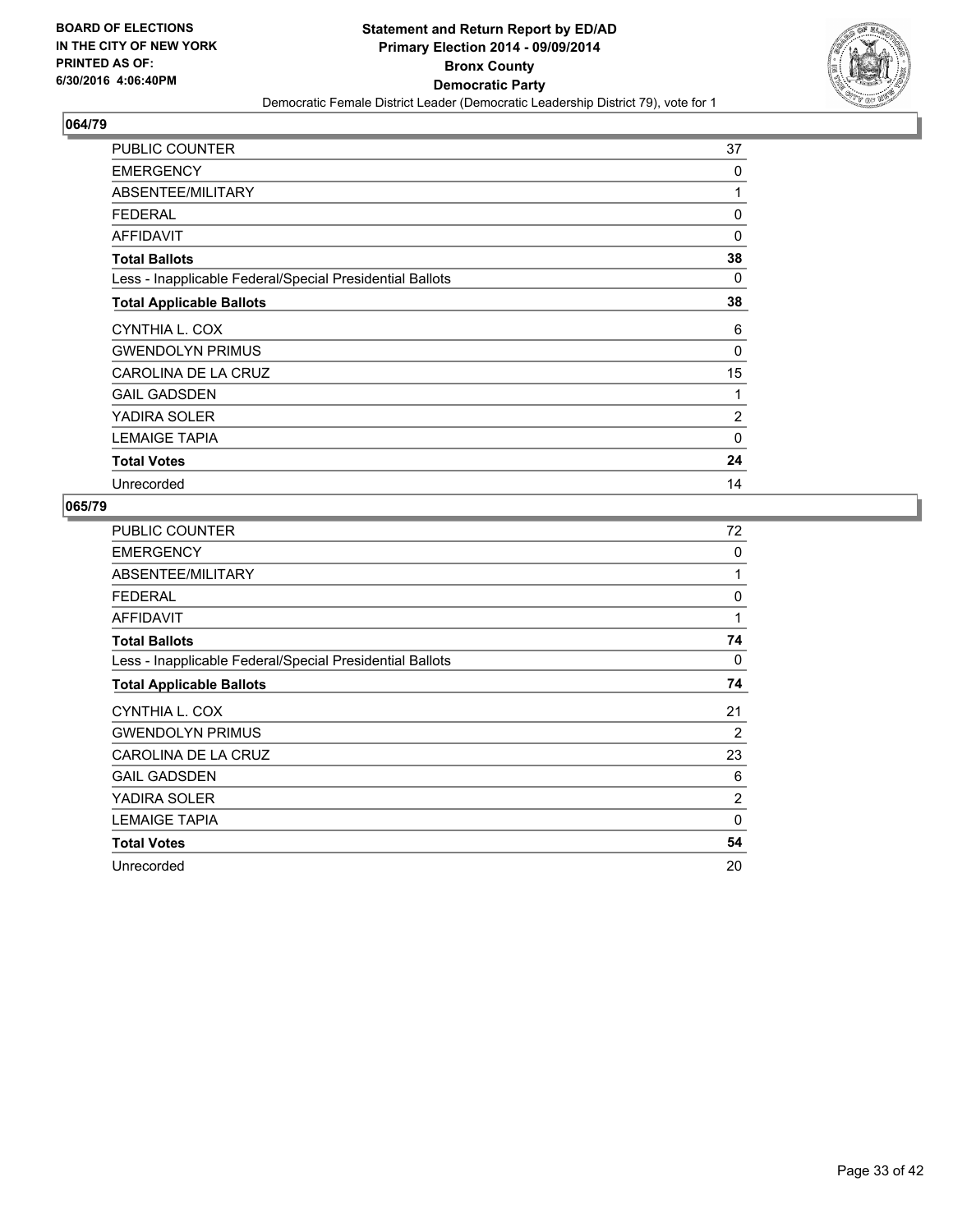

| <b>PUBLIC COUNTER</b>                                    | 88             |
|----------------------------------------------------------|----------------|
| <b>EMERGENCY</b>                                         | 0              |
| ABSENTEE/MILITARY                                        | $\overline{2}$ |
| <b>FEDERAL</b>                                           | 0              |
| <b>AFFIDAVIT</b>                                         | 0              |
| <b>Total Ballots</b>                                     | 90             |
| Less - Inapplicable Federal/Special Presidential Ballots | 0              |
| <b>Total Applicable Ballots</b>                          | 90             |
| CYNTHIA L. COX                                           | 14             |
| <b>GWENDOLYN PRIMUS</b>                                  | 3              |
| CAROLINA DE LA CRUZ                                      | 29             |
| <b>GAIL GADSDEN</b>                                      | 7              |
| YADIRA SOLER                                             | 7              |
| <b>LEMAIGE TAPIA</b>                                     | $\overline{2}$ |
| <b>Total Votes</b>                                       | 62             |
| Unrecorded                                               | 28             |

| <b>PUBLIC COUNTER</b>                                    | 31             |
|----------------------------------------------------------|----------------|
| <b>EMERGENCY</b>                                         | 0              |
| ABSENTEE/MILITARY                                        | 0              |
| <b>FEDERAL</b>                                           | 0              |
| <b>AFFIDAVIT</b>                                         | 0              |
| <b>Total Ballots</b>                                     | 31             |
| Less - Inapplicable Federal/Special Presidential Ballots | 0              |
| <b>Total Applicable Ballots</b>                          | 31             |
| CYNTHIA L. COX                                           | 6              |
| <b>GWENDOLYN PRIMUS</b>                                  | 1              |
| CAROLINA DE LA CRUZ                                      | $\overline{7}$ |
|                                                          |                |
| <b>GAIL GADSDEN</b>                                      | 1              |
| YADIRA SOLER                                             | 4              |
| <b>LEMAIGE TAPIA</b>                                     | 1              |
| <b>Total Votes</b>                                       | 20             |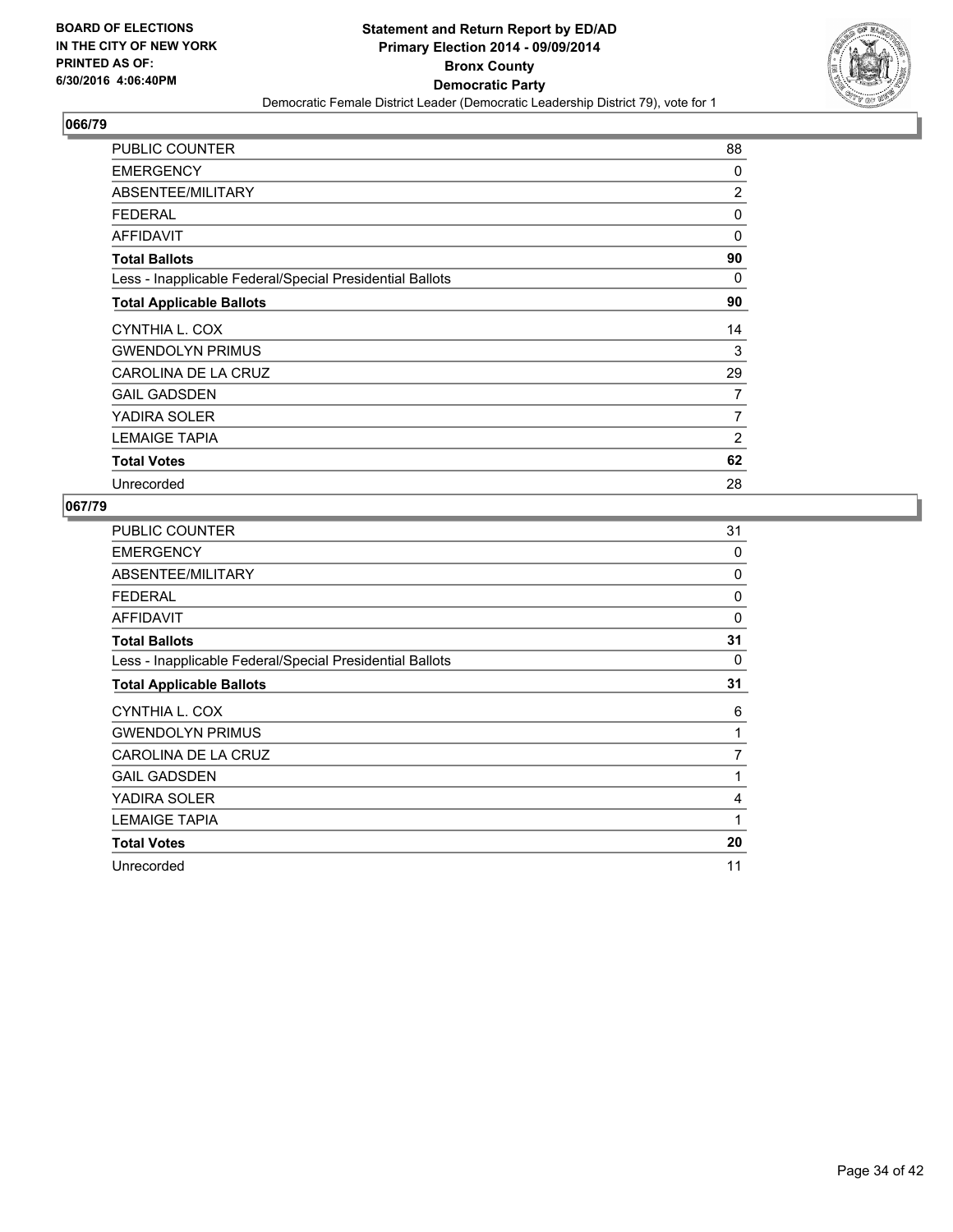

| <b>PUBLIC COUNTER</b>                                    | 246            |
|----------------------------------------------------------|----------------|
| <b>EMERGENCY</b>                                         | 0              |
| ABSENTEE/MILITARY                                        | 4              |
| <b>FEDERAL</b>                                           | 0              |
| <b>AFFIDAVIT</b>                                         | 1              |
| <b>Total Ballots</b>                                     | 251            |
| Less - Inapplicable Federal/Special Presidential Ballots | 0              |
| <b>Total Applicable Ballots</b>                          | 251            |
| CYNTHIA L. COX                                           | 140            |
| <b>GWENDOLYN PRIMUS</b>                                  | 43             |
| CAROLINA DE LA CRUZ                                      | 15             |
| <b>GAIL GADSDEN</b>                                      | 15             |
| YADIRA SOLER                                             | 2              |
| <b>LEMAIGE TAPIA</b>                                     | $\overline{2}$ |
| <b>Total Votes</b>                                       | 217            |
| Unrecorded                                               | 34             |

| PUBLIC COUNTER                                           | 253 |
|----------------------------------------------------------|-----|
| <b>EMERGENCY</b>                                         | 0   |
| ABSENTEE/MILITARY                                        | 2   |
| <b>FEDERAL</b>                                           | 0   |
| <b>AFFIDAVIT</b>                                         | 4   |
| <b>Total Ballots</b>                                     | 259 |
| Less - Inapplicable Federal/Special Presidential Ballots | 0   |
| <b>Total Applicable Ballots</b>                          | 259 |
| CYNTHIA L. COX                                           | 122 |
| <b>GWENDOLYN PRIMUS</b>                                  | 69  |
| CAROLINA DE LA CRUZ                                      | 7   |
| <b>GAIL GADSDEN</b>                                      | 17  |
| YADIRA SOLER                                             | 1   |
| <b>LEMAIGE TAPIA</b>                                     | 1   |
| <b>Total Votes</b>                                       | 217 |
| Unrecorded                                               | 42  |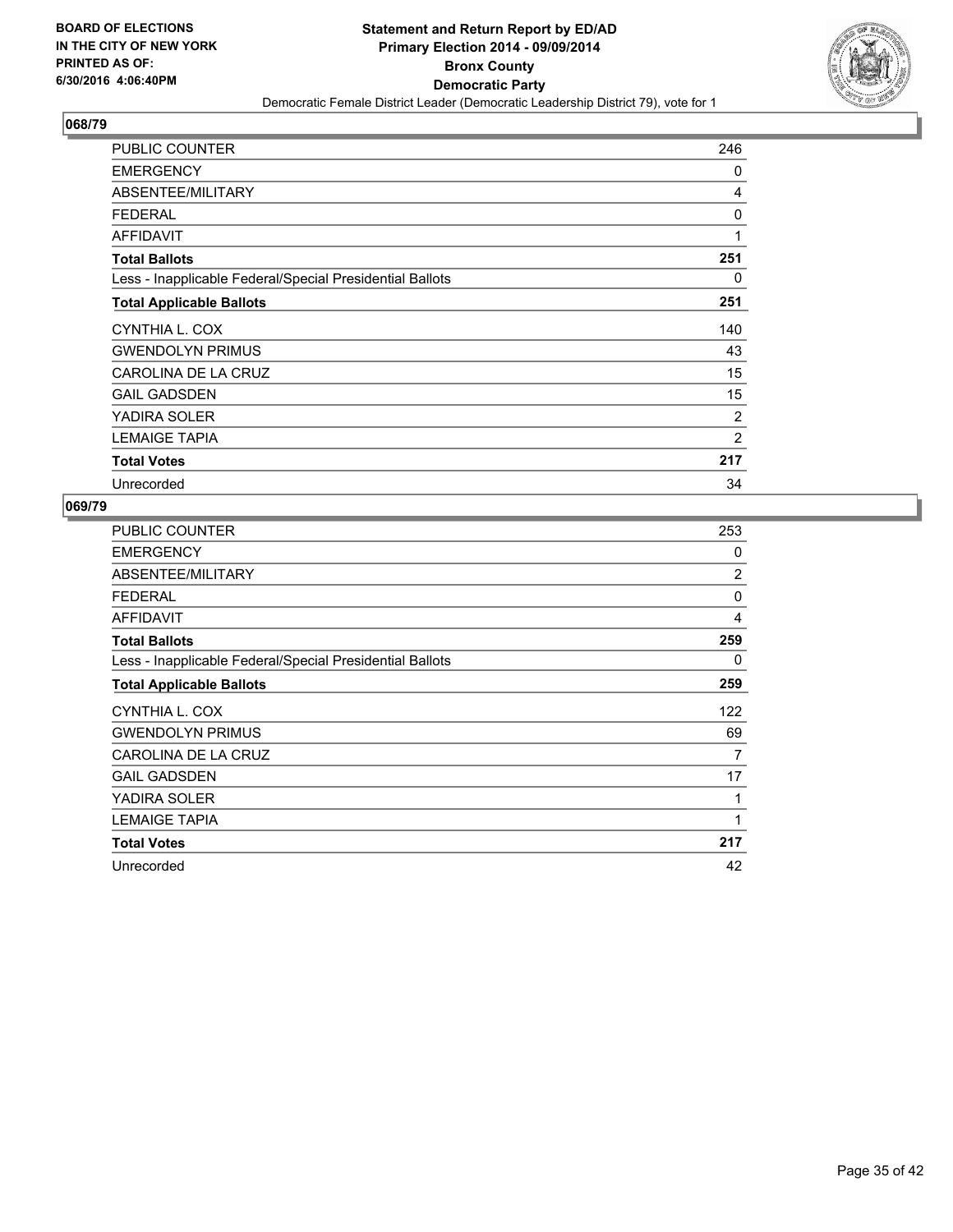

| <b>PUBLIC COUNTER</b>                                    | 255 |
|----------------------------------------------------------|-----|
| <b>EMERGENCY</b>                                         | 0   |
| ABSENTEE/MILITARY                                        | 7   |
| <b>FEDERAL</b>                                           | 0   |
| <b>AFFIDAVIT</b>                                         | 1   |
| <b>Total Ballots</b>                                     | 263 |
| Less - Inapplicable Federal/Special Presidential Ballots | 0   |
| <b>Total Applicable Ballots</b>                          | 263 |
| CYNTHIA L. COX                                           | 131 |
| <b>GWENDOLYN PRIMUS</b>                                  | 56  |
| CAROLINA DE LA CRUZ                                      | 19  |
| <b>GAIL GADSDEN</b>                                      | 17  |
| YADIRA SOLER                                             | 9   |
| <b>LEMAIGE TAPIA</b>                                     | 1   |
| <b>Total Votes</b>                                       | 233 |
| Unrecorded                                               | 30  |

| PUBLIC COUNTER                                           | 83 |
|----------------------------------------------------------|----|
| <b>EMERGENCY</b>                                         | 0  |
| ABSENTEE/MILITARY                                        | 1  |
| <b>FEDERAL</b>                                           | 0  |
| <b>AFFIDAVIT</b>                                         | 1  |
| <b>Total Ballots</b>                                     | 85 |
| Less - Inapplicable Federal/Special Presidential Ballots | 0  |
| <b>Total Applicable Ballots</b>                          | 85 |
| CYNTHIA L. COX                                           | 31 |
| <b>GWENDOLYN PRIMUS</b>                                  | 5  |
| CAROLINA DE LA CRUZ                                      | 16 |
| <b>GAIL GADSDEN</b>                                      | 4  |
| YADIRA SOLER                                             | 5  |
| <b>LEMAIGE TAPIA</b>                                     | 0  |
| <b>Total Votes</b>                                       | 61 |
| Unrecorded                                               | 24 |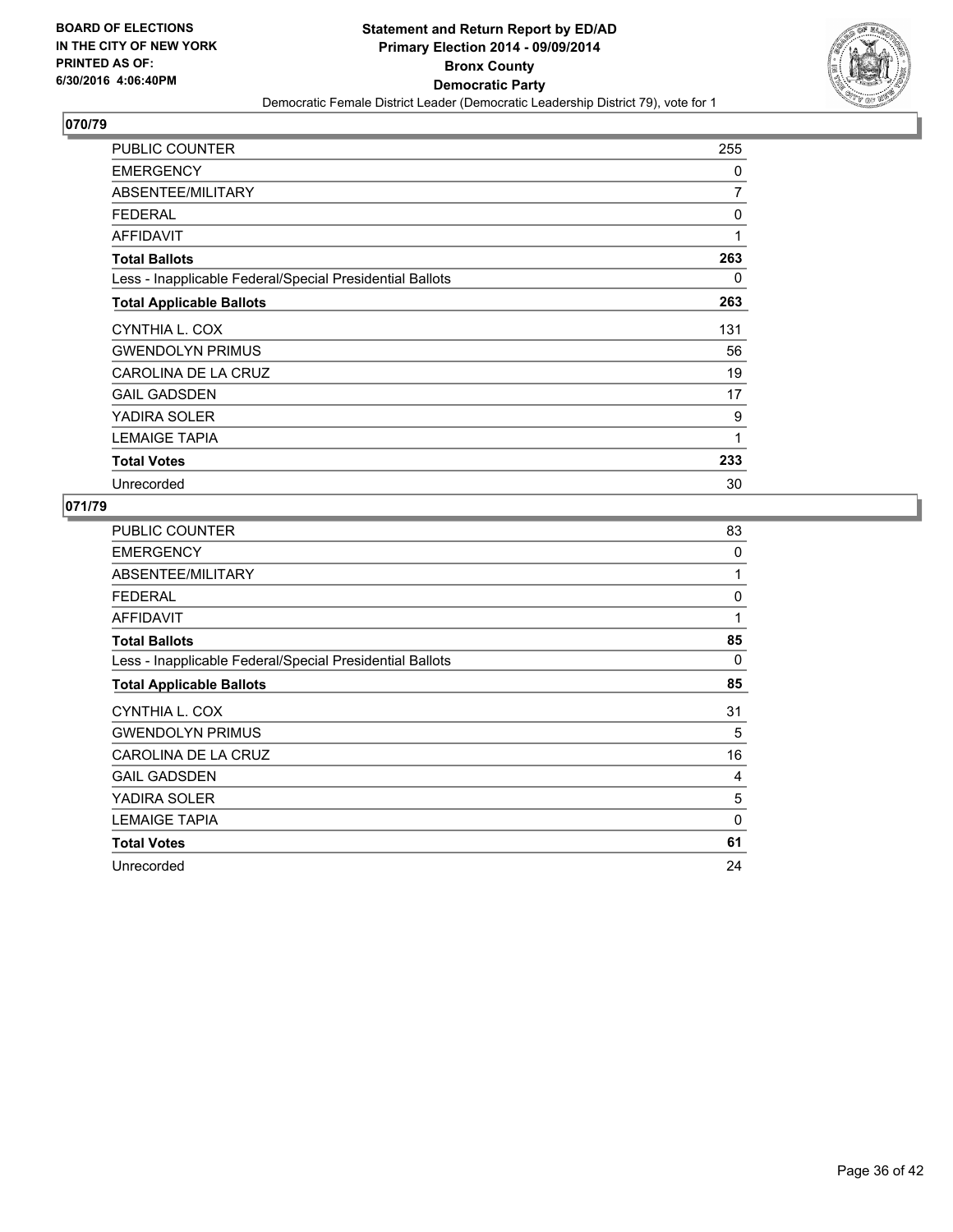

| <b>PUBLIC COUNTER</b>                                    | 69 |
|----------------------------------------------------------|----|
| <b>EMERGENCY</b>                                         | 0  |
| ABSENTEE/MILITARY                                        | 0  |
| <b>FEDERAL</b>                                           | 0  |
| <b>AFFIDAVIT</b>                                         | 0  |
| <b>Total Ballots</b>                                     | 69 |
| Less - Inapplicable Federal/Special Presidential Ballots | 0  |
| <b>Total Applicable Ballots</b>                          | 69 |
| CYNTHIA L. COX                                           | 20 |
| <b>GWENDOLYN PRIMUS</b>                                  | 2  |
| CAROLINA DE LA CRUZ                                      | 14 |
| <b>GAIL GADSDEN</b>                                      | 3  |
| YADIRA SOLER                                             | 2  |
| <b>LEMAIGE TAPIA</b>                                     | 0  |
| <b>Total Votes</b>                                       | 41 |
| Unrecorded                                               | 28 |

| <b>PUBLIC COUNTER</b>                                    | 42             |
|----------------------------------------------------------|----------------|
| <b>EMERGENCY</b>                                         | 0              |
| ABSENTEE/MILITARY                                        | 4              |
| <b>FEDERAL</b>                                           | $\mathbf 0$    |
| <b>AFFIDAVIT</b>                                         | 0              |
| <b>Total Ballots</b>                                     | 46             |
| Less - Inapplicable Federal/Special Presidential Ballots | 0              |
| <b>Total Applicable Ballots</b>                          | 46             |
| CYNTHIA L. COX                                           | 15             |
| <b>GWENDOLYN PRIMUS</b>                                  | $\overline{2}$ |
| CAROLINA DE LA CRUZ                                      | 13             |
| <b>GAIL GADSDEN</b>                                      | 5              |
| YADIRA SOLER                                             | 0              |
| <b>LEMAIGE TAPIA</b>                                     | 0              |
| <b>VERDEL MACK (WRITE-IN)</b>                            | 1              |
| <b>Total Votes</b>                                       | 36             |
| Unrecorded                                               | 10             |
| 074/79 COMBINED into: 077/79                             |                |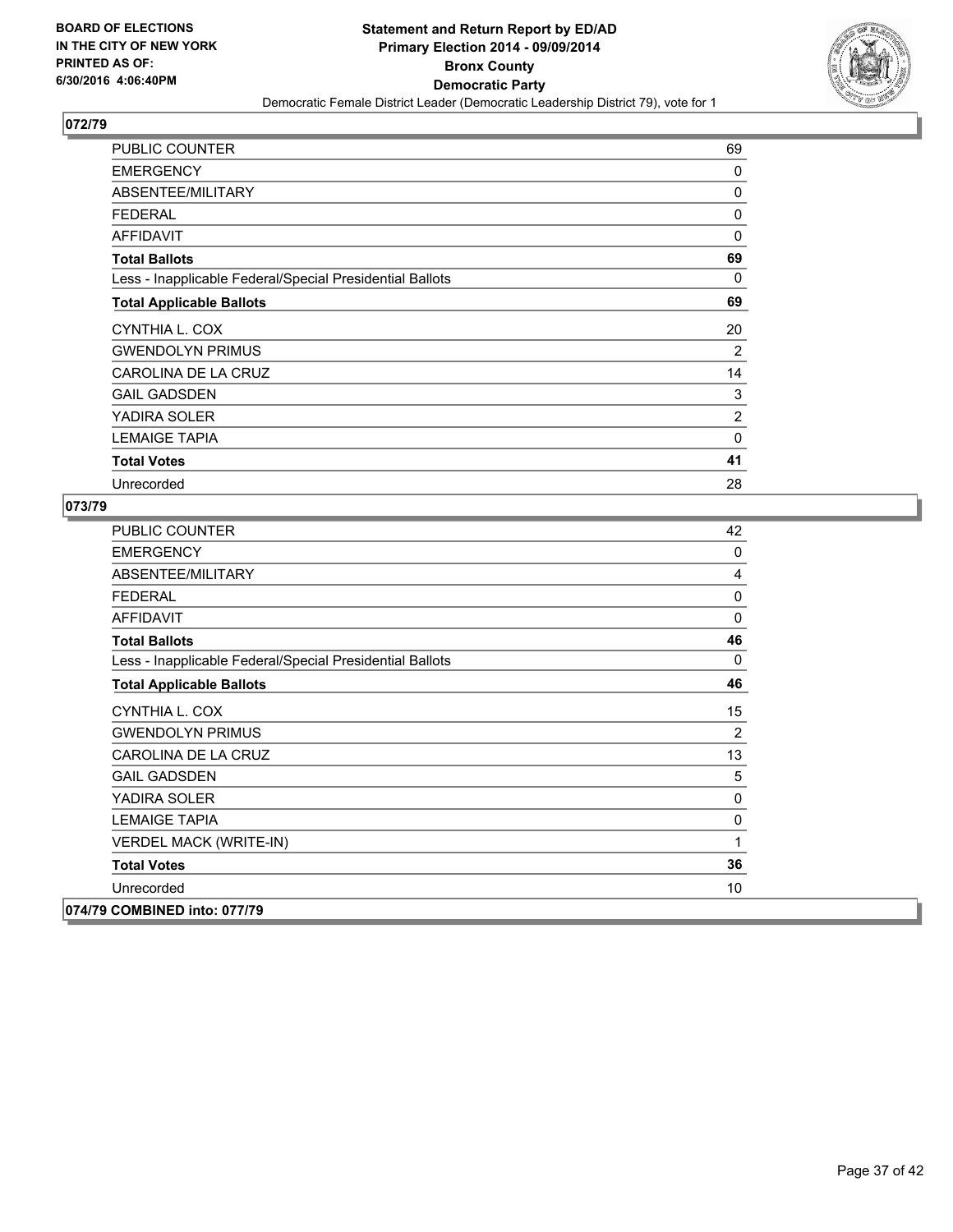

| <b>PUBLIC COUNTER</b>                                    | 57       |
|----------------------------------------------------------|----------|
| <b>EMERGENCY</b>                                         | 0        |
| ABSENTEE/MILITARY                                        | 1        |
| <b>FEDERAL</b>                                           | 0        |
| <b>AFFIDAVIT</b>                                         | $\Omega$ |
| <b>Total Ballots</b>                                     | 58       |
| Less - Inapplicable Federal/Special Presidential Ballots | 0        |
| <b>Total Applicable Ballots</b>                          | 58       |
| CYNTHIA L. COX                                           | 18       |
| <b>GWENDOLYN PRIMUS</b>                                  | 4        |
| CAROLINA DE LA CRUZ                                      | 17       |
| <b>GAIL GADSDEN</b>                                      | 5        |
| YADIRA SOLER                                             | 3        |
| <b>LEMAIGE TAPIA</b>                                     | 0        |
| <b>Total Votes</b>                                       | 47       |
| Unrecorded                                               | 11       |

| PUBLIC COUNTER                                           | 45          |
|----------------------------------------------------------|-------------|
| <b>EMERGENCY</b>                                         | 0           |
| ABSENTEE/MILITARY                                        | 2           |
| <b>FEDERAL</b>                                           | 0           |
| <b>AFFIDAVIT</b>                                         | $\mathbf 0$ |
| <b>Total Ballots</b>                                     | 47          |
| Less - Inapplicable Federal/Special Presidential Ballots | 0           |
| <b>Total Applicable Ballots</b>                          | 47          |
| CYNTHIA L. COX                                           | 19          |
| <b>GWENDOLYN PRIMUS</b>                                  | 3           |
| CAROLINA DE LA CRUZ                                      | 13          |
| <b>GAIL GADSDEN</b>                                      | 3           |
| YADIRA SOLER                                             | 1           |
| <b>LEMAIGE TAPIA</b>                                     | 0           |
| <b>Total Votes</b>                                       | 39          |
| Unrecorded                                               | 8           |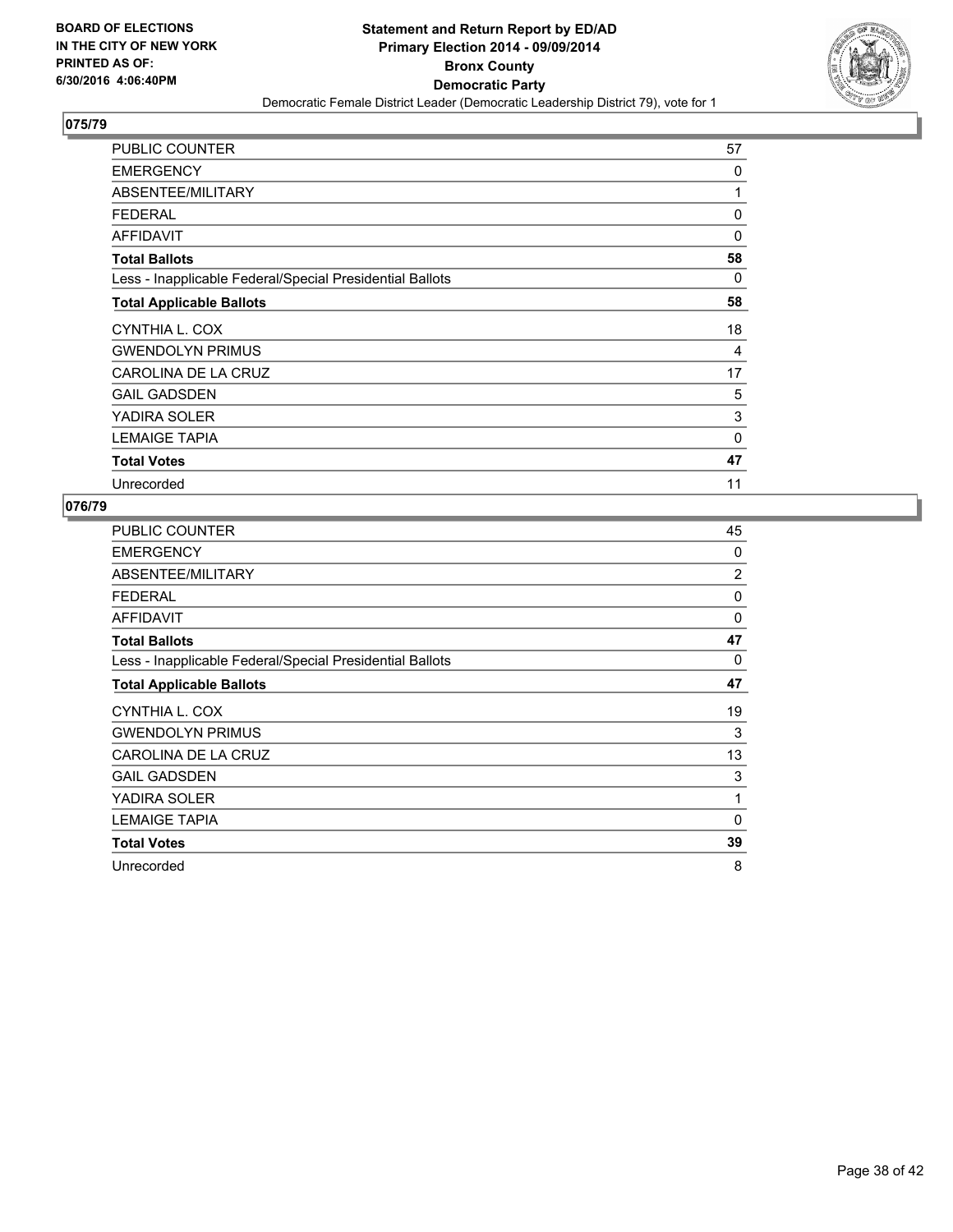

| <b>PUBLIC COUNTER</b>                                    | 47             |
|----------------------------------------------------------|----------------|
| <b>EMERGENCY</b>                                         | 0              |
| ABSENTEE/MILITARY                                        | 0              |
| <b>FEDERAL</b>                                           | 0              |
| <b>AFFIDAVIT</b>                                         | 0              |
| <b>Total Ballots</b>                                     | 47             |
| Less - Inapplicable Federal/Special Presidential Ballots | 0              |
| <b>Total Applicable Ballots</b>                          | 47             |
| CYNTHIA L. COX                                           | 14             |
| <b>GWENDOLYN PRIMUS</b>                                  | 4              |
| CAROLINA DE LA CRUZ                                      | 9              |
| <b>GAIL GADSDEN</b>                                      | $\overline{2}$ |
| YADIRA SOLER                                             | 5              |
| <b>LEMAIGE TAPIA</b>                                     | $\overline{2}$ |
| <b>Total Votes</b>                                       | 36             |
| Unrecorded                                               | 11             |

| PUBLIC COUNTER                                           | 20             |
|----------------------------------------------------------|----------------|
| <b>EMERGENCY</b>                                         | 0              |
| ABSENTEE/MILITARY                                        | 0              |
| <b>FEDERAL</b>                                           | 0              |
| <b>AFFIDAVIT</b>                                         | $\overline{2}$ |
| <b>Total Ballots</b>                                     | 22             |
| Less - Inapplicable Federal/Special Presidential Ballots | 0              |
| <b>Total Applicable Ballots</b>                          | 22             |
| CYNTHIA L. COX                                           | 4              |
| <b>GWENDOLYN PRIMUS</b>                                  | 3              |
| CAROLINA DE LA CRUZ                                      | 4              |
| <b>GAIL GADSDEN</b>                                      | 3              |
| YADIRA SOLER                                             | 0              |
| <b>LEMAIGE TAPIA</b>                                     | 0              |
| <b>Total Votes</b>                                       | 14             |
| Unrecorded                                               | 8              |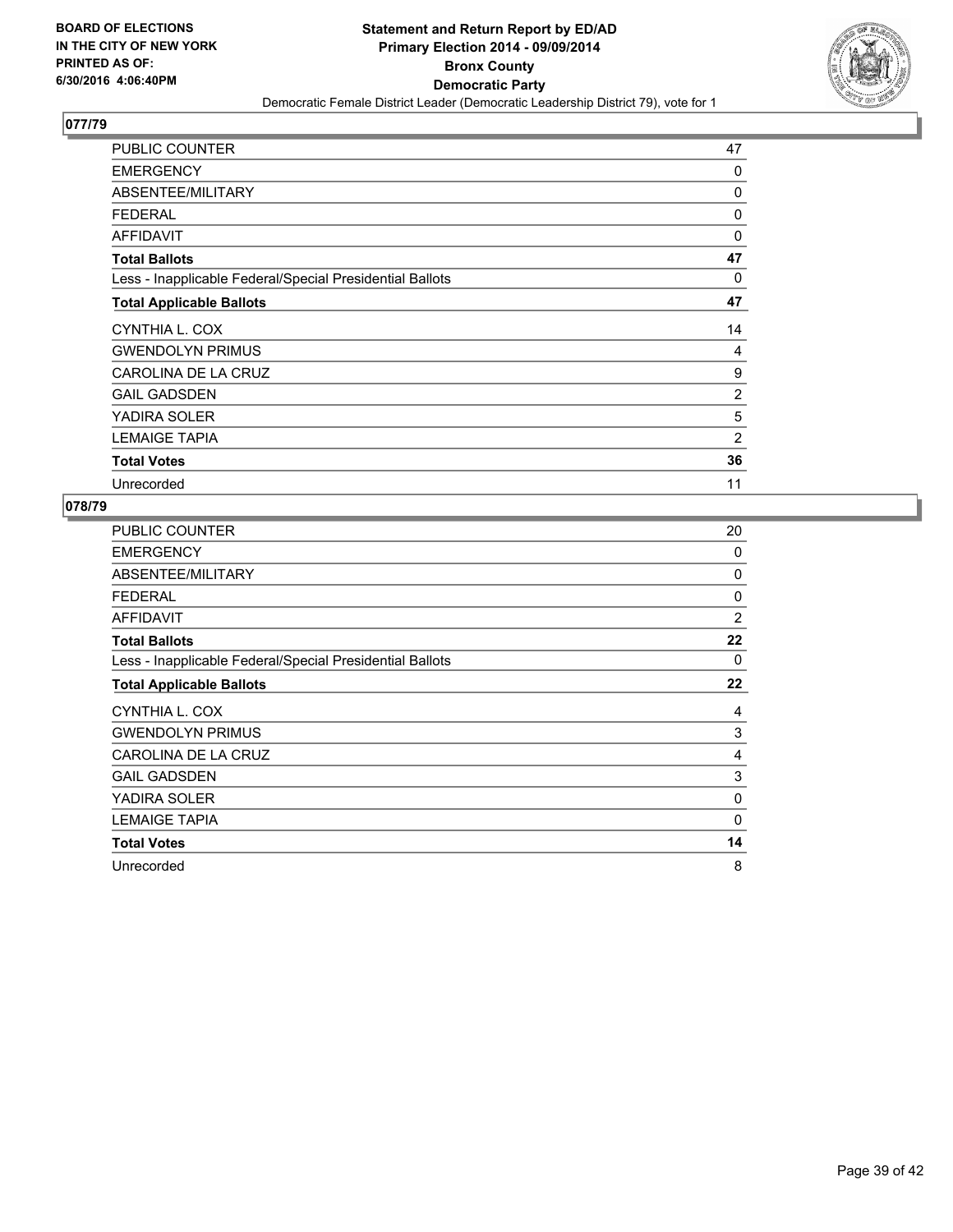

| <b>PUBLIC COUNTER</b>                                    | 148 |
|----------------------------------------------------------|-----|
| <b>EMERGENCY</b>                                         | 0   |
| ABSENTEE/MILITARY                                        | 1   |
| <b>FEDERAL</b>                                           | 0   |
| <b>AFFIDAVIT</b>                                         | 1   |
| <b>Total Ballots</b>                                     | 150 |
| Less - Inapplicable Federal/Special Presidential Ballots | 0   |
| <b>Total Applicable Ballots</b>                          | 150 |
| CYNTHIA L. COX                                           | 18  |
| <b>GWENDOLYN PRIMUS</b>                                  | 10  |
| CAROLINA DE LA CRUZ                                      | 56  |
| <b>GAIL GADSDEN</b>                                      | 3   |
| YADIRA SOLER                                             | 6   |
| <b>LEMAIGE TAPIA</b>                                     | 1   |
| <b>Total Votes</b>                                       | 94  |
| Unrecorded                                               | 56  |

| 1            |
|--------------|
| 0            |
| 0            |
| 0            |
| 0            |
|              |
| 0            |
| 1            |
| $\mathbf{1}$ |
| 0            |
| 0            |
| 0            |
| 0            |
| 0            |
| 1            |
|              |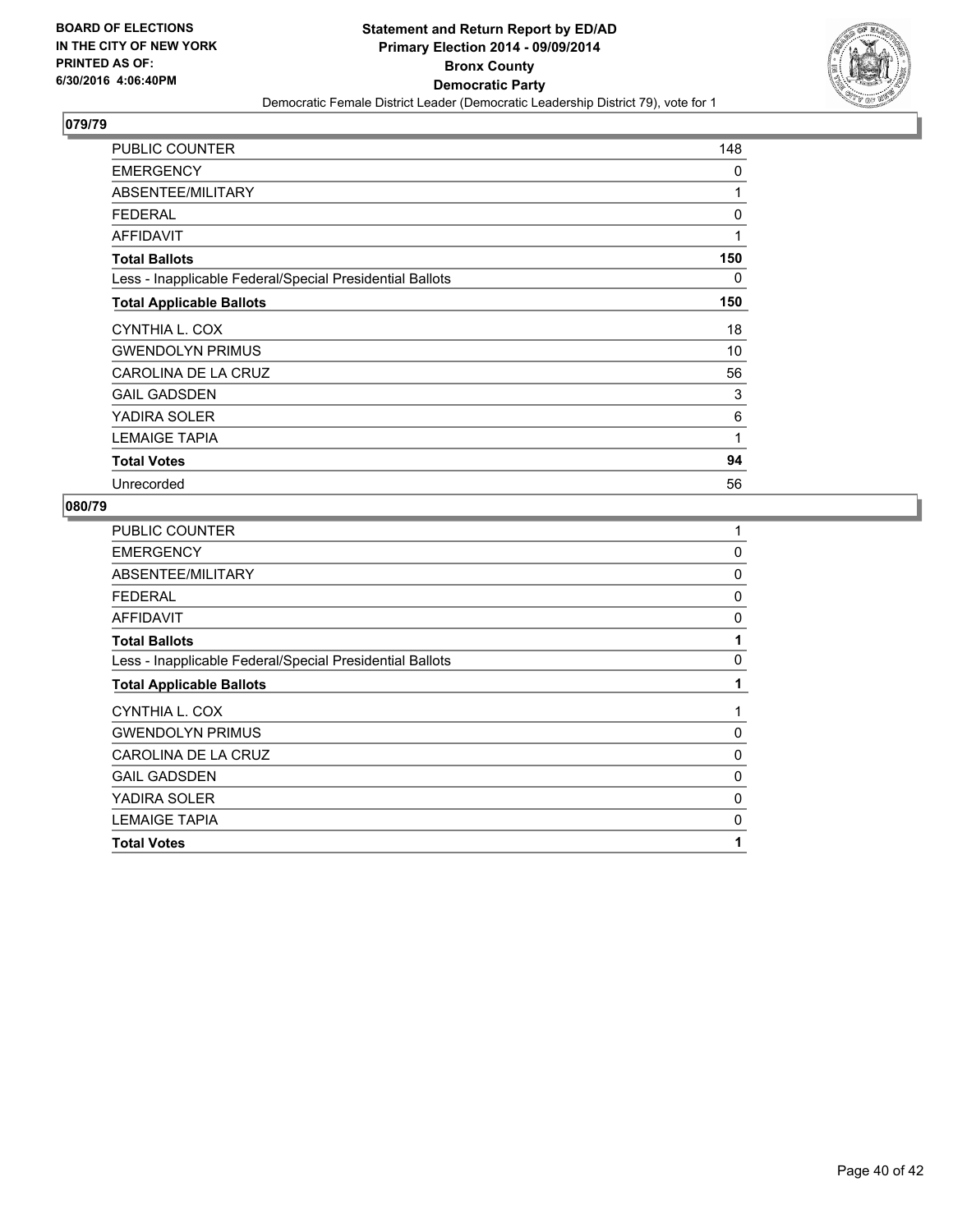

| <b>PUBLIC COUNTER</b>                                    | 0           |
|----------------------------------------------------------|-------------|
| <b>EMERGENCY</b>                                         | $\Omega$    |
| <b>ABSENTEE/MILITARY</b>                                 | 0           |
| <b>FEDERAL</b>                                           | 0           |
| <b>AFFIDAVIT</b>                                         | 0           |
| <b>Total Ballots</b>                                     | $\mathbf 0$ |
| Less - Inapplicable Federal/Special Presidential Ballots | 0           |
| <b>Total Applicable Ballots</b>                          | 0           |
| CYNTHIA L. COX                                           | 0           |
| <b>GWENDOLYN PRIMUS</b>                                  | 0           |
| CAROLINA DE LA CRUZ                                      | 0           |
| <b>GAIL GADSDEN</b>                                      | 0           |
| YADIRA SOLER                                             | 0           |
| <b>LEMAIGE TAPIA</b>                                     | 0           |
| <b>Total Votes</b>                                       | 0           |